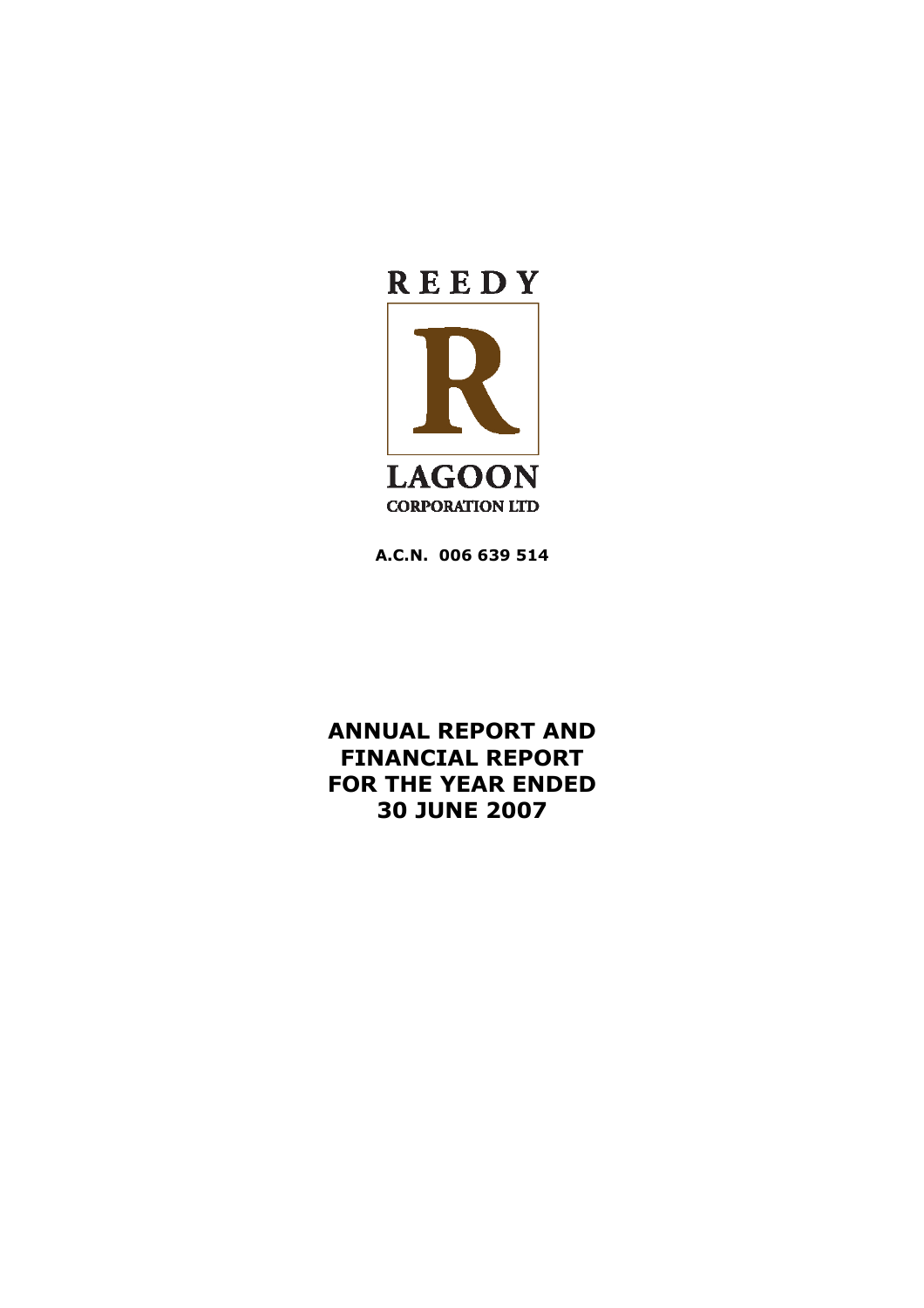# **CONTENTS**

| <b>ANNUAL REVIEW</b>                                  |                | $\overline{c}$ |
|-------------------------------------------------------|----------------|----------------|
| Chairman's overview<br>Review of Operations           |                |                |
| Iron Exploration                                      | $\overline{c}$ |                |
| <b>Uranium Exploration</b>                            | $\mathbf{3}$   |                |
| <b>Gold Exploration</b>                               | 5              |                |
| Copper-Gold Exploration                               | 5              |                |
| <b>Concluding Remarks</b>                             | 9              |                |
|                                                       |                |                |
| <b>TENEMENT SCHEDULE</b>                              |                | 10             |
| CORPORATE GOVERNANCE STATEMENT                        |                | 12             |
| <b>DIRECTORS' REPORT</b>                              |                | 17             |
| AUDITORS INDEPENDENCE DECLARATION                     |                | 25             |
| DIRECTORS' DECLARATION                                |                | 26             |
|                                                       |                |                |
| <b>INDEPENDENT AUDIT REPORT</b>                       |                | 27             |
| <b>INCOME STATEMENT</b>                               |                | 29             |
| <b>BALANCE SHEET</b>                                  |                | 30             |
| STATEMENT OF CHANGES IN EQUITY                        |                | 31             |
| <b>CASH FLOW STATEMENT</b>                            |                | 32             |
| NOTES TO AND FORMING PART OF THE FINANCIAL STATEMENTS |                | 33             |
| SHAREHOLDER INFORMATION                               |                | 52             |
| ASX ADDITIONAL INFORMATION                            |                | 53             |
| <b>CORPORATE DIRECTORY</b>                            |                | 1              |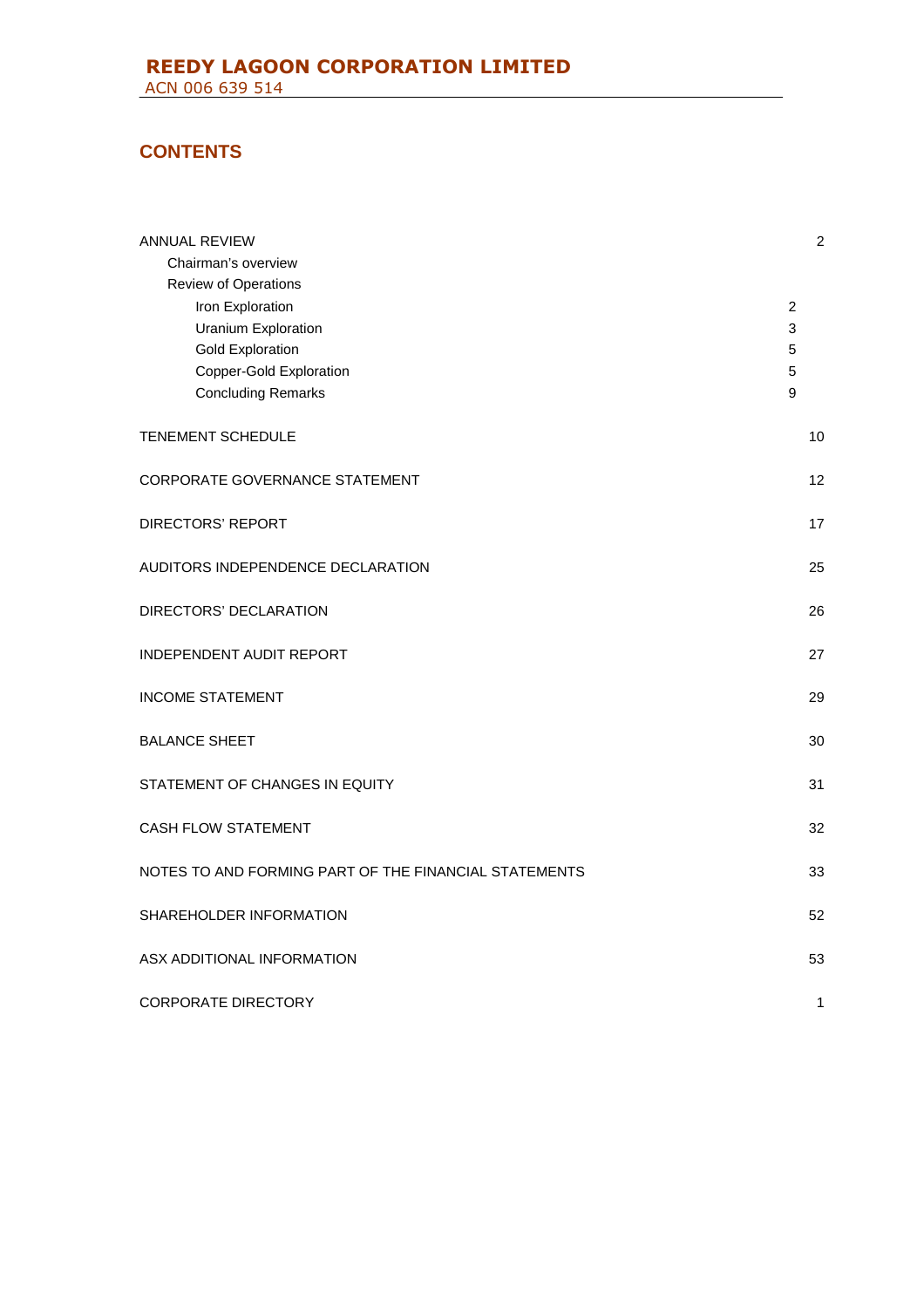#### **Chairman's Overview**

The 2007 financial year brought significant change to Reedy Lagoon Corporation. The Company implemented the strategy outlined in its 2006 Annual Report to develop and restructure its projects with emphasis on iron and uranium. Developments included: the expansion of the Bullamine Iron project by the purchase of Washington Resources' iron rights under the Bulla JV; the creation of the Tanami uranium project which significantly expands the original Pedestal Hill uranium project and the purchase of a 42% interest in the ECBMJV which increased the Company's equity in uranium and base metals in the Edward Creek project to 62%. In addition, the Edward Creek diamond interests were spun-off, the Company's issued capital was consolidated and 22.5m shares were issued at \$0.20 per share raising \$4.5m – 20m shares of which were issued under an IPO.

On 22 June the Company's shares were listed on the ASX.

Since listing, the Company has embarked on significant exploration activities. At the date of this report, geophysical surveys are planned, underway or completed at projects targeting iron, uranium and gold. Subsequent drill programs are planned at each of these projects and at copper and copper-gold projects.

Shareholders can look forward to an active 2007/08 year.

On behalf of all shareholders, the Board expresses its appreciation to Mr Andrew Watson for his fine service to the Company over several years. Andrew served the Company as a Director from November 2000. He resigned on 9 May 2007 to facilitate the appointment of Mr Adrian Griffin to the Board.

Several shareholders, together with our joint venture partners, have provided support to management. Directors are grateful for this support and will continue to do all they can to ensure that efficient exploration is conducted and that any resultant exploration success is harnessed to provide opportunities for shareholders and joint venture partners to be rewarded

Jonathan M Hamer Chairman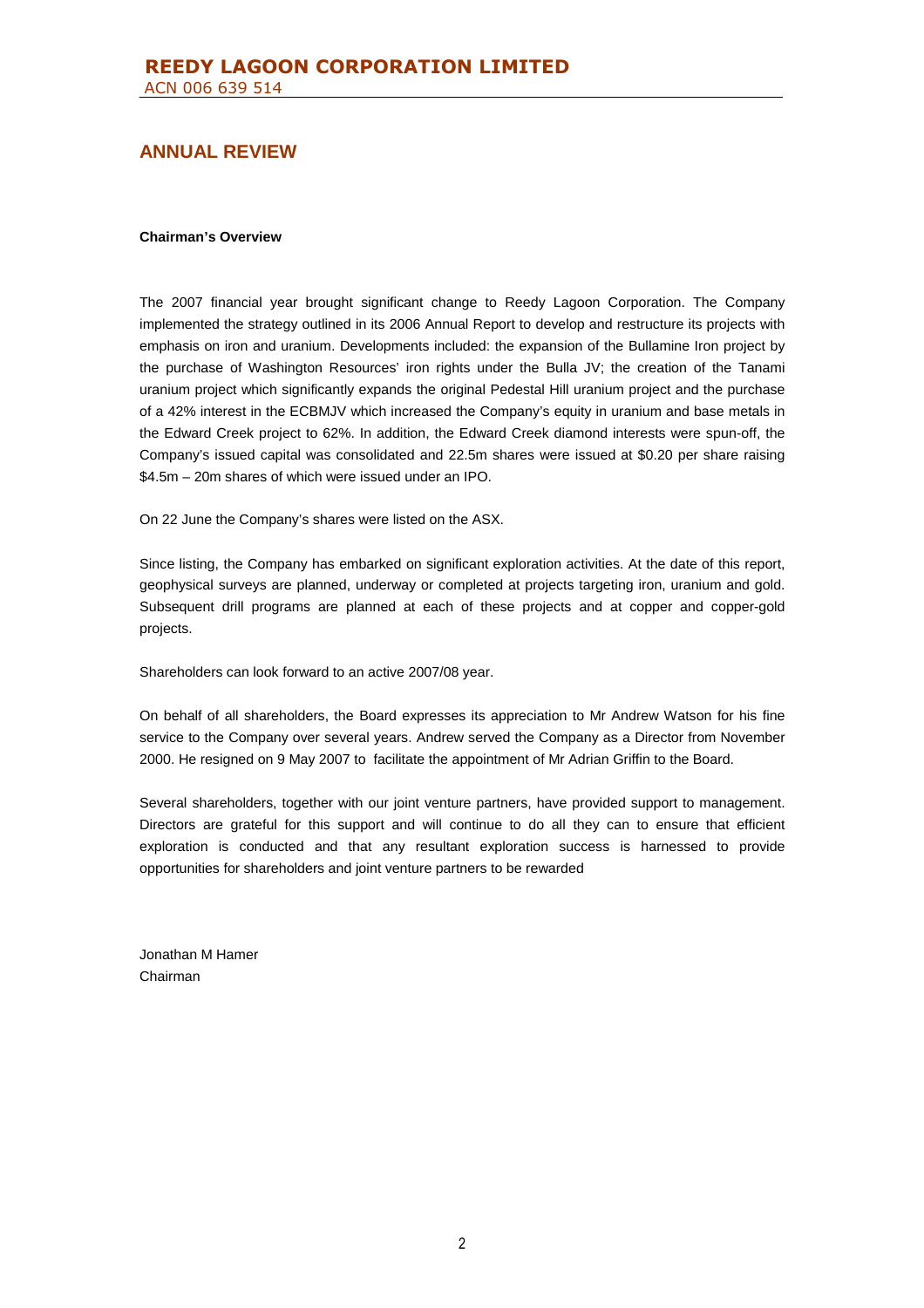### **Managing Director's Review of Operations**



Mineralisation styles being targeted include:

- Iron magnetite mineralization (Bullamine project)
- Uranium (Tanami project)
- Copper-uranium-gold (Edward Creek Base Metals Joint Venture)
- Sediment hosted sulfide-gold mineralization (Chiltern gold project)
- Hydrothermal gold mineralization (Jericho gold project)
- Porphyry copper-gold mineralization (Diptank Joint Venture)

# **Iron Exploration**

*Bullamine Project* **IRON (Western Australia)**

Within the Bullamine project the Company is investigating iron ore development opportunities 70 kilometres east of Perth, Western Australia. Preliminary investigations indicate the Bullamine project area contains ironstone units with total strike length of over 35 kilometres. RLC's objective is to identify ironstone units which can be mined by open pit methods and demonstrate viability for annual production of 1 mt magnetite concentrates by low-cost, open cut mining methods. The short distance, 90 kilometres, to bulk cargo facilities at Fremantle Ports' Kwinana facility south of Perth is a significant attribute of the project. RLC believes that provided suitable mineralisation can be identified and accessed, the possibility of low cost mining, processing and transport suggest that mining iron at the rate of 1 mtpa could be highly profitable.

Six strongly magnetic features were identified during the period from airborne survey data covering a portion of the project area. These magnetic features are likely to be caused by magnetite mineralisation and will be the focus for ground investigations. Importantly, the indicated widths of these magnetic features is typically 150 metres and up to 400 metres. Subsequent modelling suggests that iron mineralisation in bands up to 275 metres wide may be evidenced in the magnetic data. These widths are substantially wider than the minimum widths RLC believes would be necessary for potential economic viability should the grade of the deposits prove sufficient.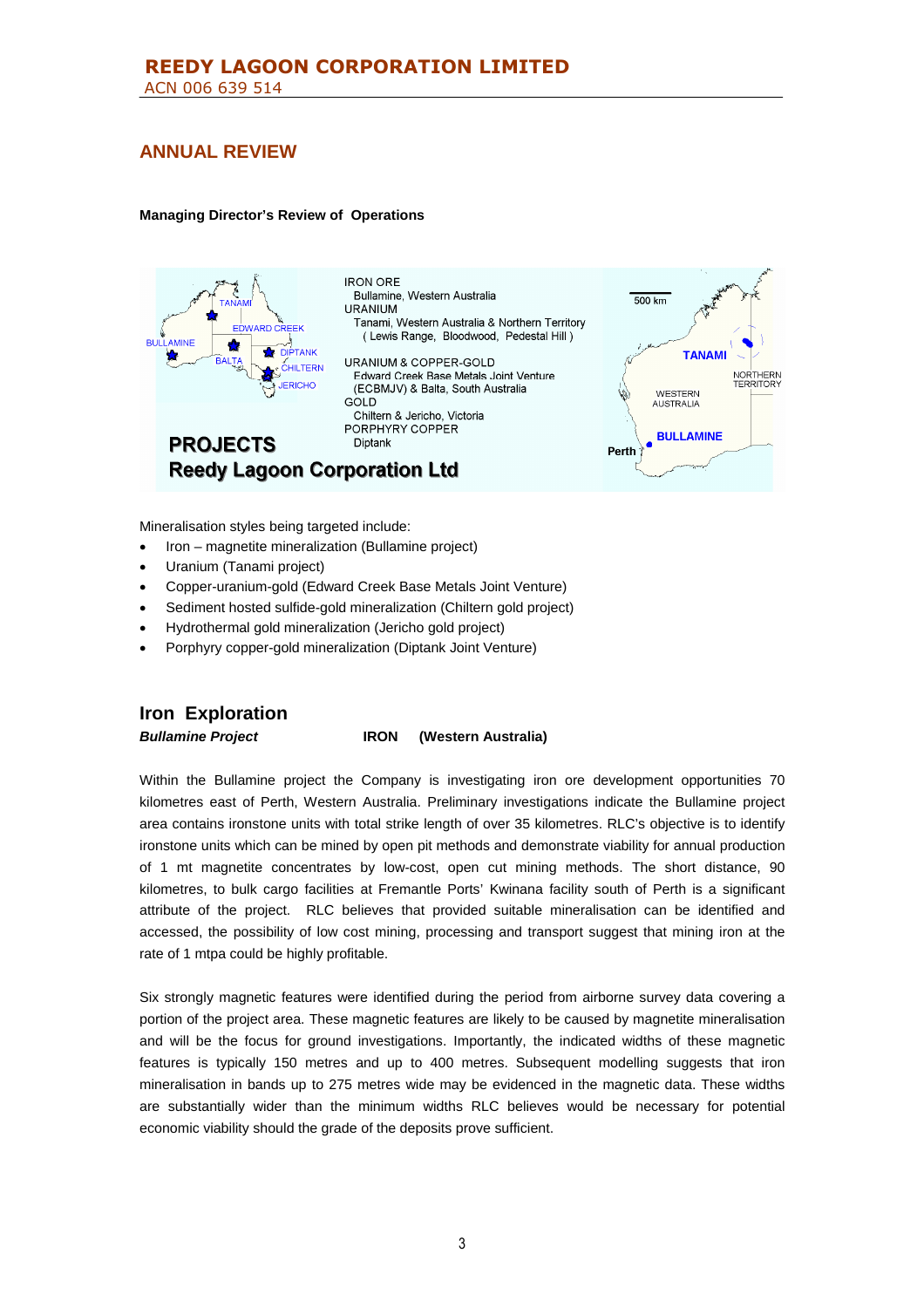Airborne magnetic surveying is scheduled to commence on 6 October 2007 to cover areas of the project not covered by prior surveys.. The data collected will enable the entire project area to be rapidly "prospected" for additional potential lenses of magnetite.

In Figure 1 areas of available magnetic data and the area scheduled to be flown are shown together with lenses of iron formation and/or chart mapped by the WA Geological Survey.

The Bullamine project will benefit from its proximity to the Kwinana port facilities. Should RLC succeed in identifying and gaining the necessary approvals to mine any economic iron mineralization then capital requirements are expected to be low and development time short.





## **Uranium Exploration:**

*Tanami Project* **- URANIUM (Northern Territory/Western Australia)** *U3O<sup>8</sup> Joint Venture (RLC 90%) – Lewis Range tenements Pedestal Hill and Bloodwood tenements (RLC 100%)*

The Tanami project straddles the Western Australia/Northern Territory border. Target mineralisation is uranium which may be precipitated and concentrated along unconformities and paleodrainage channels within Proterozoic and younger sedimentary sequences overlying older basement rocks. Available geophysical and geological data are being reviewed whilst access issues are being worked through.

This project was created by the expansion of RLC's Pedestal Hill project (EL 24885) in the Birrindudu Basin. During the period RLC applied for ELA 80/3860 and, on the 22 June, purchased a 90% interest in the U3O8 Joint Venture. The U3O8 Joint Venture provides RLC a 90% interest in tenement applications: 80/3706, 3707, 3708 & 3939. A series of uranium anomalies (radiometric) extending for 40 km along the lower slopes of a linear range of hills suggests uranium mineralisation may be enriched on an unconformity located within, or at the base of, a sandstone unit. In the event that field investigations support these interpretations then investigations for buried and preserved extensions to the exposed unconformities will be conducted to determine potential uranium concentration sites. RLC is manager and will sole fund exploration by the joint venture.

The geological setting of the Pedestal Hill project has similarities with the Ngalia Basin located 300 kilometres to the south east and which contains the Bigrlyi uranium deposit – owned by ASX listed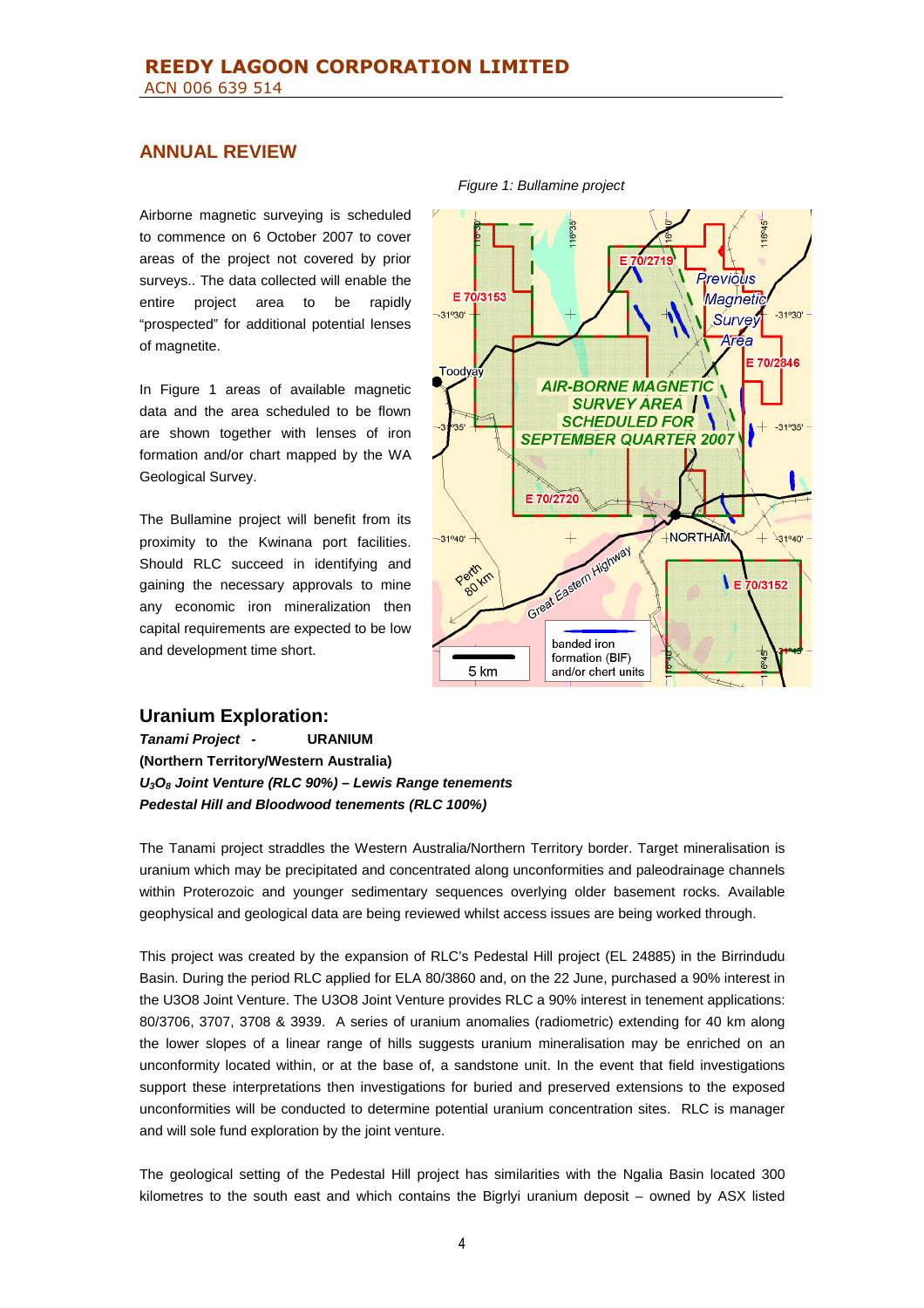Energy Metals Limited.

In addition to uranium the area is also prospective for other commodities, including gold.

## *Edward Creek Base Metal Joint Venture ("ECBMJV")* **(South Australia) RLC 62% URANIUM & COPPER–GOLD-URANIUM**

The Edward Creek Base Metal Joint Venture is exploring for uranium and for copper-gold-uranium mineralisation on the north eastern margin of the Gawler Craton in South Australia.

### URANIUM

Exploration is targeting unconformity-related and roll-front styles of uranium mineralization in sediments located to the west of the uplifted radioactive rocks of the Peake and Denison Ranges.

Uranium anomalies identified in airborne survey radiometric data were ground inspected during August and September 2006. The best assay from surface rock chip sampling was 45 ppm uranium with associated copper recovered in samples from the War Loan South (A1) target area. Further investigation of these results is planned.

Uranium enrichment within sedimentary lithologies located west from the Peake and Denisons was identified in bore hole records. Airborne Electromagnetic (EM) surveys were planned to delineate unconformities and zones of high fluid flow within the target sediments. These EM surveys replace the previously planned magnetic and radiometric surveys and were flown in August 2007.

### COPPER-GOLD-URANIUM

Iron-oxide copper-gold ("IOCG") mineralisation of the "Olympic Dam" type is being targeted by exploration at Edward Creek. The project is located in the north eastern part of the Gawler Craton in South Australia. Herakleion and Santorini are gravity anomalies being investigated for their potential to be caused by rocks associated with IOCG mineralization of the Olympic Dam type.

The Herakleion target is defined by a gravity anomaly measuring 6 km x 3 km whilst the Santorini gravity anomaly measures 3 km diameter in the horizontal plane.

Two diamond holes were drilled at Herakleion in August / September 2006 as follows: Target Area 1 – HD-04 diamond cored from surface to 934.1 m; Target Area 2 – extension to HD-03 from 612.4 m to 771 m (HD-03A).

Basement rocks intersected from a depth of 669.3 metres in HD-04 were interpreted by petrological examination to probably be either Palaeoproterozoic or Mesoproterozoic in age and therefore potentially prospective for Olympic Dam style mineralization. However, no Olympic Dam style mineralization or alteration was identified in the core and samples assayed are not anomalous in copper nor any of the elements which characterise Olympic Dam style mineralization.

Preparations for drilling at the Santorini gravity anomaly, located 7.5 km south of the HD-04 site, including heritage survey clearance, were completed and drilling was scheduled for the September 2007 quarter. However, drought conditions have diminished surface water supplies and there is currently no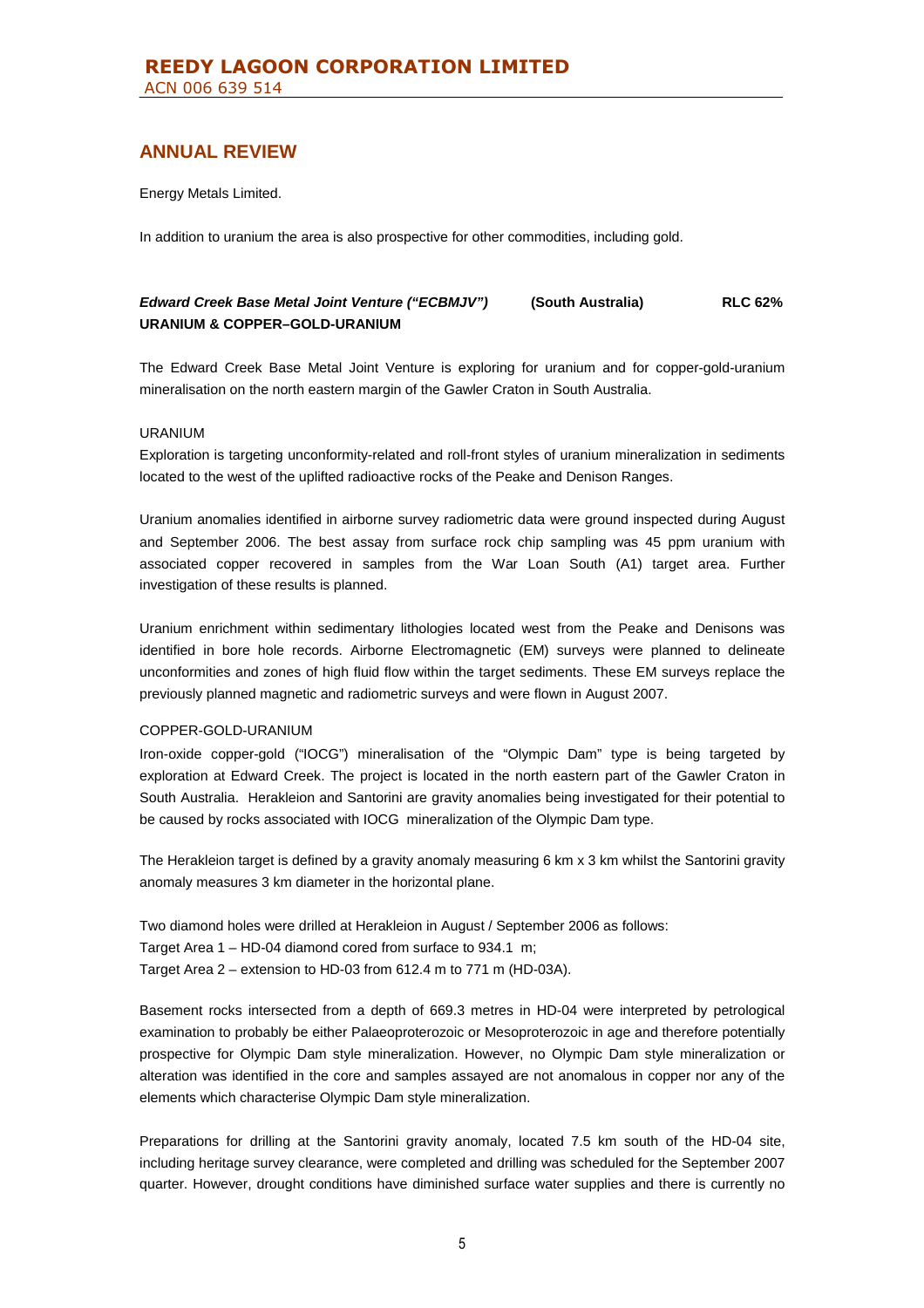water available within trucking distance of the drill site. As a consequence, drilling cannot proceed until water supplies are replenished.

The Edward Creek Base Metals Project is located 750 km NNW from Adelaide in South Australia. It is approximately 250 km north west from the Olympic Dam mine and 150 km north east from Prominent Hill. The Edward Creek Base Metals Project area is secured by EL 3250, EL 3790 and EL 3886 and covers an area of 768 square kilometres.

The Edward Creek Base Metals project is joint ventured with the following parties:

| ECBM JV Operator:                | Reedy Lagoon Corporation Limited |               |  |
|----------------------------------|----------------------------------|---------------|--|
| Participants in ECBM JV:         | Equity in ECBMJV                 | Funding share |  |
| Reedy Lagoon Corporation Limited | 61.99 %                          | 52.48%        |  |
| Eromanga Hydrocarbons NL         | 20.99 %                          | 26.24 %       |  |
| Mega Redport Pty Ltd             | 17.02 %                          | 21.28%        |  |

Cash payments of \$30,000 per quarter are payable to RLC whilst the other parties elect to remain in the joint venture. RLC contributes 52.48% of ECBMJV costs, including exploration expenditure and the joint venture cash payments.

RLC increased its interest in the ECBMJV by purchasing 41.99% from other parties on the 22 June 2007 and the Company continues to hold a 20% interest free carried to completion of BFS.

### *Balta* **- URANIUM (Edward Creek, South Australia) RLC 100%**

The Project consists of one Exploration Licence (EL 3050) covering an area of 114 square kilometres located 25km south of the ECBMJV. Exploration is targeting unconformity-related and roll-front styles of uranium mineralization in sediments located to the west of the uplifted radioactive rocks of the Peake and Denison Ranges.

Airborne EM surveys were planned to delineate unconformities and zones of high fluid flow within the target sediments. These EM surveys were flown in August 2007. Interpretation of the survey data is scheduled for completion in October resulting in target delineation and prioritisation.

## **Gold Exploration**

*Chiltern Project* **GOLD (Victoria)**

Exploration at Chiltern is seeking to identify the source of more than 800,000 oz of very fine grained alluvial gold mined from buried rivers or "deep leads" 100 years ago. Work is currently focussed on a very small area within the project where geophysical data identifies anomalies adjacent to a deep lead from which abundant gold bearing sand/siltstone pebbles were recovered in the past.

If the current targets prove to be associated with gold bearing source rocks then the Company will have discovered a potential orebody and a search technique it can apply throughout the 237 square kilometres of tenements it holds covering the Chiltern goldfield.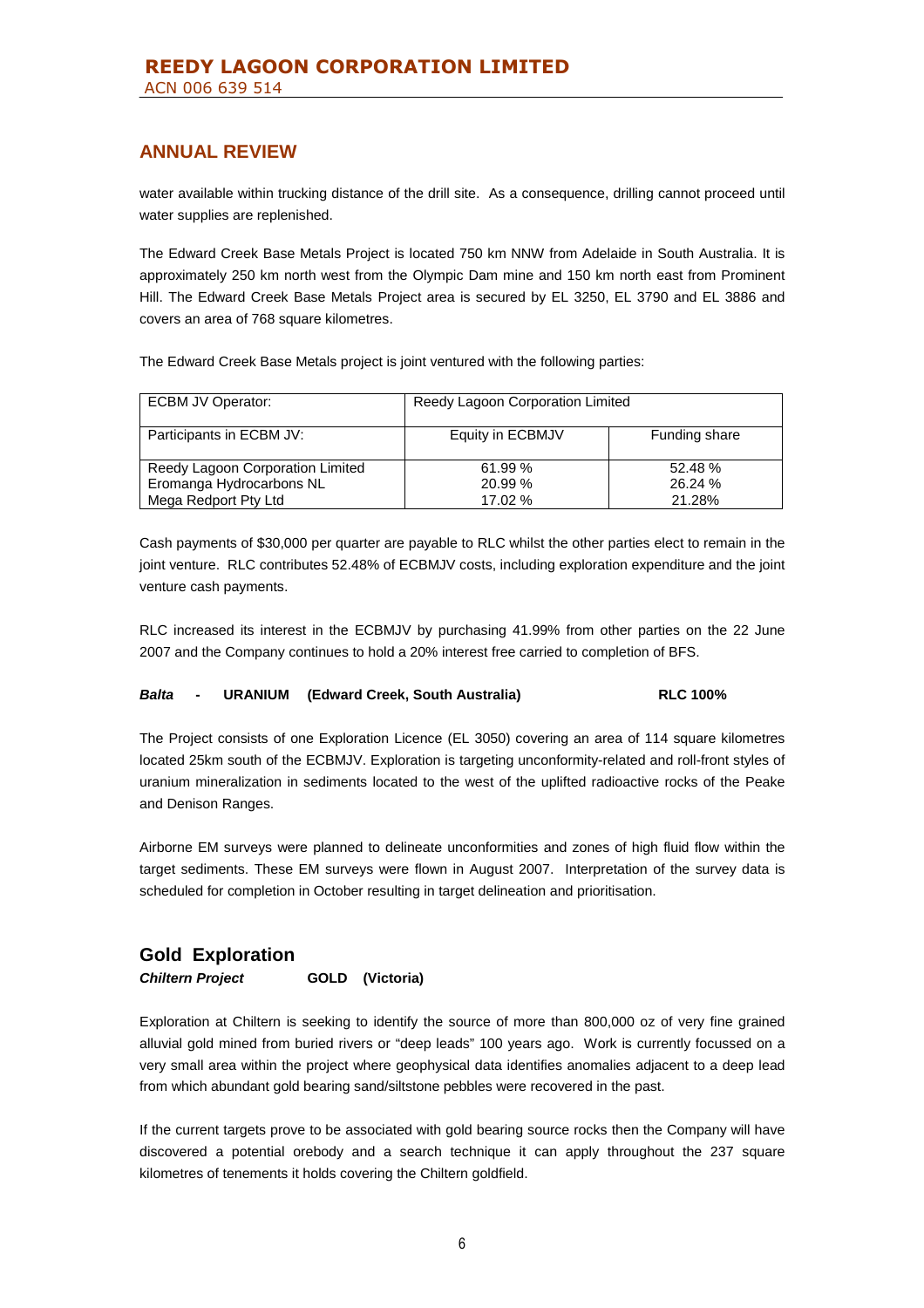Flora and fauna surveys were completed in November 2006. These surveys enabled the required consents to be granted for ground geophysical survey work which was completed at the Caledonian prospect after the report period in August 2007.

Further flora and fauna surveys together with heritage surveys are scheduled to follow the delineation of targets generated by the recent geophysical surveys. The planned exploration is in environmentally sensitive areas which require thorough assessment and a more rigorous consent process than is generally applicable elsewhere.

The Chiltern Gold project is an advanced stage exploration project. More than \$1,200,000 has been invested by the Company and its past joint venture partners in developing the exploration data base for this project. Access, which was not available in practical terms from 1996 to 2005 is proving workable. The planned drilling at this project has potential to discover a new style of gold mineralization in a gold field which has produced significant alluvial gold.

The Project covers most of the Chiltern Goldfield located in northern Victoria near Albury. The goldfield has produced 27,000 kg (870,000 oz) of gold from alluvial deep lead (buried river channel) systems. The original source of the gold found in the deep leads has never been discovered although early workers identified sediment hosted gold amongst the waste rock initially discarded during the alluvial mining. About a hundred tonnes of this "waste rock" of sandstone and siltstone pebbles and nodules, in which very fine grained gold was observed, were processed. An average of over 20 g/t gold was produced from this sandstone and siltstone material.

The Project consists of three Exploration Licences (ELs 3032, 3281 and 3376) covering an area of 237 square kilometres. RLC holds 100% equity in the three tenements through its wholly owned subsidiary, Osprey Gold Pty Ltd. Providence Gold and Minerals Pty Ltd ("PGM"), the previous holder of EL 3376, is entitled to a 1.75% gross production royalty with respect to any future production from EL 3376.

#### *Poole River Prospect - Jericho Project* **GOLD (Victoria)**

Drilling conducted in April 2007 extended diamond hole PD-01 into a target fault zone adjacent to and below a steeply dipping lens of pyrrhotite rich siltstones intersected in the upper part of PD-01. Core samples assayed from the drilling did not identify any signs of economic minerals. No further work is planned at this prospect.

### *Victor Gold Prospect* **- Jericho Project GOLD (Victoria)**

The Victor Prospect is part of the Jericho Project (EL 3208) located 160 km east from Melbourne and within the Woods Point - Walhalla Goldfield. The goldfield is renowned for its high-grade structurally controlled gold deposits, but also contains copper-nickel sulphide mineralization rich in precious metals (platinum, palladium and gold). No work was conducted at the Victor Prospect during the period. Two diamond holes are planned, each to a down hole depth of 375 metres.

The exploration targets at the Victor Prospect are extensions from previously mined gold mineralization in a quartz reef system. Gold mineralization anticipated is high grade vein style. The gold potential of Victor is demonstrated by the Cohen's Reef Mine, located within the same goldfield, which produced more than 1.4 million oz of gold and is now being investigated by Goldstar Resources NL.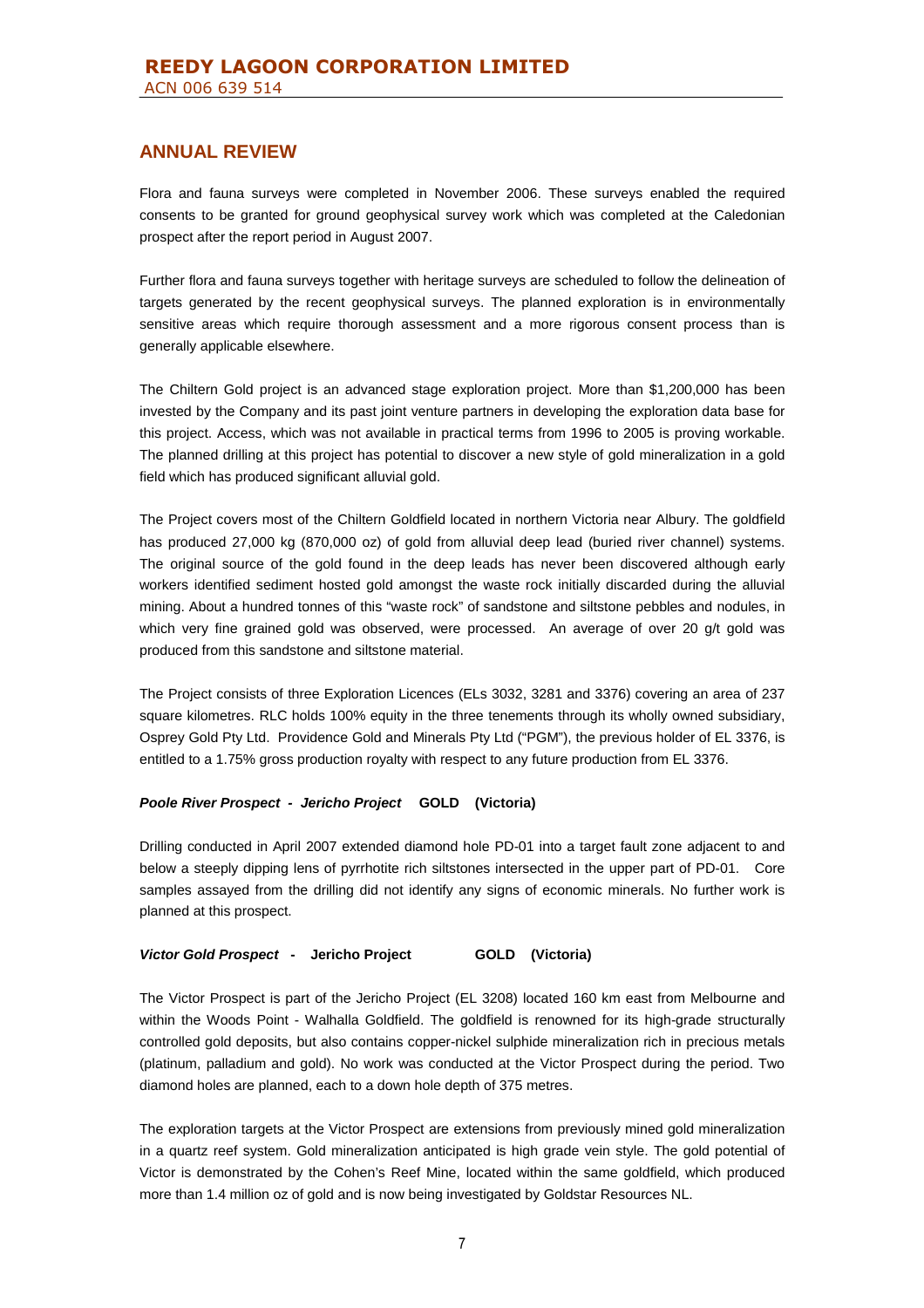Gold mineralization at Victor occurs in a quartz reef structure. The quartz reef has more than 1 km strike length within the tenement. Past mining (pre 1940) produced 24,909 oz of gold from 42,439 tonnes, an average grade of 18g/t. The quartz vein system that was mined is reported as up to 12 m thick although generally between 0.5 and 5 m.

The Victor Prospect is part of the Jericho Project located within a water catchment area where access for exploration is restricted to the period commencing 1 November and ending 30 April.

Drilling at Victor has the potential to identify significant mineralization in a geological setting similar to the Cohen's Reef deposit.

| Copper – Gold Exploration.   |                                        |          |
|------------------------------|----------------------------------------|----------|
| <b>Diptank Joint Venture</b> | <b>COPPER – GOLD</b> (New South Wales) | RLC 85 % |

The Diptank project covers an area of 14.7 square kilometres about 100 kilometres to the south east from the township of Bourke in northern central New South Wales. Drilling is planned to test a zone of demagnetized rocks, which includes a large (2.5 kilometre diameter) magnetic anomaly, to determine the potential for copper-gold mineralization. No field work was conducted at this project during the report period.

The Diptank target is supported by elevated lead, copper, arsenic and gold concentrations in rocks located less than 5 kilometres from the central feature. RLC interprets the presence of these features to support the thesis that intruded igneous rocks have contributed to the formation of the magnetic anomaly and provided a framework for subsequent mineralising events with the potential to form large scale economic accumulations of copper and/or gold. Endeavour, Cadia and Kidston are examples of mines formed by such processes.

Regional exploration for base metals mineralization was conducted in the 1970s by North Broken Hill Limited ("NBH") in the Bourke area, including the area around Diptank. 4,354 rock samples were collected. The geologist who conducted this sampling subsequently initiated the Diptank project in 2004 when he observed the magnetic feature adjacent to the sites from which rocks he had collected 25 years earlier had reported elevated lead and copper.

The Department of Mineral Resources ("DMR") re-analysed 934 of the sample pulps retained from the NBH samples. Gold and 17 other elements were assayed. Gold (1.2 g/t) was recovered from one of the samples adjacent to the central Diptank magnetic anomaly.

Several large copper-gold mines located in Eastern Australia have been found in areas which have been altered by hot mineralising solutions. Pathways for such mineralising solutions are usually related to faults and often further focussed by large eruption sites where volcanic rocks have been emplaced. Notable mines of these styles include Endeavour (located 270 kilometres to the south east of Diptank), Cadia (located 370 kilometres to the southeast of Diptank) and Kidston (located 260 kilometres south west from Cairns, in Queensland).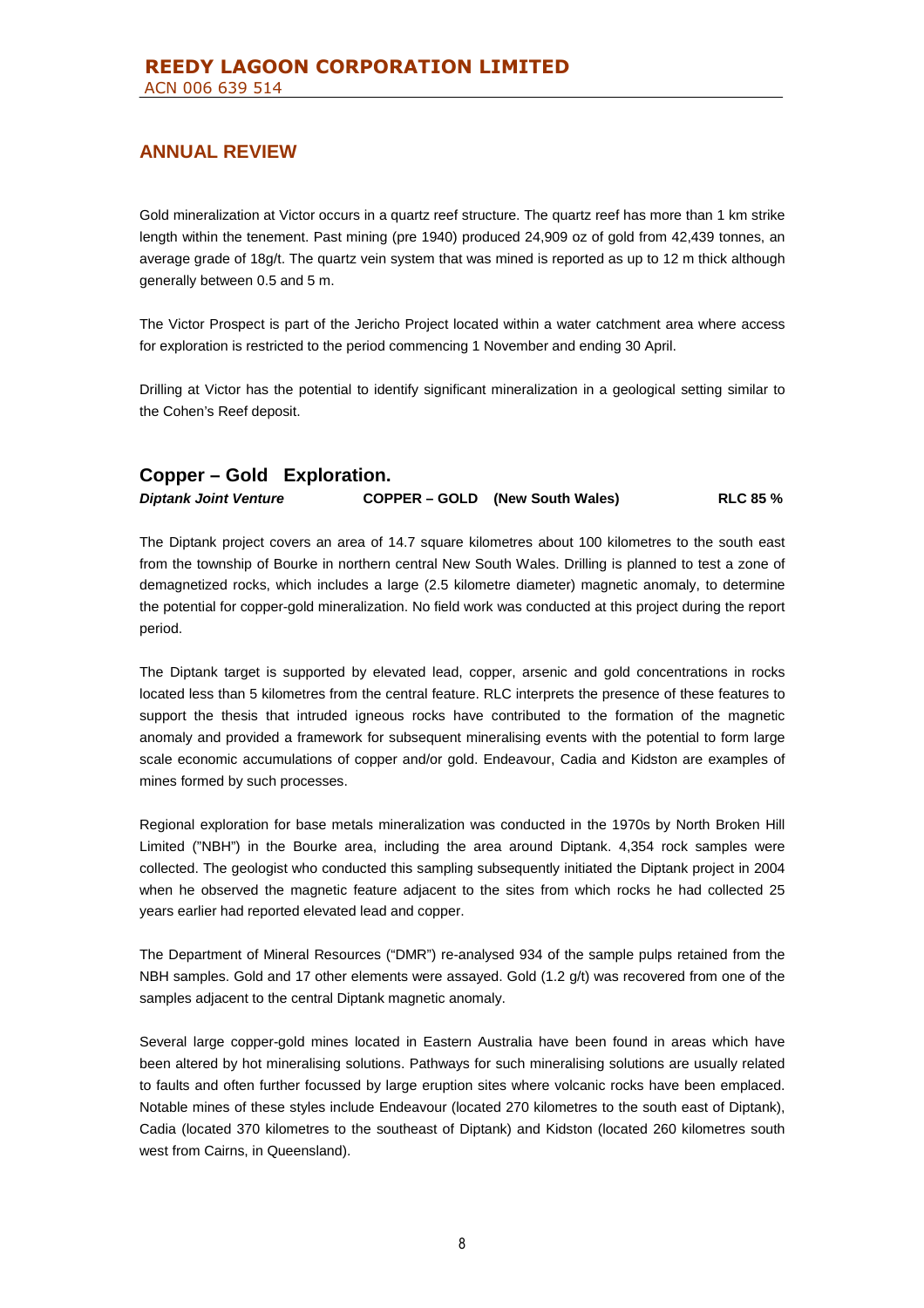A feature of these styles of mineralising systems is the weathering which results from the alteration of the host rocks when they are heated during the mineralising events. This heating can reduce the magnetic properties of rocks – "demagnetizing" them, and it can make them more prone to erosion than their more distant counterparts which were not heated to the same extent.

The Diptank target is located within a demagnetized zone of faulting. Whilst the area surrounding the target has outcropping basement, the target itself is in a depression which has been buried by alluvium. RLC considers these factors are consistent with a heating event which might have accompanied a large scale mineralising event.

Exploration is being funded by RLC. Under the terms of the Diptank Joint Venture ("Diptank JV") RLC holds an 85% interest in all minerals subject to it funding its joint venture partner's share of exploration expenditure and paying to the joint venture partner a fee of \$10,000 per quarter.

# **Diamond Exploration**

*Edward Creek Project* **(including Edward Creek & Balta prospects)**

No exploration for diamonds was conducted during the period and all interest in diamonds at Edward Creek was transferred on 26 March 2007 into DiamondCo Limited, a new unlisted company, all shares in which were distributed to the then existing RLC shareholders.

# **Concluding remarks**

The Company has drill programs scheduled over the next 9 months targeting iron, gold and copper. Additional drill targets are likely to be generated from the geophysical surveys now underway and planned.

The results to date from survey data over a small part of the Bullamine project are encouraging and suggest that iron mineralisation known to be in the area may exist in sufficient quantities to present economic mining opportunities.

The markets for the commodities we are exploring for are predicted by many to remain robust for the next ten years. This scenario is particularly strong for iron. It is a wonderful economic environment in which to deploy the funding raised in the Company's recent IPO to find and develop iron, gold, copper and uranium resources. Any exploration success may hold potential to deliver substantial rewards to RLC's shareholders and joint venture partners.

Geof H Fethers Managing Director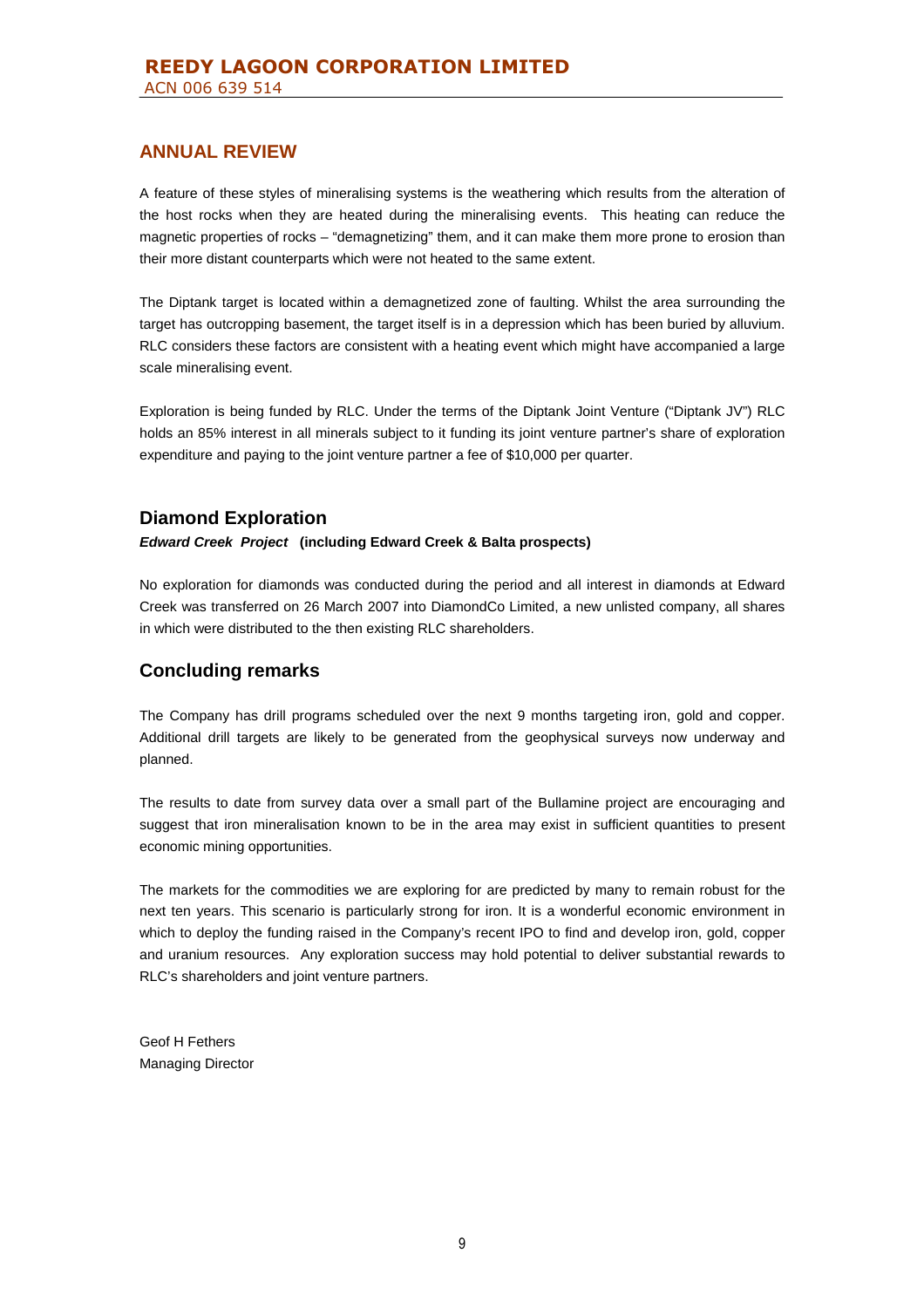# **TENEMENT SCHEDULE**

Tenements owned directly by RLC and tenements in which the Company has an interest (at 3 September 2007).

| <b>Tenement</b>                                 | Area<br>(km <sup>2</sup> ) | <b>Status</b> | <b>Minimum Annual</b><br><b>Expenditure</b><br><b>Commitment</b><br>\$ | <b>RLC</b><br><b>Equity (direct or</b><br>indirect) |
|-------------------------------------------------|----------------------------|---------------|------------------------------------------------------------------------|-----------------------------------------------------|
| <b>Western Australian Tenements</b>             |                            |               |                                                                        |                                                     |
| EL 70/2719 Bulla JV<br><b>Bullamine</b> project | 137                        | Current       | <b>NA</b>                                                              | 100% (iron) <sup>1</sup>                            |
| EL 70/2720 Bulla JV<br><b>Bullamine</b> project | 149                        | Current       | N/A                                                                    | 100% $(iron)^T$                                     |
| EL 70/2846<br><b>Bullamine</b> project          | 47                         | Current       | 20,000                                                                 | 100%                                                |
| ELA 70/3152<br><b>Bullamine</b> project         | 99                         | Application   | $34,000^7$                                                             | 100%                                                |
| ELA 70/3153<br><b>Bullamine</b> project         | 56                         | Application   | $20,000^7$                                                             | 100%                                                |
| ELA 80/3706<br>Tanami (Lewis Range)             | 226                        | Application   | 67,800 <sup>7</sup>                                                    | $90%^{2}$                                           |
| ELA 80/3707<br>Tanami (Lewis Range)             | 226                        | Application   | 67,800 <sup>7</sup>                                                    | $90%^{2}$                                           |
| ELA 80/3708<br>Tanami (Lewis Range)             | 226                        | Application   | 67,800 <sup>7</sup>                                                    | 90% <sup>2</sup>                                    |
| ELA 80/3939<br>Tanami (Lewis Range)             | 84                         | Application   | $26,000^7$                                                             | $90%^{2}$                                           |
| ELA 80/3860<br>Tanami (Bloodwood)               | 644                        | Application   | $193,200^7$                                                            | 100%                                                |
| <b>Northern Territory Tenements</b>             |                            |               |                                                                        |                                                     |
| EL 24885<br>Tanami (Pedestal Hill)              | 272                        | Application   | 17,750                                                                 | 100%                                                |
| <b>South Australian Tenements</b>               |                            |               |                                                                        |                                                     |
| EL 3250<br><b>Edward Creek project</b>          | 440                        | Current       | 150,000                                                                | $100\%$ $384$                                       |
| EL 3505<br><b>Edward Creek project</b>          | 114                        | Current       | 90,000                                                                 | 100% <sup>4</sup>                                   |
| EL 3790<br><b>Edward Creek project</b>          | 84                         | Current       | 40,000                                                                 | $100\%$ $384$                                       |
| EL 3886<br><b>Edward Creek project</b>          | 244                        | Current       | 55,000                                                                 | $100\%$ <sup>3&amp;4</sup>                          |
| <b>Victorian Tenements</b>                      |                            |               |                                                                        |                                                     |
| EL 3208<br>Jericho Project                      | 20                         | Current       | 21,000                                                                 | 100%                                                |
| EL 3032<br>Chiltern project                     | 98.5                       | Current       | 48,600                                                                 | 100%                                                |
| EL 3281<br>Chiltern project                     | 10                         | Current       | 18,300                                                                 | 100%                                                |
| EL 3376<br>Chiltern project                     | 138                        | Current       | 53,400                                                                 | $100\%$ <sup>5</sup>                                |
| <b>New South Wales Tenements</b>                |                            |               |                                                                        |                                                     |
| EL6202<br>Diptank project                       | 15                         | Current       | 17,000                                                                 | 85% 6                                               |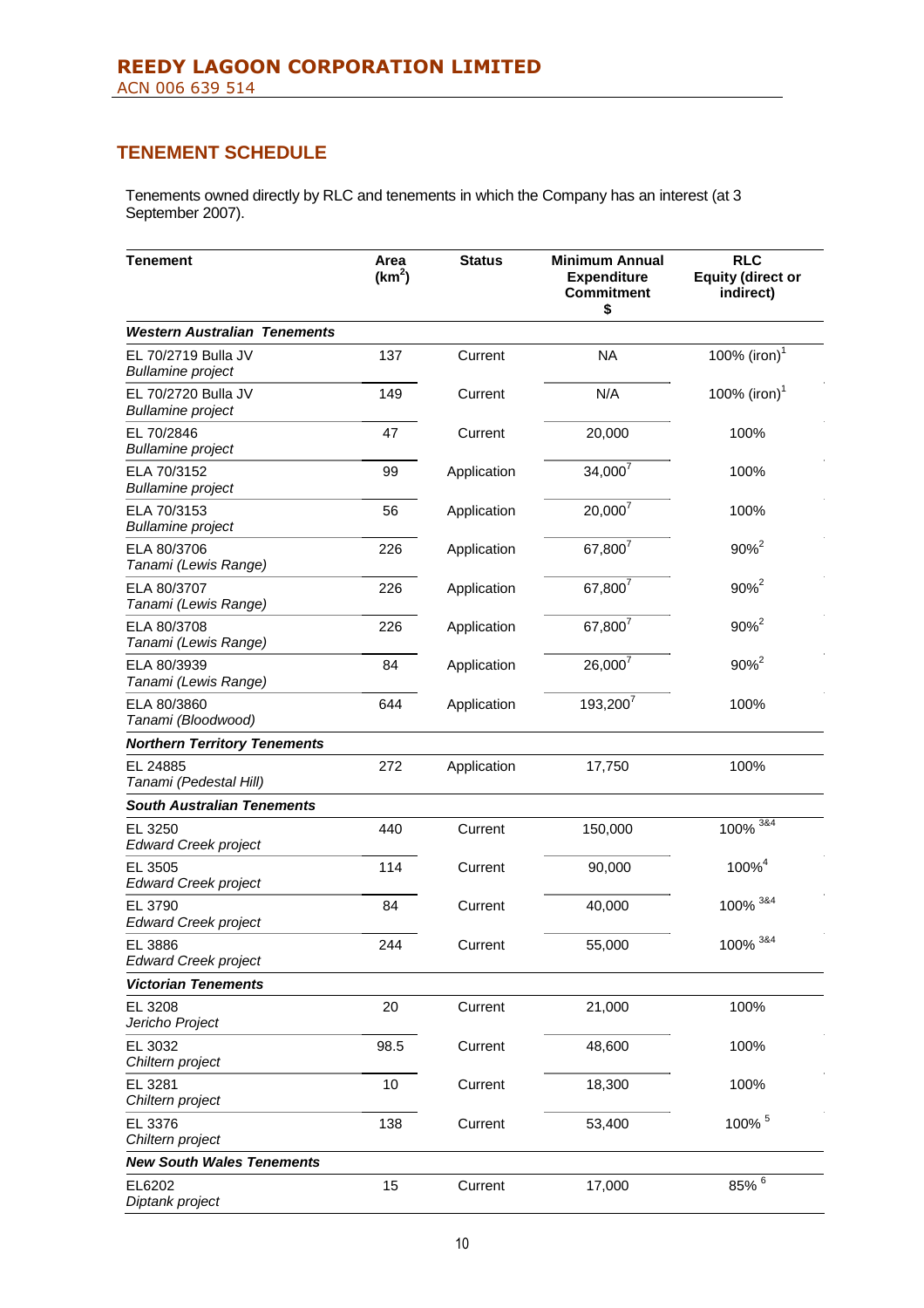# **TENEMENT SCHEDULE**

Notes to the tenement schedule.

- *1. EL 70/2719 and EL 70/2719 are registered in the name of Washington Resources Limited (Washington) and are subject to a joint venture agreement, the Bulla JV, which provides RLC with 100% interest in iron resources.*
- *2. ELA 80/3706, ELA 80/3707, ELA 80/3708 and ELA 80/3939 are subject to a joint venture agreement, U30<sup>8</sup> Joint Venture Agreement which provides RLC with 90% interest in mineral resources within the tenements.*
- *3. EL 3250, EL 3790 and EL 3886 are subject to a joint venture agreement, the Edward Creek Base Metals Joint Venture ("ECBMJV") which reduces RLC's interest in base metal uranium and gold resources within the tenements to 62%. Reedy Lagoon is the manager of the ECBMJV. RLC has a 20% free carry in the ECBMJV and that part of RLC's share of exploration expenditure until completion of a bankable feasibility study is paid by the remaining joint venture parties.*
- *4. EL 3250, EL 3505, EL 3790 and EL 3886 are subject to a joint venture agreement, the Diamond Farm Out Agreement, which transfers all RLC's interest in diamonds in these tenements to DiamondCo.*
- *5. EL 3376 is subject to an agreement with Providence Gold & Minerals ("PGM") which entitles PGM to a payment calculated by multiplying the achieved sale price of any minerals produced from EL 3376 by 1.75% (gross production royalty).*
- *6. EL 6202 is subject to a joint venture agreement, the Diptank Joint Venture, which provides RLC a right to earn an 85% interest in all mineral resources within the tenement by sole funding exploration expenditure and making cash payments of \$10,000 per quarter until commencement of commercial production.*
- *7. Minimum expenditure requirements for these tenement applications will be set if the tenements are granted and at the time of grant of the tenement. The amounts shown are anticipated amounts based on guidelines provided by the relevant state mines department.*

Tenement expenditure is dependent upon exploration results and available cash resources. Expenditure commitments are also impacted upon and may be reduced where access to areas has been restricted by the existence of Native Title claims. At the date of this report claims for Native Title in respect of areas of all RLC's granted tenements except EL's 3032, 3281 and 3376 have been made under the Native Title Act.

Exploration Licence 3505 includes land that is within the Woomera Prohibited Area. All exploration and mining activities within the Woomera Prohibited Area are subject to agreements with the Commonwealth of Australia.

Exploration Licence 3208 incorporates land that is Reserved Forest set aside under Section 50 of the Forest Act 1958 as part of the Thomson River Forest Reserve (Gaz 1984 P235). The Licence area is within the Thomson Catchment and is subject to a Land Use Determination pursuant to section 23 of the Soil Conservation and Land Utilization Act 1958. The objective of the Land Use Determination is to provide management guidelines to maintain acceptable quality, quantity and perenniality of water harvested from the catchments. To protect the integrity of the water supply within the Thomson storage, earthworks are required to be kept to a minimum and any effluent and waste disposal will be in accordance with guidelines approved by the Department of Natural Resources and Environment in consultation with Melbourne Water.

Exploration Licences 3032, 3281 and 3376 cover or include areas which comprise part of the Chiltern – Mt Pilot National Park. Exploration and mining activities within this Park may only continue with the consent of the Minister for Sustainability and Environment under Section 40 of the National Parks Act, 1975. Where the gaining of such consents prevents or postpones exploration the expenditure requirements may be reduced.

The Statutory expenditure requirement is subject to negotiation with the relevant state department, and expenditure commitments may be varied between tenements, or reduced subject to reduction of exploration area and/or relinquishment of non-prospective tenements.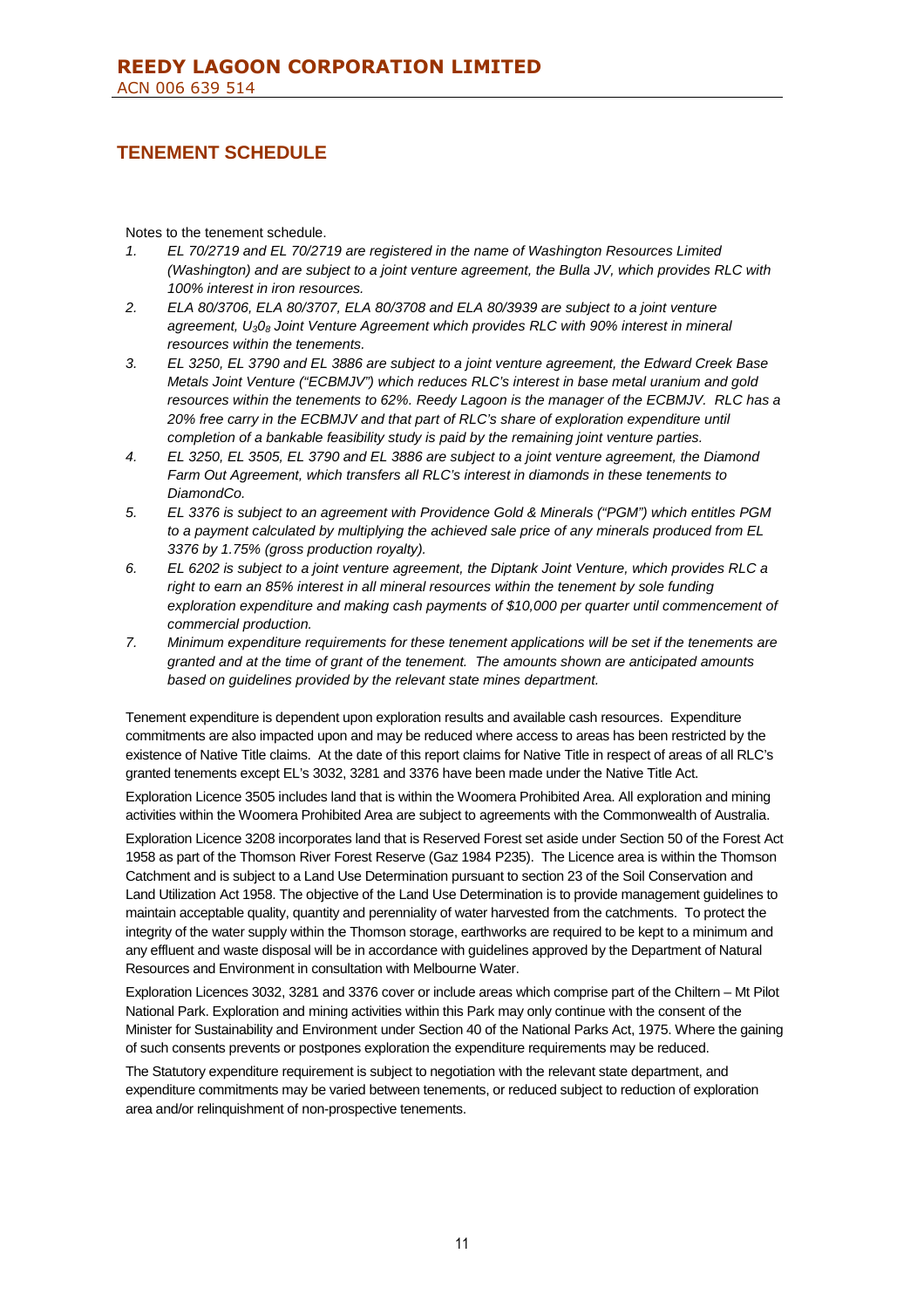In March 2003, the Australian Stock Exchange (ASX) Corporate Governance Council (Council) published Principles of Good Governance and Best Practice Recommendations. The Listing Rules of ASX require Australian-listed companies to report on the extent to which they have complied with the Best Practice Recommendations during the reporting period. Where a company has not followed all the recommendations, it must identify the recommendations that have not been followed and give reasons for not adhering to them. If a recommendation has been followed for only part of the period, the company must state the period during which it has been followed.

In August 2007, following a major review of the operation of the Principles and Recommendations since they were issued, a second edition of the Corporate Governance Principles and Recommendations was published by the Council. However, Reedy Lagoon Corporation Limited (RLC or the Company) is not required to report on its compliance with the revised Principles and Recommendations until it issues its 2009 annual report in relation to the financial year, 1 July 2008 to 30 June 2009.

This Statement outlines the main corporate governance practices of the Company.

As recognised by the Council, corporate governance is "the framework of rules, relationships, systems and processes within and by which authority is exercised and controlled in corporations." It encompasses the mechanisms by which companies, and those in control, are held to account. Corporate governance influences how the objectives of the company are set and achieved, how risk is monitored and assessed and how performance is optimised. There is no single model of good corporate governance. Corporate governance practices will evolve in the light of the changing circumstances of a company and must be tailored to meet those circumstances.

### **ROLE OF THE BOARD AND MANAGEMENT**

The board is responsible to shareholders for the overall corporate governance of the Company. This responsibility includes:

- determining and periodically reviewing the Company's strategic direction and operational policies;
- establishing goals for management and tracking the roll-out and achievements of these goals;
- reviewing and approving the Company's Business Plan and complementary annual/revised budgets prepared by management;
- approving all significant business transactions including any acquisitions, divestments, resource development and significant capital expenditure;
- approving capital raisings in any form;
- monitoring business risk exposures and risk management systems;
- considering and approving financial and other obligatory reporting, including continuous disclosure reporting;
- timely reporting to shareholders and other stakeholders.

A strategic balance is maintained between the responsibilities of the Chairperson (in his non-executive capacity), the Managing Director and the other Executive Director.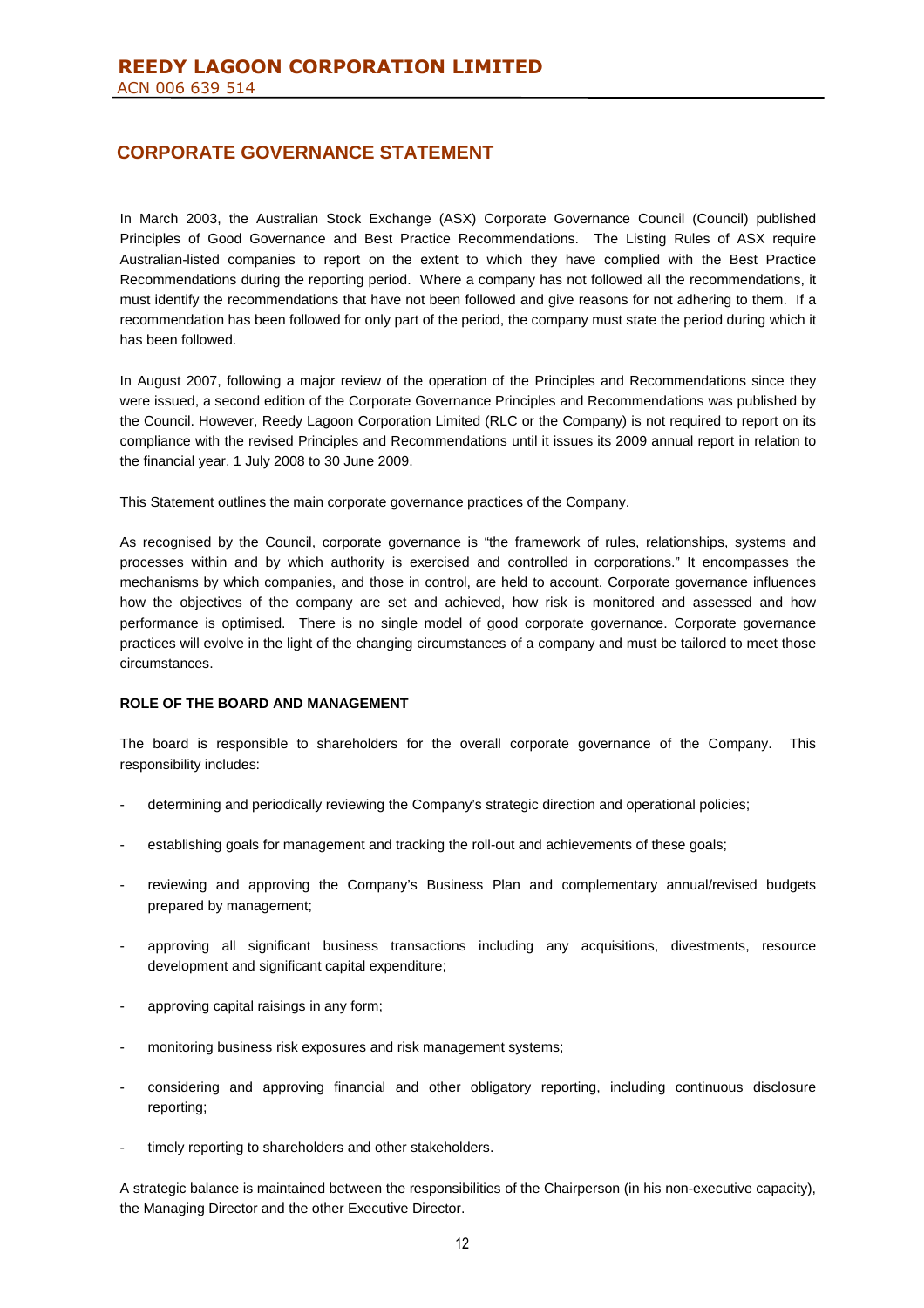As Non-Executive Chairperson (since 9 May 2007), the specific executive responsibilities of Mr J M Hamer are:

- ensuring the efficient organisation and conduct of the Board's function,
- oversee the Company's strategy in relation to exploration,
- evaluate, in conjunction with the Managing Director, opportunities that may arise in the minerals industry from time to time,
- consider exploration and development orientated capital expenditure and recommend appropriate courses of action; and
- overseeing that membership of the Board is skilled and appropriate for the Company's needs.

The Managing Director, (being Mr G Fethers during the whole financial period), is accountable to the board for the management of the Company within the policy and authority levels prescribed by the board from time to time. He is responsible for the day-to-day management of the Company's principal business operations and elsewhere and has the authority to approve non-planned capital expenditure, business transactions and personnel appointments within predetermined limits set by the board.

The Managing Director's specific responsibilities include:

- preparing the Company's strategic and annual operating plan and, following its adoption by the board, ensuring that business development is in accordance with that plan,
- evaluating mining projects and formulating strategies to acquire, farm-in or obtain interests in suitable projects and divest non essential projects in which the Company has an interest,
- engaging appropriately qualified contractors to undertake exploration programmes approved by the board.
- interfacing with analysts, brokers, investors and the Company's appointed advisers regarding the Company's performance, a role shared with the Non-Executive Chairperson, and
- responding to written or telephonic shareholder enquiries.
- maintain overall management of the Company's reporting, statutory accounting, auditing, treasury, taxation and insurance covers with his specific responsibilities including:
	- preparing program and other expenditure budgets for the approval of the board and monitoring the financial performance of the Company against approved budgets,
	- ensuring that appropriate financial reports are provided to the board at each of its meetings and, on a quarterly, biannual and annual basis, to the Board and, in conjunction with the Company Secretary, also to the ASX, and
	- monitoring the Company's risk management framework to ensure that established policies, guidelines, procedures and controls are implemented.

In the capacity of Company Secretary, Mr D Coleman is responsible for ensuring that the board also receives relevant non-financial information and reports (notably on auditing, taxation and legal matters) at its regular meetings and otherwise as appropriate. In conjunction with the Managing Director, he is responsible for the lodgement of statutory financial statements and ASX/ASIC reporting, including any correspondence in relation to ASX reporting and of a non-routine nature from ASIC.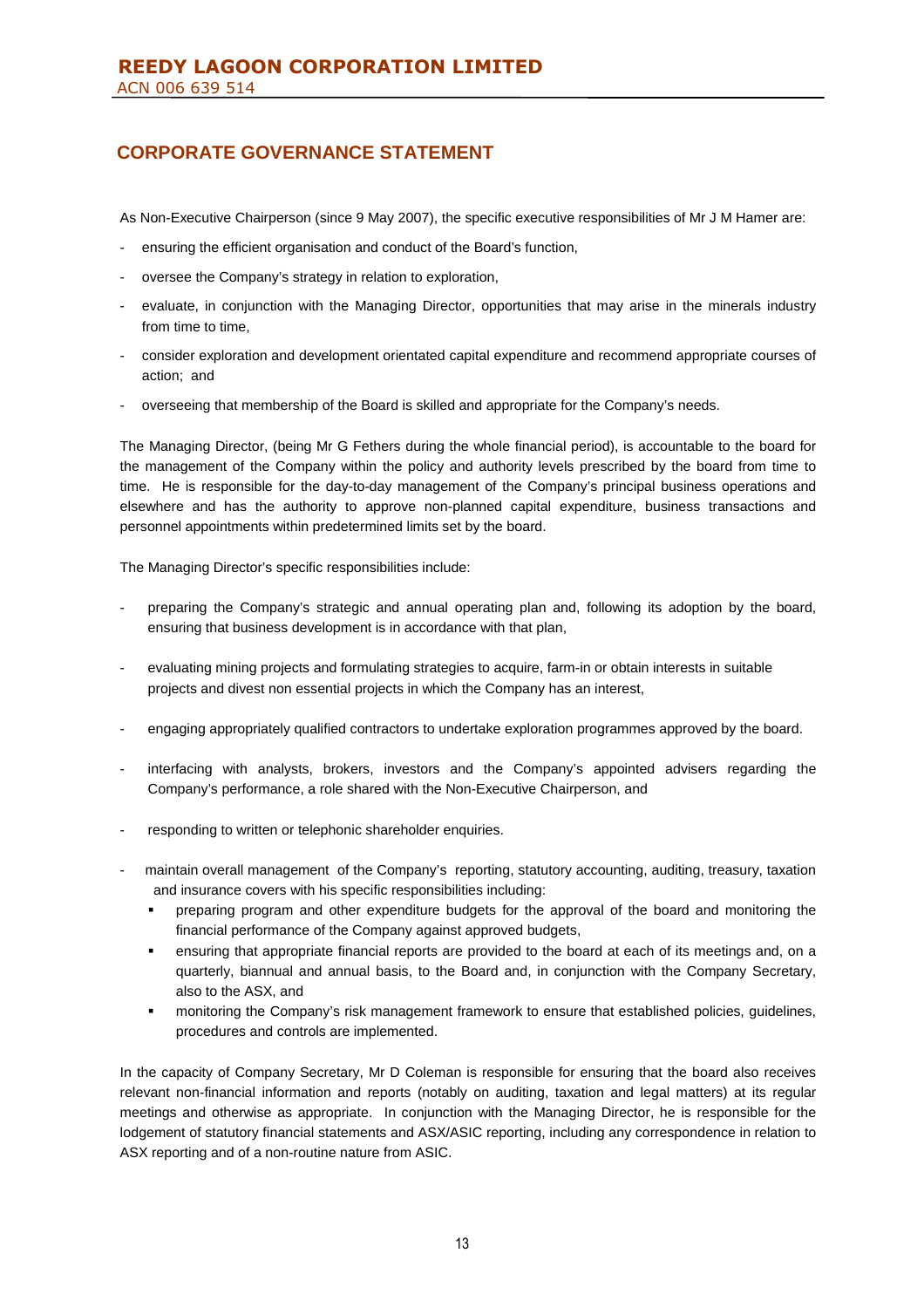### **COMPOSITION OF THE BOARD**

Following resignations and appointments effected during the reporting period, the Company presently has three non-executive directors (Messrs Hamer, Lewis and Griffin), considered by the board to be independent in terms of the Council's definition of independent director, and two executive directors including the Managing Director. The names and qualifications of the directors of the Company in office at the date of this statement are set out in the Directors Report on page 17 hereof.

As the board has at all time during the year comprises a majority of independent directors, its composition complies with recommendation 2.1 of the ASX Corporate Governance Guidelines. In addition the board has adopted and implemented a number of measures to ensure that independent judgement is achieved and maintained in respect of its decision-making processes, which include the following:

- directors are entitled to seek independent professional advice at the Company's expense, subject to the prior approval of the Executive Chairperson; and
- directors having a conflict of interest in relation to a particular item of business must absent themselves from the board meeting before commencement of discussion and the taking of a vote on the matter.

The board does not intend to establish an audit committee in accordance with recommendation 4.2 of the ASX Corporate Governance Guidelines. Instead the board will discharge its responsibilities in respect of audit. The Company does not have a nomination committee and consequently does not comply with recommendations 2.4 and 2.5 of the ASX Corporate Governance Guidelines. The board is of a size, composition and physical location which is conducive to making the relevant decisions itself efficiently and expeditiously.

The board is of the view that it is adequately structured to meet the needs and governance of the Company having more non-executive than executive directors, an independent non-executive Chairman and with each current director bringing a range of different and complementary skills and experience to the Company as indicated in the Directors' Report on page 17].

### **ETHICAL AND RESPONSIBLE DECISION MAKING**

It continues to be the policy of the Company for directors, officers and employees to observe high standards of conduct and ethical behaviour in all of the Company's activities. This includes dealings with suppliers, business partners, regulatory authorities and the general communities in which it operates. Officers and employees of the Company are expected to:

- comply with the law,
- act honestly and with integrity and objectivity,
- not place themselves in situations which result in divided loyalties,
- use the Company's assets responsibly and in the interests of the Company and,
- be responsible and accountable for their actions.

It is Company policy that directors notify the Company Secretary on a timely basis before buying or selling securities in the Company. The board recognises that it is the individual responsibility of each director and employee in possession of market sensitive information to ensure that he/she complies with the spirit and the letter of insider trading laws. Notification to the Company Secretary and, through him, the board and market, as provided for under the Listing Rules of ASX, does not constitute board endorsement of any such transaction. It is a policy of the board that its members and the Company Secretary not trade shares in the Company whilst in possession of price sensitive information and, if not in possession of such information, other than during the month following the announcement of half yearly or annual results, the publication of an ASX quarterly report or the close of a prospectus relating to equity securities.

The Trading Policy is available on the Company's website (www.reedylagoon.com.au) and will be provided to any shareholder on request to the Company Secretary.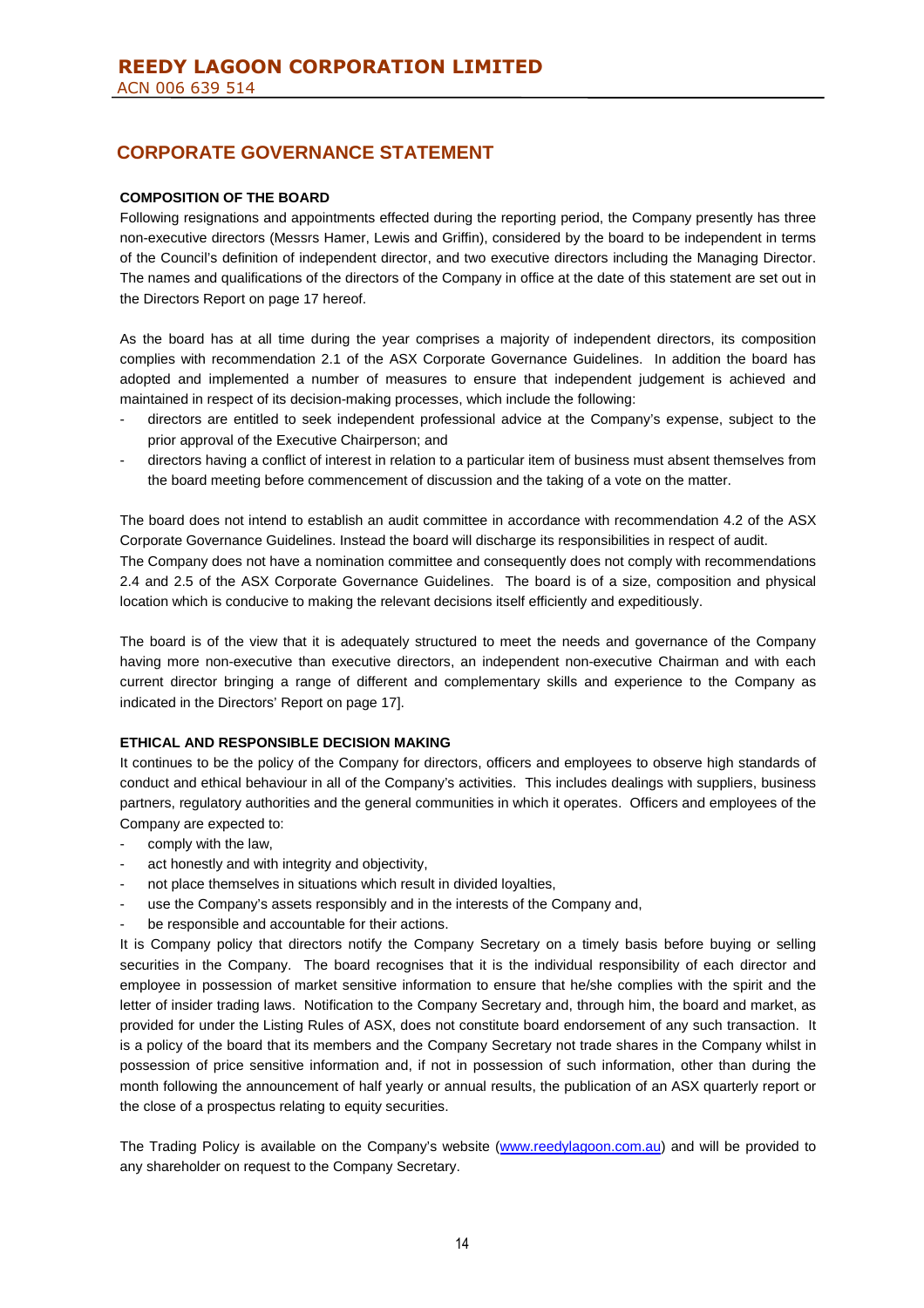### **INTEGRITY OF FINANCIAL REPORTING**

RLC's Managing Director declares in writing to the board (in accordance with section 295A of the Corporations Act 2001 that, in his opinion, the consolidated financial statements of RLC and its controlled entities for each half and full financial year present a true and fair view of the group's financial position and performance and are in accordance with prevailing accounting standards.

The objectives of the board are to:

- ensure the integrity of external financial reporting,
- ensure that controls are established, maintained and adhered to in order to safeguard the Company's financial and physical resources,
- ensure that systems or procedures are in place and operational so that the Company complies with relevant statutory and regulatory requirements,
- assess financial risks arising from the Company's operations, and consider the adequacy of measures taken to moderate those risks, and
- liaise with external auditors periodically.

## **CONTINUOUS DISCLOSURE TO ASX**

The board is responsible for monitoring compliance with ASX Listing Rule disclosure requirements and approves each proposed announcement to ASX before it is released. The Company Secretary is responsible, under the ASX Listing Rules, for all communications with ASX. The Non-Executive Chairperson, Managing Director and Company Secretary periodically discuss issues relating to the Company's continuous disclosure obligations.

The Company's Disclosure and Communications Policy is available on the Company's website (www.reedylagoon.com.au) and will be provided to any shareholder on request to the Company Secretary.

### **COMMUNICATION WITH SHAREHOLDERS**

It is the policy of the Company to ensure that shareholders have equal and timely access to material information concerning the Company.

All documents which are released publicly are made available on the Company's website (www.reedylagoon.com.au). The website provides information on the Company's mineral projects as well as ASX releases and audited financial statements.

The board encourages full participation of shareholders at the Annual General Meeting to ensure a high level of accountability and identification with the Group's strategy and goals.

RLC's external auditor is required by law to attend the AGM to answer questions relevant to, inter alia, the conduct of the audit and the preparation and content of the auditor's report, and does attend.

### **RISK MANAGEMENT**

The board is responsible for the oversight of the Group's risk management and control framework. The Company has implemented a policy framework designed to ensure that the Group's risks are identified and that controls are adequate, in place and functioning effectively. Responsibility for aspects of control and risk management is delegated to the pertinent individual within the Group with the Managing Director having ultimate responsibility to the board for the risk management and control framework.

Areas of significant business risk are highlighted in the annual strategic plan presented to the board by the Managing Director.

Arrangements put in place by the Board to monitor risk management include reporting to each board meeting in respect of operations and the financial position of the Group.

The Company's Managing Director reports in writing to the board that:

- the declaration given in accordance with section 295A of the Corporations Act 2001 is founded on a sound system of risk management and internal compliance and control which implements the policies adopted by the board; and
- the Company's risk management and internal compliance and control framework is operating efficiently and effectively in all material respects.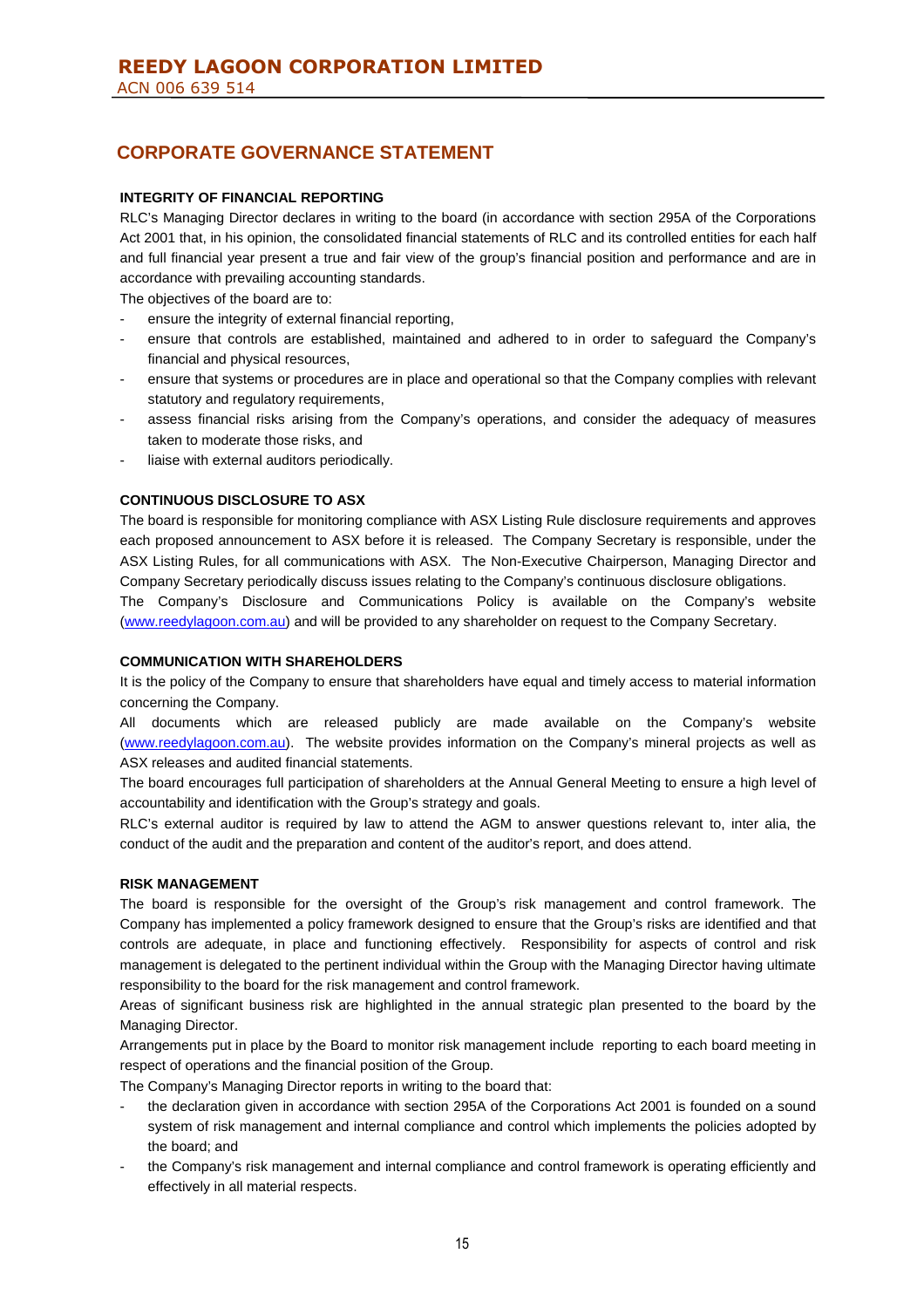### **PERFORMANCE**

The board is responsible for the appointment of the Managing Director and conducts an annual review of his performance.

### **REMUNERATION**

Details of the remuneration of the directors are disclosed in the Directors Report, (item 10) set out on page 21.

Currently, the Company does not have a functioning remuneration committee and therefore does not comply with Council recommendation 9.2 (that the board should establish a remuneration committee). Because of the size of the board and the operations of the Company, the Directors are of the view that there is no need for a separate committee.

Details of options issued by the Company are set out in the Directors Report (item 11) on page 22 and in the Notes to the Financial Statements (Note 17f.) on page 41. During the reporting period, 100,000 options were issued to each of the former non-executive directors, Mr A Wischer, and Mr A Watson, and 500,000 to each of then current executive directors Mr G Fethers and Mr H Rutter with the approval of shareholders at a General Meeting on 26 March 2007. Those options were issued pursuant to the Company's Directors Option Scheme, which was approved by shareholders of the Company at the 2000 AGM held on 22 November 2000. During the reporting period, and in advance of their appointment to the board, 3,000,000 options were issued to each of the current Chairman, Mr J Hamer and non-executive director, Mr P Lewis, pursuant to the Directors Option Plan. Shareholders had approved the issue at the General Meeting held on 26 March 2007.

### **INTERESTS OF STAKEHOLDERS**

The board has responsibility for protecting, guiding and monitoring the business affairs of the Company in the interests and for the benefit of stakeholders.

To fulfil this role, the board is responsible for the strategic direction of the business, establishing goals for management and monitoring the achievement of goals directly and through its established committees. Responsibility for day-to-day activities of the entity is delegated to the Managing Director. The Company's board and management jointly strive to achieve best practice in meeting their responsibilities for the business and affairs of the Company.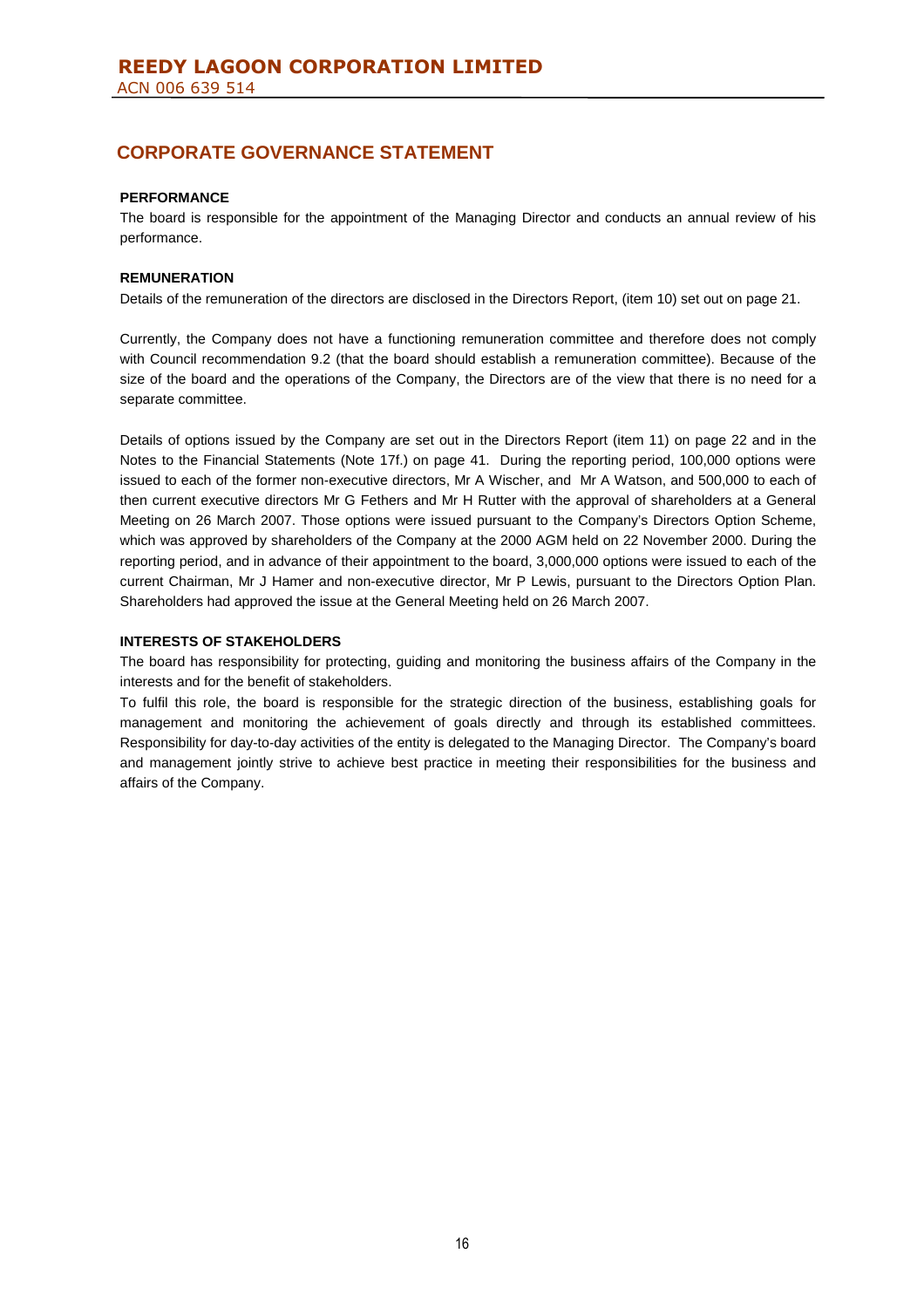The Directors present their report, together with the financial report of Reedy Lagoon Corporation Limited and its wholly owned subsidiary for the year ended 30 June 2007 and the auditor's report thereon.

## **1. DIRECTORS and SECRETARY**

The Names and particulars of Directors of the Company at any time during or since the financial year and are:

| <b>Director</b>         | <b>Particulars</b>                                                                                                                                                                                                                                                                                                                                                                                                                                                                                                                                                                                                                                                                                                                                                                                                                                                                                                                                                                                                                                                                                                                                                                                                                                                                                                                                                                                                                                                   |
|-------------------------|----------------------------------------------------------------------------------------------------------------------------------------------------------------------------------------------------------------------------------------------------------------------------------------------------------------------------------------------------------------------------------------------------------------------------------------------------------------------------------------------------------------------------------------------------------------------------------------------------------------------------------------------------------------------------------------------------------------------------------------------------------------------------------------------------------------------------------------------------------------------------------------------------------------------------------------------------------------------------------------------------------------------------------------------------------------------------------------------------------------------------------------------------------------------------------------------------------------------------------------------------------------------------------------------------------------------------------------------------------------------------------------------------------------------------------------------------------------------|
| Jonathan M. Hamer       | <b>Chairman - Non Executive:</b>                                                                                                                                                                                                                                                                                                                                                                                                                                                                                                                                                                                                                                                                                                                                                                                                                                                                                                                                                                                                                                                                                                                                                                                                                                                                                                                                                                                                                                     |
| BA, LLB.                | Aged 52; Appointed 9 May 2007                                                                                                                                                                                                                                                                                                                                                                                                                                                                                                                                                                                                                                                                                                                                                                                                                                                                                                                                                                                                                                                                                                                                                                                                                                                                                                                                                                                                                                        |
|                         | A partner of Mallesons Stephen Jaques practising in the areas of corporate and<br>finance law. Jonathan has been advising RLC since 1988 on a range of legal and<br>commercial issues, including in its various joint venture agreements and capital<br>raisings.                                                                                                                                                                                                                                                                                                                                                                                                                                                                                                                                                                                                                                                                                                                                                                                                                                                                                                                                                                                                                                                                                                                                                                                                    |
| Geof H. Fethers B.Sc.,  | <b>Managing Director:</b>                                                                                                                                                                                                                                                                                                                                                                                                                                                                                                                                                                                                                                                                                                                                                                                                                                                                                                                                                                                                                                                                                                                                                                                                                                                                                                                                                                                                                                            |
| <b>M AusIMM</b>         | Aged 51, Founding Director                                                                                                                                                                                                                                                                                                                                                                                                                                                                                                                                                                                                                                                                                                                                                                                                                                                                                                                                                                                                                                                                                                                                                                                                                                                                                                                                                                                                                                           |
|                         | Manages the operations of RLC. He is a geologist with over 25 years exploration<br>experience. He was employed by De Beers Australia Exploration Limited<br>(formerly Stockdale Prospecting Limited) from 1980 to 1985. He founded RLC in<br>1986. He co-founded, with Hugh Rutter, Osprey in 1989 and Flagstaff<br>GeoConsultants Pty Ltd in 1996. He holds a Bachelor of Science (Hons.)<br>(Geology) degree from The University of Melbourne and is a Member of the<br>Geological Society of Australia and the Australian Institute of Mining and<br>Metallurgy (CPGeo).                                                                                                                                                                                                                                                                                                                                                                                                                                                                                                                                                                                                                                                                                                                                                                                                                                                                                          |
| Hugh Rutter B.Sc.,      | <b>Exploration Director</b>                                                                                                                                                                                                                                                                                                                                                                                                                                                                                                                                                                                                                                                                                                                                                                                                                                                                                                                                                                                                                                                                                                                                                                                                                                                                                                                                                                                                                                          |
| M.Sc., D.I.C., F.A.I.G. | Aged 65: Appointed 24 August 2000.                                                                                                                                                                                                                                                                                                                                                                                                                                                                                                                                                                                                                                                                                                                                                                                                                                                                                                                                                                                                                                                                                                                                                                                                                                                                                                                                                                                                                                   |
|                         | A geophysicist and mineral explorer with more than 40 years experience in the<br>mining industry. He has provided geophysical services to a wide range of<br>companies since establishing himself as a Consulting Geophysicist in 1981. Hugh<br>will jointly manage the exploration activities of RLC after the Offer and has<br>contributed to RLC's exploration activities since 1988 as a consultant. Prior to his<br>consulting work, he spent 10 years with Western Mining Corporation Limited<br>("WMC") before joining The Broken Hill Proprietary Company Ltd ("BHP") as Chief<br>Geophysicist in 1976. At WMC, his activities included involvement in the<br>establishment of an exploration base in the Eastern States of Australia, initial<br>participation in and significant contribution to the discovery of the Olympic Dam<br>Mine, participation in the development of the Wilga Deposit and redevelopment of<br>the Stawell Gold Mine. He helped establish BHP's geophysical exploration and<br>research group and contributed as a member of the Exploration Management<br>Committee. He holds a Bachelor of Science (Geology) degree from Durham<br>University, a Master of Science (Geophysics) degree from University of London<br>and a Diploma from Imperial College, London. He is a past President and<br>Honorary member of the Australian Society of Exploration Geophysicists and<br>member of the Australian Institute of Geoscience. |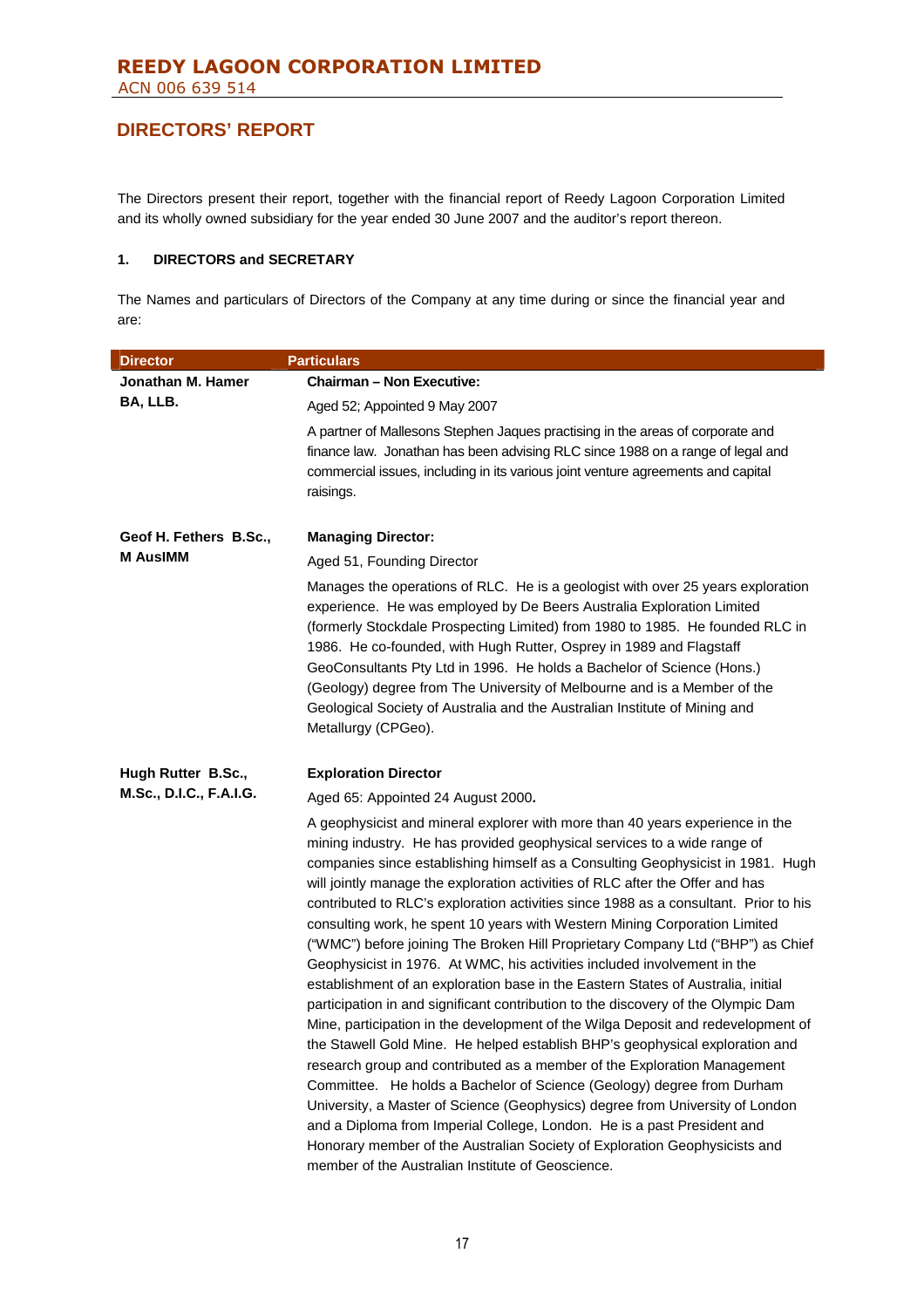| Philip H. Lewis B Ec,<br><b>LLB</b>        | <b>Non executive Director:</b><br>Aged 49: Appointed 9 May 2007.                                                                                                                                                                                                                                                                                                                                                                                                                                                                                                                                                                                                                                                                                                                                                                                                                                                                                                                                                                                                                                                                                                                                                                                                                                                                                    |
|--------------------------------------------|-----------------------------------------------------------------------------------------------------------------------------------------------------------------------------------------------------------------------------------------------------------------------------------------------------------------------------------------------------------------------------------------------------------------------------------------------------------------------------------------------------------------------------------------------------------------------------------------------------------------------------------------------------------------------------------------------------------------------------------------------------------------------------------------------------------------------------------------------------------------------------------------------------------------------------------------------------------------------------------------------------------------------------------------------------------------------------------------------------------------------------------------------------------------------------------------------------------------------------------------------------------------------------------------------------------------------------------------------------|
|                                            | Has seventeen years experience in investment banking, including having worked<br>from 1990 to 2005 with a major global investment bank. Over that time Philip<br>advised a number of Australia's leading corporates on a range of merger and<br>acquisition and capital markets activities including in the mining sector. Prior to<br>becoming an investment banker, Philip practiced law.                                                                                                                                                                                                                                                                                                                                                                                                                                                                                                                                                                                                                                                                                                                                                                                                                                                                                                                                                         |
| Adrian C. Griffin B.Sc.<br><b>M AusiMM</b> | <b>Non-Executive Director</b><br>Aged 53, ; Appointed 9 May 2007                                                                                                                                                                                                                                                                                                                                                                                                                                                                                                                                                                                                                                                                                                                                                                                                                                                                                                                                                                                                                                                                                                                                                                                                                                                                                    |
|                                            | Has extensive mining and exploration experience including mine planning, grade<br>control and exploration methods in iron ore gained whilst with BHP and 20 years<br>experience managing public companies. Adrian is a geologist and the Chairman and<br>Managing Director of Washington Resources Limited. He is also Managing Director of<br>Hodges Resources Limited, Chairman of Empire Resources Limited and non-<br>executive director of Dwyka Resources Limited and Northern Uranium Limited which<br>has extensive uranium projects to the north of RLC's Pedestal Hill project. In the<br>1980s, Adrian was operations manager for a number of public companies involved in<br>the mining and production of gold and base metals throughout Australia and southeast<br>Asia. In 1988, he managed the commissioning of underground production at the<br>Bellevue gold mine in Western Australia. He began consulting to the mining industry in<br>1990 and has held board positions with a number of public companies since then. His<br>management experience is broad, encompassing as it does exploration, financing,<br>development, commissioning and the production of a wide range of mineral<br>commodities. Adrian is a member of the Australasian Institute of Mining and<br>Metallurgy and the Geological Society of Australia. |
| Andrew C. D. Watson,<br>Dip. Farm Manag.   | Non-Executive Director (resigned 9 May 2007)<br>Aged 52 Originally appointed November 2000.                                                                                                                                                                                                                                                                                                                                                                                                                                                                                                                                                                                                                                                                                                                                                                                                                                                                                                                                                                                                                                                                                                                                                                                                                                                         |
|                                            | Is an agriculturalist with interests in private earth moving businesses.                                                                                                                                                                                                                                                                                                                                                                                                                                                                                                                                                                                                                                                                                                                                                                                                                                                                                                                                                                                                                                                                                                                                                                                                                                                                            |
| Adrian D. Wischer,<br>B.EconM.A.I.M.       | Non-Executive Director (resigned 14 July 2006)<br>Aged 51: Was a Founding Director of the Company.<br>Is a private equity investor, an experienced manager and company director. A former<br>Chairman of National Golf Holdings Ltd, a Fellow of A.I.C.D. and an Associate Fellow<br>of A.I.M.                                                                                                                                                                                                                                                                                                                                                                                                                                                                                                                                                                                                                                                                                                                                                                                                                                                                                                                                                                                                                                                      |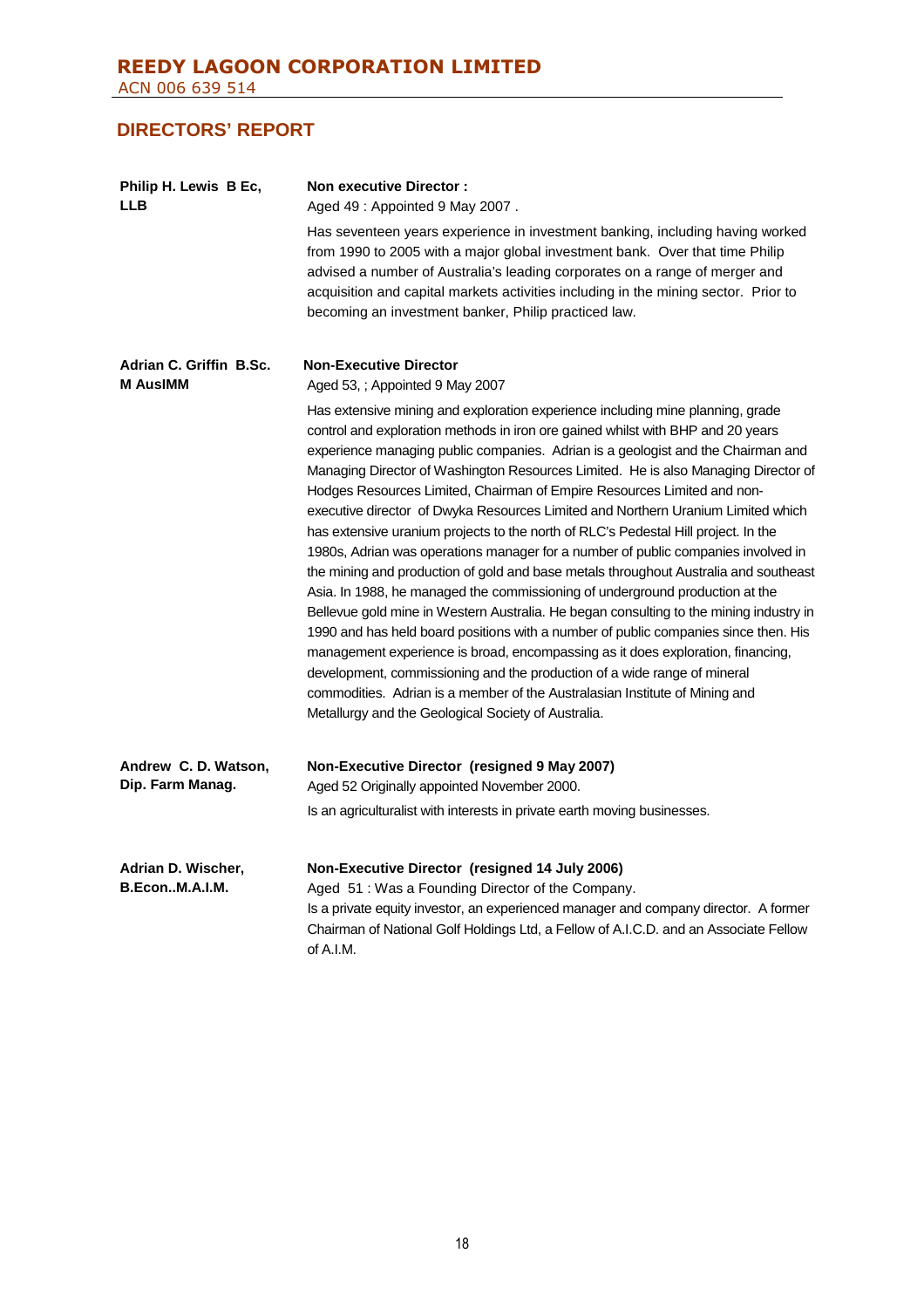ACN 006 639 514

# **DIRECTORS' REPORT**

### **Directorships of other listed companies**

Directorships of other listed companies held by directors in the 3 years immediately before the end of the financial

| <b>Name</b> | Company                            | <b>Period of directorship</b> |
|-------------|------------------------------------|-------------------------------|
| A C Griffin | Dwyka Resources Limited            | since 1/12/2005               |
|             | <b>Empire Resources Limited</b>    | since 3/02/2004               |
|             | Northern Uranium Limited           | since 12/06/2006              |
|             | <b>Hodges Resources Limited</b>    | since 17/08/2005              |
|             | Washington Resources Limited       | since 7/09/2004               |
| P H Lewis   | Mariner Bridge Investments Limited | since 26/10/2006              |

The Names and particulars of the Secretary of the Company at any time during or since the financial year and are:

| <b>Company Secretary</b>     | <b>Particulars</b>                                                                                                                                                                                                                                                                                                                                                                                                                                                                                                                                                                                                                                                                                                                                                                                        |
|------------------------------|-----------------------------------------------------------------------------------------------------------------------------------------------------------------------------------------------------------------------------------------------------------------------------------------------------------------------------------------------------------------------------------------------------------------------------------------------------------------------------------------------------------------------------------------------------------------------------------------------------------------------------------------------------------------------------------------------------------------------------------------------------------------------------------------------------------|
| Dermot Coleman B.A.,<br>LLB. | Aged 63,<br>Has been employed in the mineral exploration industry since 1977. As a qualified<br>lawyer, he was a director and company secretary of De Beers for more than 15 years,<br>until mid-2001 and on 4/4/06 was appointed as a De Beers nominee director of<br>Tawana Diamonds Australia Pty Ltd, which is a company managed by Tawana<br>Resources, but owned 50/50 by De Beers and Tawana Resources. Much of his work<br>involved negotiating joint venture arrangements and establishing overseas exploration<br>ventures. Reflecting the importance of access to land for exploration, Dermot also has<br>20 years experience with Native Title and Aboriginal land rights issues and was for 4<br>years, a councillor of the Perth based Association of Mining and Exploration<br>Companies. |

## **2. DIRECTORS MEETINGS**

The following table sets out the numbers of meetings of the Company's directors held during the year ended 30 June 2007, and the number of meetings attended by each director.

|                                       |   | R  |
|---------------------------------------|---|----|
| G. H. Fethers                         |   |    |
| H. Rutter                             |   |    |
| A. C. D. Watson (resigned 9 May 2007) |   | 5. |
| A. D. Wischer (resigned 14 July 2006) |   | 0  |
| J M Hamer (appointed 9 May 2007)      | 3 | 3  |
| P H Lewis (appointed 9 May 2007)      | З | 3  |
| A C Griffin (appointed 9 May 2007)    |   | 3  |

*A- number of meetings attended*

*B - number of meetings held during the time the director held office during the year*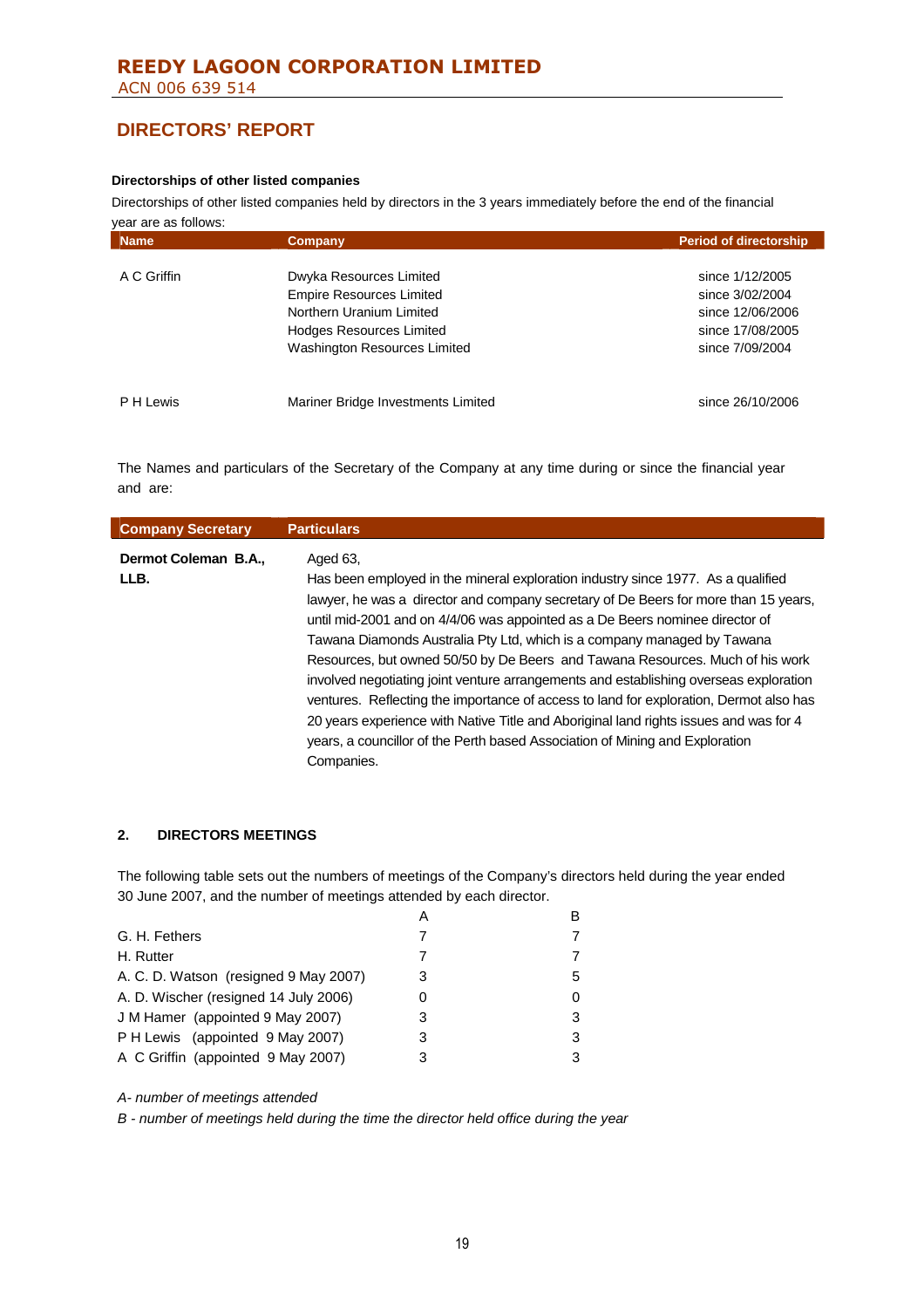## **3. PRINCIPAL ACTIVITY**

The principal activities of the consolidated entity during the course of the financial year were the exploration for minerals.

There were no significant changes in the nature of the activities of the Company during the year.

### **4. RESULT OF OPERATIONS**

The net loss of the Consolidated group after income tax for the year was \$1,494,016 (2006: loss \$321,031). Further commentary on the operations of the Company during the year is included in the Annual Review on pages 3 to 9 of the Annual Report.

### **5. DIVIDENDS**

No amount has been paid or declared by way of a dividend during the year and the directors do not recommend the payment of any dividend.

### **6. STATE OF AFFAIRS**

Significant changes in the state of affairs of the Company during the financial year were as follows:

- the issue of 4,136,000 ordinary shares at \$0.125 per share during the year for \$517,000 cash to provide additional working capital;
- a re-organisation of the group (on a record date of 26 March 2007) which included:
	- o a consolidation of the Company's ordinary shares and all outstanding options at the record date on a 0.6259 for 1 basis;
	- o the assignment of the Company's diamond interests in various tenements and \$232,515 of liabilities to a wholly owned subsidiary and the subsequent 'de-merger' of that subsidiary by way of in-specie distribution of shares to all shareholders on the record date;
	- o liabilities of \$388,500 being extinguished by the issue of 2.5 million options, exercisable at 50 cents per share and expiring 31 March 2012;
	- o the issue of 2.5 million ordinary shares at \$0.20 per share; and
	- o the granting to incoming directors of the Company 6 million options exercisable at 30 cents per share and expiring 30 April 2012
	- the lodgement of a prospectus and subsequent issue of 20 million ordinary shares at \$0.20 per share rasing \$4 million;
	- the admission and quotation of the Company's shares on the Australian Stock Exchange.;
	- the issue of 4 million ordinary shares at \$0.20 per share as consideration for the purchase of the remaining 50% interest in the Bullamine Iron Ore project;
	- the issue of 1 million ordinary shares at \$0.20 per share to acquire a 90% interest in the  $U_3O_8$ Tanami Uranium Joint Venture (the Company is obliged to issue a further 1 million ordinary shares at \$0.20 per share on granting of the tenements); and
	- the issue of 2.6 million ordinary shares at \$0.20 per share (and grant of 2.6 million November 2009 30 cent options) to acquire 42% interest in the ECBM Joint Venture (increasing the Company's interest to 62%).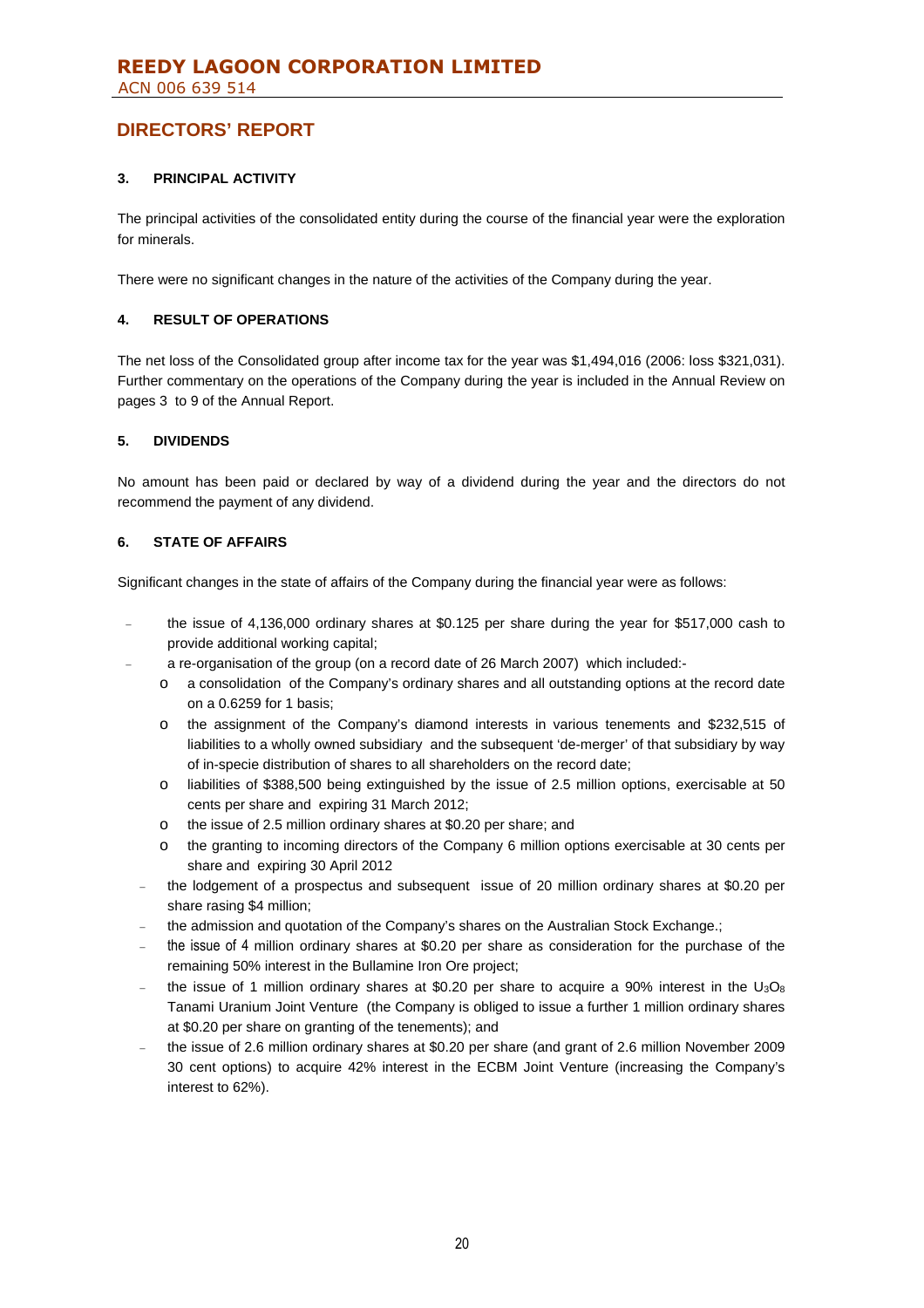## **7. ENVIRONMENTAL REGULATION**

The Company's operations are subject to environmental regulations under State legislation in relation to its exploration activities.

In addition, the Company is a member of the Minerals Council of Australia ("MCA") and a signatory to "Enduring Value". The purpose of "Enduring Value" is to assist companies to contribute to the growth and prosperity of current and future generations.

The directors are not aware of any breaches of regulations during the period covered by this report.

### **8. EVENTS SUBSEQUENT TO BALANCE DATE**

There has not arisen, in the interval between the end of the year and the date of this report, any item, transaction or event of a material and unusual nature likely, in the opinion of the directors of the Company to affect significantly the operations of the Company, the results of those operations or the state of affairs of the Company in future financial years

### **9. LIKELY DEVELOPMENTS**

At the date of this report, there are no future developments of the Company which warrant disclosure, other than :-

- the completion of the acquisition of interests in  $U_3O_8$  Tanami Uranium Joint Venture by the issue of 1 million ordinary shares at \$0.20 per share on granting of the tenements subject of the joint venture.

### **10. DIRECTOR AND EXECUTIVE REMUNERATION**

The directors and the five identified key management executives received the following amounts as compensation for their services as directors and executives of the Company during the year:

|                                |                  | Short-term employee benefits |       | Post-<br>employment<br>benefits | Other<br>long-term   | Share-<br>based<br>payment |               | %<br>consist-     |
|--------------------------------|------------------|------------------------------|-------|---------------------------------|----------------------|----------------------------|---------------|-------------------|
|                                | Salary<br>& fees | Non-<br>monetary             | Other | Super-<br>annuation             | employee<br>benefits | <b>Options</b><br>& rights | <b>Total</b>  | ing of<br>options |
| 2007                           | $\mathcal{L}$    | $\mathbb{S}$                 | \$    | $\$\$                           | $\$\$                | $\$\$                      | $\frac{1}{2}$ | $\frac{1}{2}$     |
| <b>Non-executive directors</b> |                  |                              |       |                                 |                      |                            |               |                   |
| J M Hamer                      | 6,116            |                              |       | 550                             |                      | 60,000                     | 66,666        | 100%              |
| P Lewis                        | 3,058            |                              |       | 275                             |                      | 60,000                     | 63,333        | 100%              |
| A Griffin                      | 3,333            |                              |       |                                 |                      |                            | 3,333         |                   |
| A Wischer (i)                  |                  |                              |       |                                 |                      |                            |               |                   |
| A Watson (i)                   |                  |                              |       |                                 |                      |                            |               |                   |
|                                |                  |                              |       |                                 |                      |                            |               |                   |
| <b>Executive Directors</b>     |                  |                              |       |                                 |                      |                            |               |                   |
| <b>G</b> Fethers               |                  |                              |       |                                 |                      |                            |               |                   |
| H Rutter                       |                  |                              |       |                                 |                      |                            |               |                   |
| Secretary                      |                  |                              |       |                                 |                      |                            |               |                   |
| D Coleman                      | 1,376            |                              |       | 124                             |                      |                            | 1,500         |                   |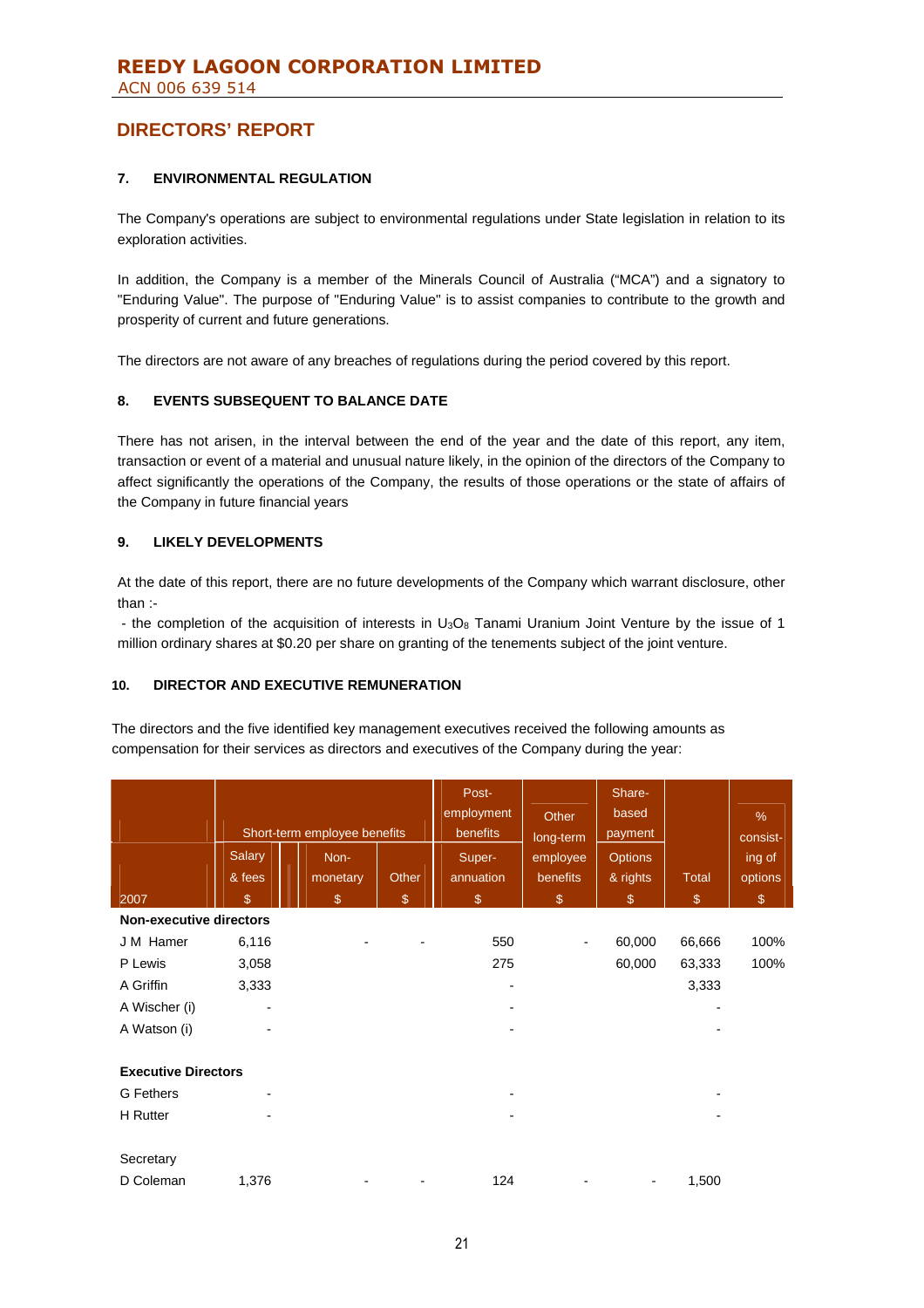#### **Value of options issued to directors and executives**

The following table summarises the value of options granted, exercised or lapsed during the annual reporting period to the identified directors and executives:

|                  | <b>Value of options</b><br>granted<br>at the grant date (i) | <b>Value of options</b><br>exercised<br>at the exercise date | <b>Value of options</b><br>lapsed<br>at the date of lapse | <b>Total</b> |
|------------------|-------------------------------------------------------------|--------------------------------------------------------------|-----------------------------------------------------------|--------------|
|                  | S                                                           | \$                                                           | S                                                         | S            |
| J Hamer          | 60,000                                                      |                                                              |                                                           | 60,000       |
| P Lewis          | 60.000                                                      |                                                              |                                                           | 60,000       |
| A Wischer        | (ii)                                                        |                                                              | (ii)                                                      |              |
| A Watson         | (ii)                                                        | ۰                                                            | (ii)                                                      |              |
| <b>G</b> Fethers | (ii)                                                        |                                                              | (ii)                                                      |              |
| <b>H</b> Rutter  | (ii)                                                        |                                                              | (ii)                                                      |              |
| D Coleman        | (ii)                                                        |                                                              |                                                           |              |

- (i) Options granted vested with the recipient on issue. The value of options granted during the period is recognised in compensation over the vesting period of the grant, in accordance with Australian accounting standards.
- (ii) The options were deemed to have no value at the date of grant.

#### **11. OPTIONS ISSUES**

Since the end of the previous financial year, the Company granted options over unissued ordinary shares to the following:

| <b>Issued to</b>                 | <b>Exercise Price</b> | <b>Number of Options</b> | <b>Expiry Date</b> |
|----------------------------------|-----------------------|--------------------------|--------------------|
|                                  |                       | <b>Granted</b>           |                    |
| Current Directors <sup>(1)</sup> | \$0.50                | 1,000,000                | 31 December 2009   |
| Former Directors <sup>(2)</sup>  | \$0.50                | 200,000                  | 31 December 2009   |
| Other Employees and Consultants  | \$0.50                | 200,000                  | 31 December 2009   |
| Current Directors <sup>(3)</sup> | \$0.50                | 2,500,000                | 31 March 2012      |
| Sked Pty Ltd & Jagen Pty Ltd (4) | \$0.30                | 2,600,000                | 30 November 2009   |
| Current Directors <sup>(5)</sup> | \$0.30                | 6,000,000                | 30 April 2012      |

 $<sup>(1)</sup>$  Issued 500,000 each to G Fethers and H Rutter – pursuant to the Director's Option Scheme replacing options</sup> expiring during the year;

 $(2)$  Issued 100,000 each to A Wischer (resigned 14 July 2006) and A Watson (resigned 9 May 2007);

- $(3)$  Issued 2,175,000 to G Fethers and 325,000 to H Rutter in consideration for extinguishment of \$388,504 debt owed to them and their related companies (refer note 15)
- <sup>(4)</sup> Issued 1,300,000 to each of Sked & Jagen in part consideration for transfer of interests in Edwards Creek Base Metals joint Venture

 $<sup>(5)</sup>$  Issued 3 million each to J Hamer and P Lewis, incoming directors appointed 9 May 2007.</sup>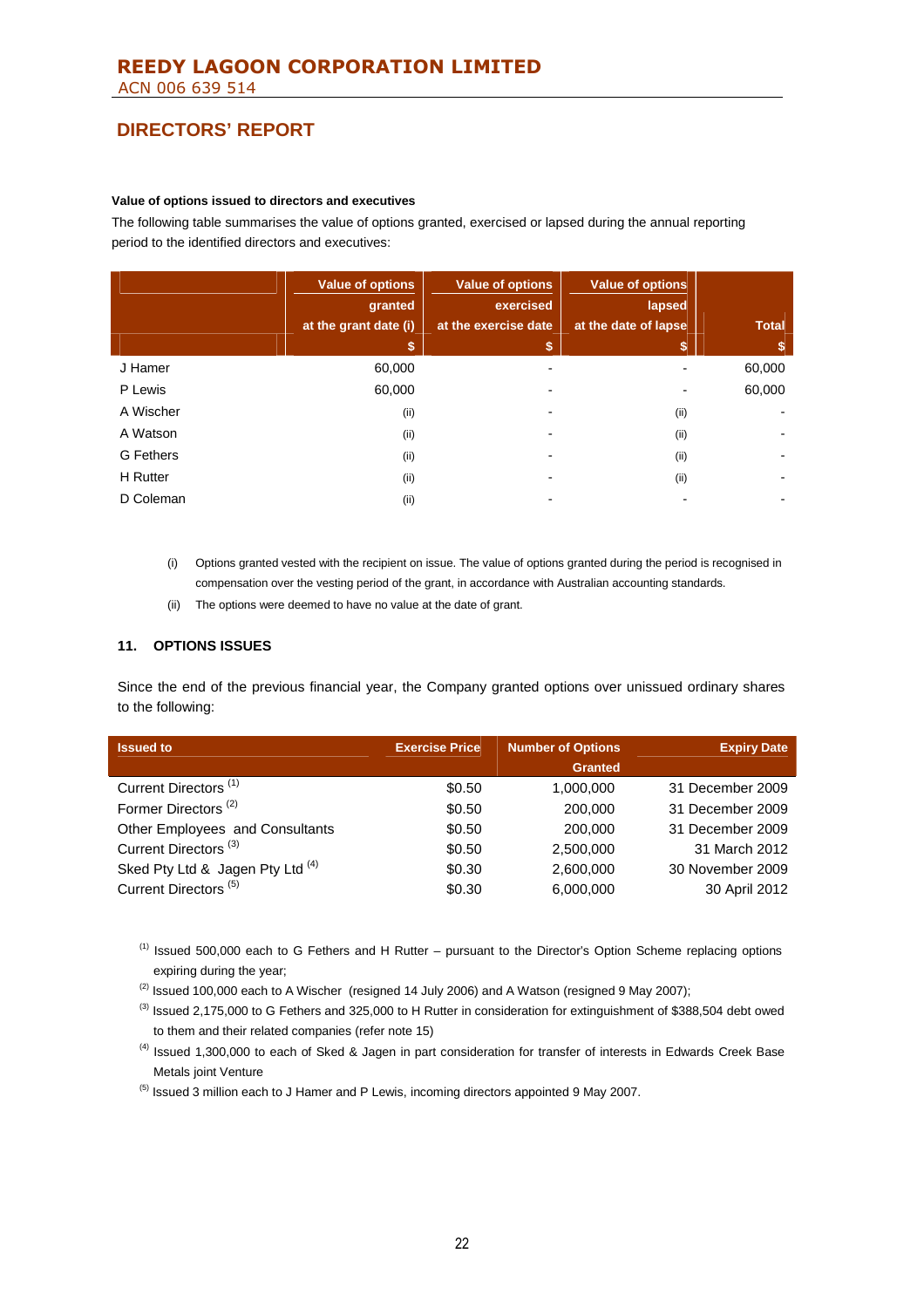During or since the end of the financial year, the following options over unissued ordinary shares have been consolidated:

| <b>Expiry Date</b> | <b>Exercise Price</b> | <b>Original Number of</b> | <b>Post Consolidation</b> |
|--------------------|-----------------------|---------------------------|---------------------------|
|                    |                       | <b>Shares</b>             | <b>Number of Shares</b>   |
| 31 December 2007   | \$0.50                | 1,300,000                 | 813,670                   |
| 31 December 2008   | \$0.50                | 1,400,000                 | 876,260                   |
| 31 December 2009   | \$0.50                | 1,400,000                 | 876,620                   |

During or since the end of the financial year, the following options over unissued ordinary shares expired unexercised:

| <b>Expiry Date</b> | <b>Exercise Price</b> | <b>Number of Shares</b> |
|--------------------|-----------------------|-------------------------|
| 30 November 2006   | \$0.50                | 333.333                 |
| 31 December 2006   | \$0.50                | 1,200,000               |

At the date of this report, unissued ordinary shares of the Company under option are:

| <b>Expiry Date</b> | <b>Exercise Price</b> | <b>Number of Shares</b> |
|--------------------|-----------------------|-------------------------|
| 31 December 2007   | \$0.50                | 813,670                 |
| 31 December 2008   | \$0.50                | 876,260                 |
| 30 November 2009   | \$0.30                | 2,600,000               |
| 31 December 2009   | \$0.50                | 876,620                 |
| 31 March 2012      | \$0.50                | 2,500,000               |
| 30 April 2012      | \$0.30                | 6,000,000               |

### **12. DIRECTORS' INTERESTS**

The relevant interest of each director in the shares and options issued by the Company as notified by the directors at the date of the report is:

|              | <b>Director</b> | <b>Shares held by director</b> | Shares held on behalf of<br>director or by director<br>controlled entities | <b>Options over unissued</b><br>shares |
|--------------|-----------------|--------------------------------|----------------------------------------------------------------------------|----------------------------------------|
| G.H. Fethers |                 | 5,010                          | 6,598,770                                                                  | 3,113,850                              |
| H. Rutter    |                 | 93,890                         | 625,900                                                                    | 1,263,850                              |
| J Hamer      |                 |                                | 18.780                                                                     | 3,000,000                              |
| P Lewis      |                 |                                | 813,670                                                                    | 3,000,000                              |
| A Griffin    |                 | 100.000                        |                                                                            |                                        |

Since the end of the previous financial year no director of the Company has received or become entitled to receive any benefit because of a contract made by the Company with the director or with a firm of which they are a member, or with an entity in which the director has a substantial interest, other than:-

- in respect of service agreements with Chromite Pty. Ltd and Geophysical Exploration Consultants Pty Ltd, of which G.H. Fethers and H. Rutter respectively are directors and shareholders.
- the provision of office space, equipment and secretarial services to the Company at normal commercial rates, by Cropten Pty Ltd. Messrs. Fethers and Rutter are shareholders and directors of Cropten Pty. Ltd.
- in respect of a service agreement with Lewcorp Pty. Ltd, of which P. H. Lewis is a director and shareholder, for the provision of corporate advisory and other services as required from time to time by the Company. The agreement provides for a fixed annual retainer of \$40,000. The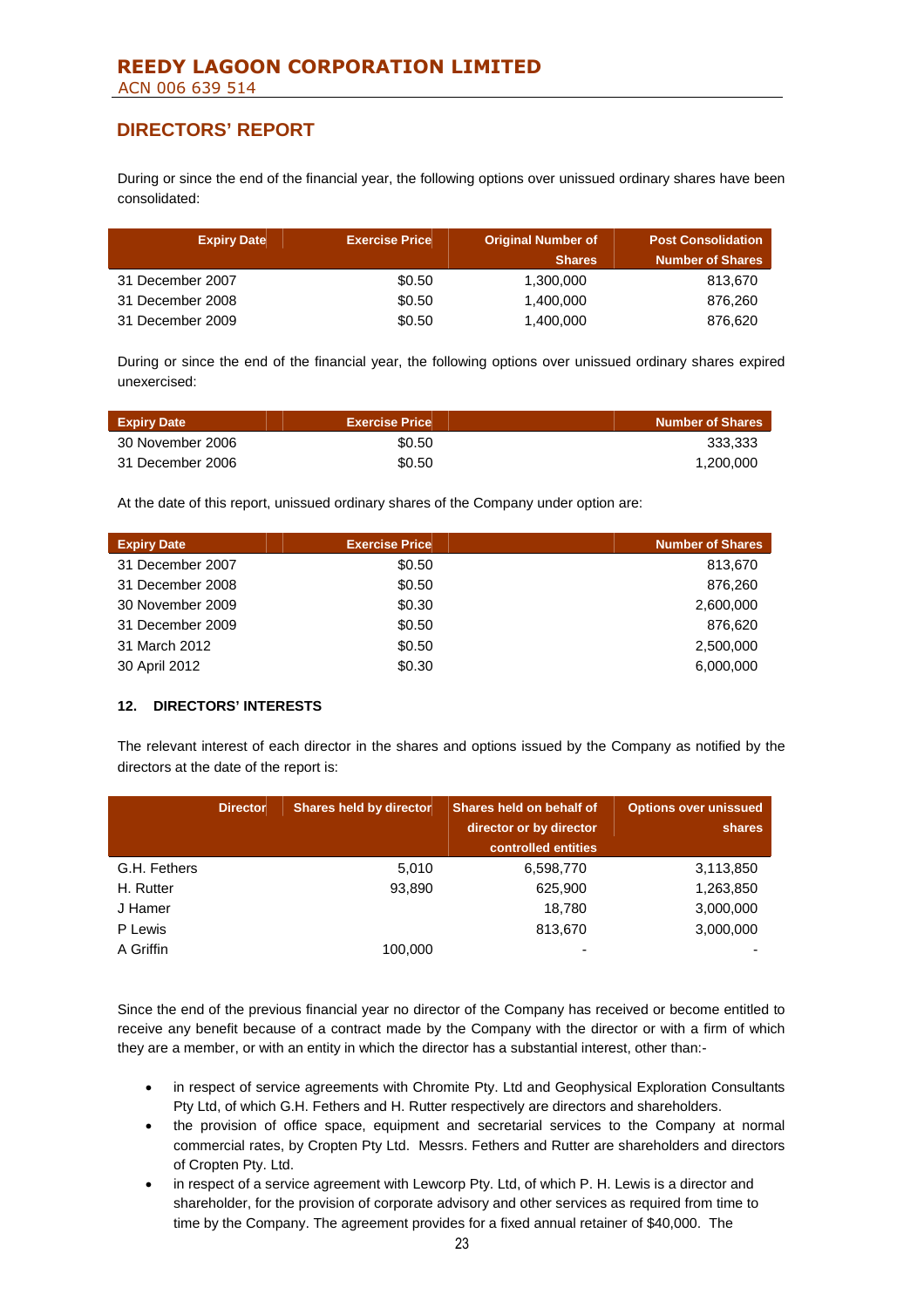agreement is renewable annually on 1 July each year and has been renewed by the Company until 30 June 2008.

Details of the service agreements are provided in Note 22 to the Financial Statements.

 Mallesons, a firm of which Mr J M Hamer is a partner, provided professional legal services to the Company during the financial year in respect of the reconstructions, capital raisings , agreements and other matters. Total payments to Mallesons during the financial period amounted to \$352,950, including \$172,076 of fees relating to services rendered in prior periods which had been deferred and payable only in the event of a successful capital raising and listing of the Company on the ASX.

### **13. INDEMNIFICATION AND INSURANCE OF OFFICERS AND AUDITORS**

During the financial year, the Company paid a premium in respect of a contract insuring the directors of the Company (as named above), the Company Secretary, Mr. D Coleman, and all executive officers of the Company and of any related body corporate against a liability incurred in such capacity of director, secretary or executive officer to the extent permitted by the Corporations Act 2001. The contract of insurance prohibits disclosure of the nature of the liability and the amount of the premium.

The Company has not otherwise, during or since the financial year, except to the extent permitted by law, indemnified or agreed to indemnify an officer or auditor of the Company or of any related body corporate against a liability incurred as such an officer or auditor.

### **14. NON AUDIT SERVICES**

The Directors are satisfied that the provision of non-audit services by the auditor (or by another person or firm associated with or on behalf of the auditor) is compatible with the general standard of auditors independence imposed by the Corporations Act 2001.

Details of amounts paid or payable to the auditor (or associated firms) for non-audit services provided during the year are set out on page 38 of the financial report.

### **15. AUDITORS INDEPENDENCE DECLARATION**

The auditors' independence Declaration is included on page 25 of the financial report

### **16. PROCEEDINGS ON BEHALF OF THE COMPNAY**

No person has applied for leave of Court to bring proceedings on behalf of the Company or intervene in any proceedings to which the Company is a party for the purpose of taking responsibility on behalf of the Company for all or any part of those proceedings.

### **17. ASX LISTING RULE 4.10.19**

The Directors confirm that monies held in the form of the cash and assets in a form readily convertible to cash that the Company had at the time of admission to ASX on 22 June 2007 were used during the financial period in a way consistent with its business objectives specified at the time of admission.

Signed in accordance with a resolution of directors made pursuant to s.298(2) of the Corporations Act 2001.

On behalf of the Directors

G.H. FETHERS DIRECTOR 28 September 2007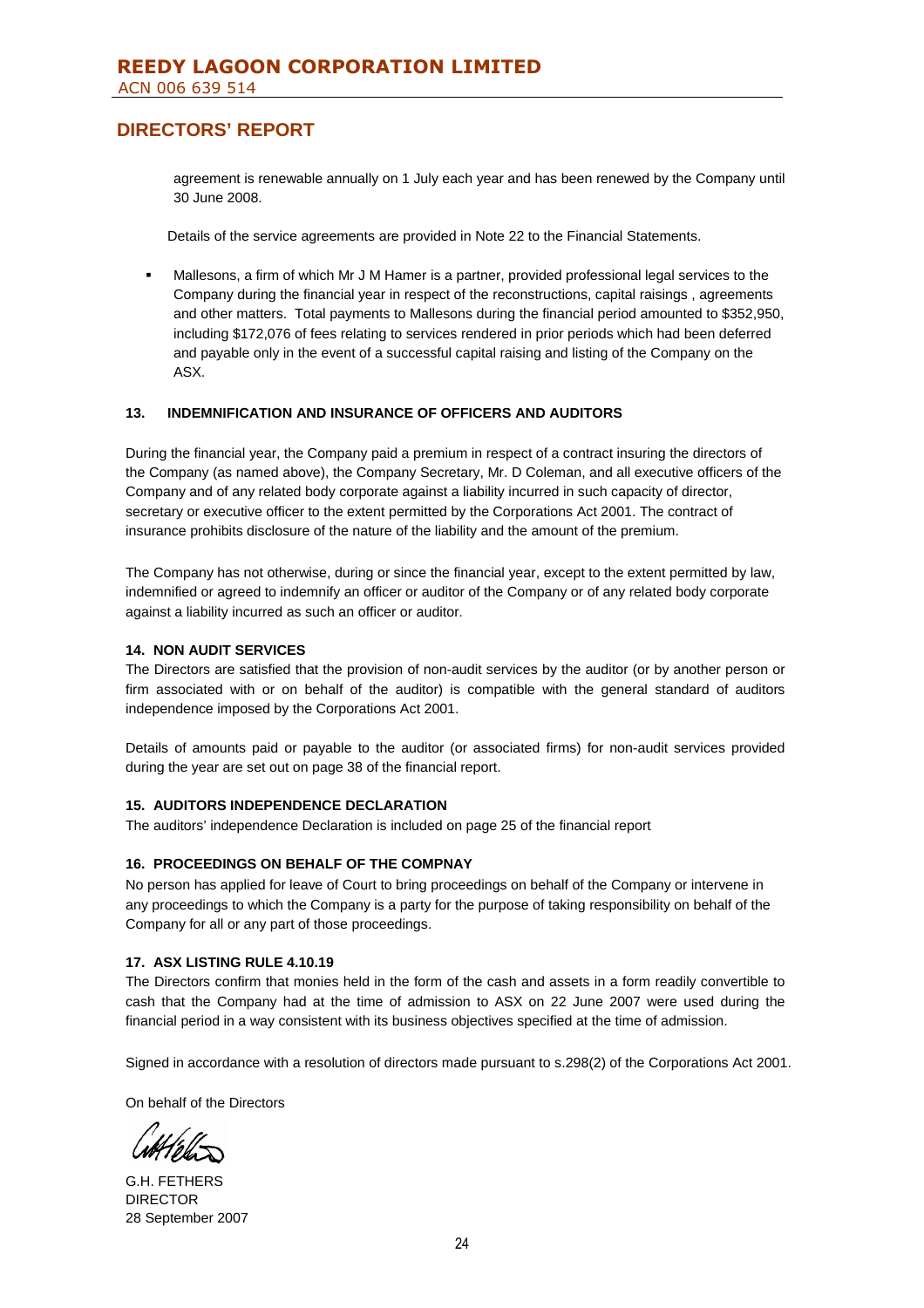# **AUDITOR'S INDEPENDENCE DECLARATION**



## **UNDER SECTION 307C OF THE CORPORATIONS ACT 2001 TO THE DIRECTORS OF REEDY LAGOON CORPORATION LIMITED**

I declare that, to the best of my knowledge and belief, during the year ended 30 June 2007 there have been:

- i. no contraventions of the auditor's independence requirements as set out in the *Corporations Act 2001* in relation to the audit; and
- ii. no contraventions of any applicable code of professional conduct in relation to the audit.

**NEXIA ASR** ABN 16 847 721 257

**George S Dakis Partner**

Melbourne 28 September 2007

## "value beyond numbers"

nexia asr abn 16 847 721 257 level 14 / 440 Collins Street Melbourne Australia 3000 telephone +61 3 9608 0100 facsimile +61 3 9670 8325 email theteam@nexiaasr.com.au website www.nexiaasr.com.au

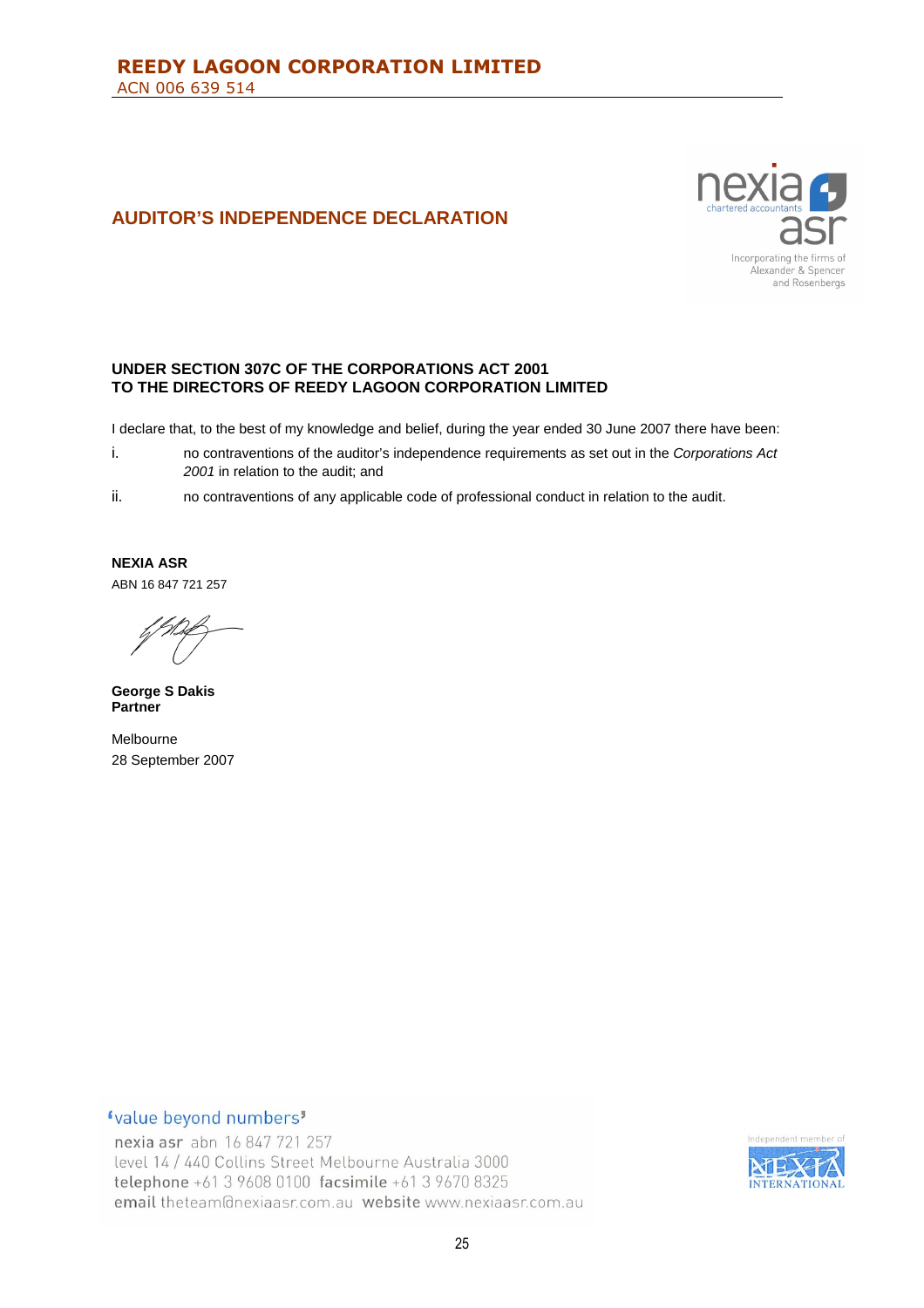# **DIRECTORS DECLARATION**

The directors of the Company declare that:

- 1. the financial statements and notes, as set out on pages 29 to 51, are in accordance with the *Corporations Act 2001* and:
	- a. comply with Accounting Standards and the Corporations Regulations 2001; and
	- b. give a true and fair view of the financial position as at 30 June 2007 and of the performance for the year ended on that date of the Company and consolidated group;
- 2. the Managing Director, acting as chief executive officer and chief finance officer , has declared that:
	- a. the financial records of the Company for the financial year have been properly maintained in accordance with section 286 of the *Corporations Act 2001*;
	- b. the financial statements and notes for the financial year comply with the Accounting Standards; and
	- c. the financial statements and notes for the financial year give a true and fair view;
- 3. in the directors' opinion there are reasonable grounds to believe that the Company will be able to pay its debts as and when they become due and payable.

Signed in accordance with a resolution of directors made pursuant to s.298(2) of the Corporations Act 2001.

 $\frac{1}{2}$ 

G. H. FETHERS Managing Director

28 September 2007 Melbourne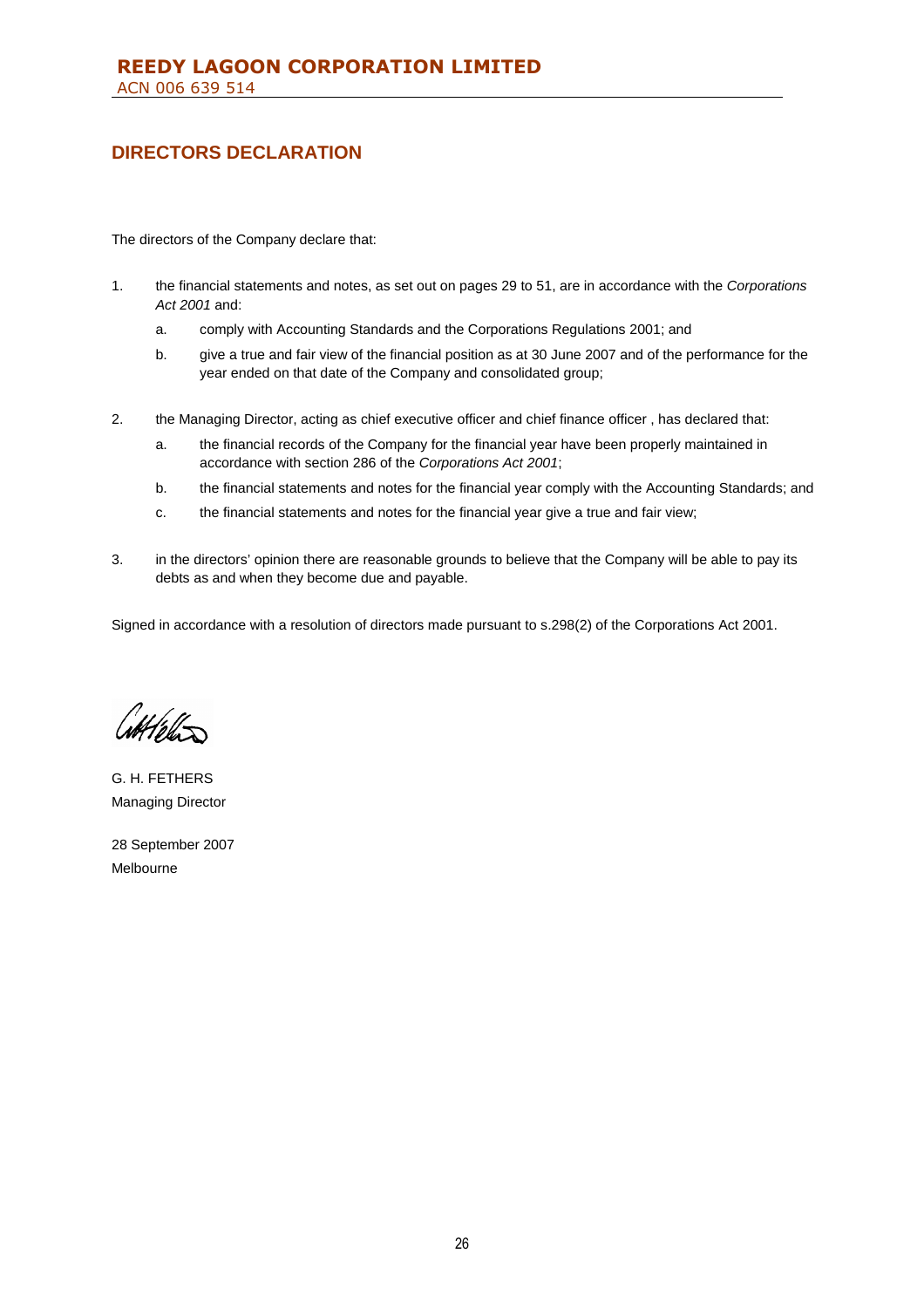# **INDEPENDENT AUDIT REPORT TO THE MEMBERS OF REEDY LAGOON CORPORATION LIMTED**



### **Report on the Financial Report**

We have audited the accompanying financial report of Reedy Lagoon Corporation Limited (the Company) and Reedy Lagoon Corporation Limited and Controlled Entities (the consolidated entity), which comprises the balance sheet as at 30 June 2007, and the income statement, statement of changes in equity and cash flow statement for the year ended on that date, a summary of significant accounting policies and other explanatory notes and the directors' declaration of the consolidated entity comprising the Company and the entities it controlled at the year's end or from time to time during the financial year.

#### *Directors' Responsibility for the Financial Report*

The directors of the Company are responsible for the preparation and fair presentation of the financial report in accordance with Australian Accounting Standards (including the Australian Accounting Interpretations) and the *Corporations Act 2001*. This responsibility includes establishing and maintaining internal control relevant to the preparation and fair presentation of the financial report that is free from material misstatement, whether due to fraud or error; selecting and applying appropriate accounting policies; and making accounting estimates that are reasonable in the circumstances. In Note 3, the directors also state, in accordance with Accounting Standard AASB 101: Presentation of Financial Statements, that compliance with the Australian equivalents to International Financial Reporting Standards (IFRS) ensures that the financial report, comprising the financial statements and notes, complies with IFRS.

The directors also are responsible for preparation and presentation of the remuneration disclosures contained in the directors' report in accordance with the Corporations Regulations 2001.

#### *Auditor's Responsibility*

Our responsibility is to express an opinion on the financial report based on our audit. We conducted our audit in accordance with Australian Auditing Standards. These Auditing Standards require that we comply with relevant ethical requirements relating to audit engagements and plan and perform the audit to obtain reasonable assurance whether the financial report is free from material misstatement and that the remuneration disclosures in the directors' report comply with Accounting Standard AASB 124.

An audit involves performing procedures to obtain audit evidence about the amounts and disclosures in the financial report. The procedures selected depend on the auditor's judgment, including the assessment of the risks of material misstatement of the financial report, whether due to fraud or error. In making those risk assessments, the auditor considers internal control relevant to the entity's preparation and fair presentation of the financial report in order to design audit procedures that are appropriate in the circumstances, but not for the purpose of expressing an opinion on the effectiveness of the entity's internal control. An audit also includes evaluating the appropriateness of accounting policies used and the reasonableness of accounting estimates made by the directors, as well as evaluating the overall presentation of the financial report and the remuneration disclosures in the directors' report.

We believe that the audit evidence we have obtained is sufficient and appropriate to provide a basis for our audit opinion.

## "value beyond numbers"

nexia asr abn 16 847 721 257 level 14 / 440 Collins Street Melbourne Australia 3000 telephone +61 3 9608 0100 facsimile +61 3 9670 8325 email theteam@nexiaasr.com.au website www.nexiaasr.com.au

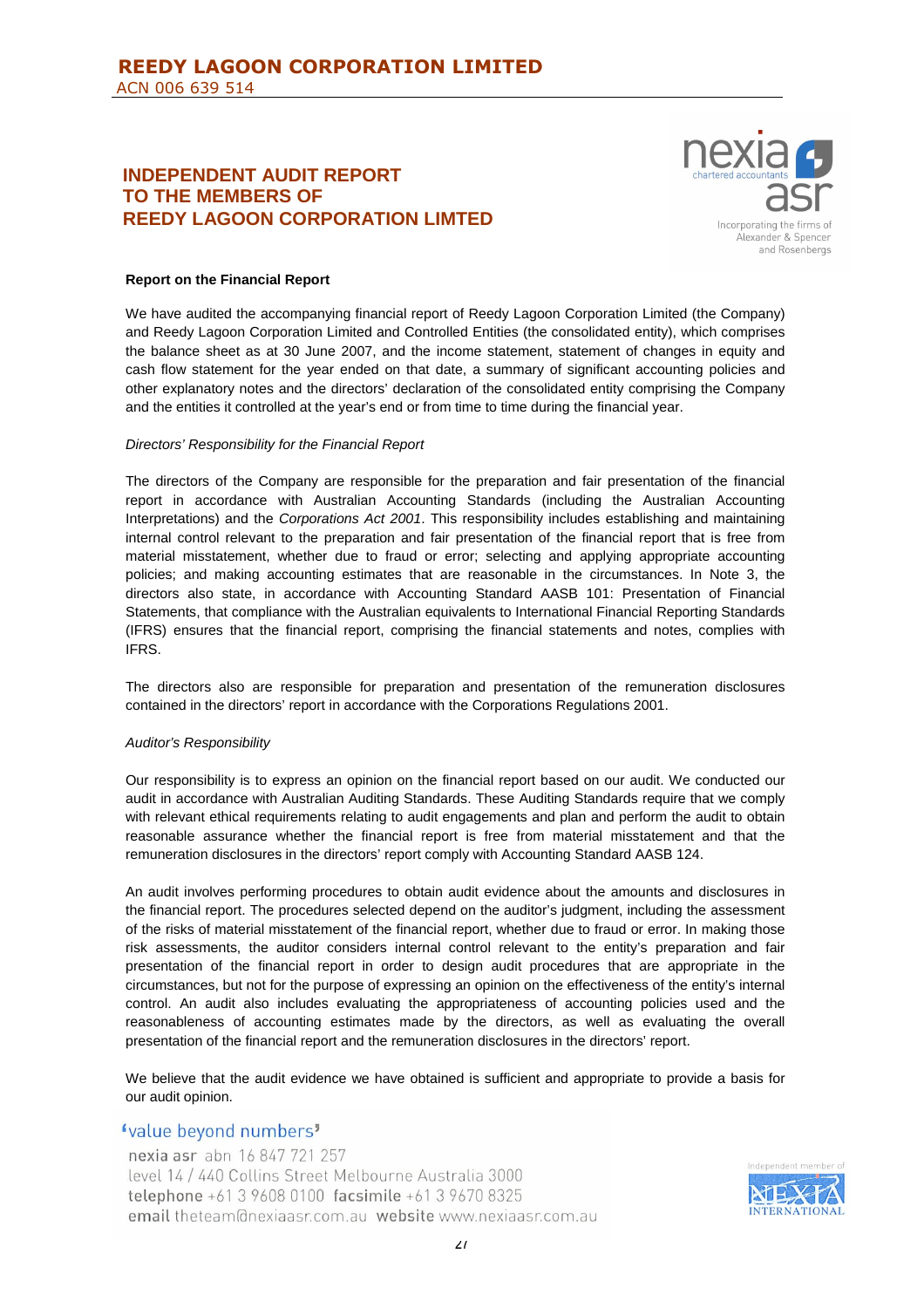# **INDEPENDENT AUDIT REPORT TO THE MEMBERS OF REEDY LAGOON CORPORATION LIMTED**



#### *Independence*

In conducting our audit, we have complied with the independence requirements of the *Corporations Act 2001*. We confirm that the independence declaration required by the *Corporations Act 2001*, provided to the directors of Reedy Lagoon Corporation Limited on 10 July 2007, would be in the same terms if provided to the directors as at the date of this auditor's report.

#### *Auditor's Opinion*

#### In our opinion:

- a. the financial report of Reedy Lagoon Corporation Limited and Reedy Lagoon Corporation Limited and Controlled Entities is in accordance with the *Corporations Act 2001*, including:
	- i. giving a true and fair view of the Company's and consolidated entity's financial position as at 30 June 2007 and of their performance for the year ended on that date; and
	- ii. complying with Australian Accounting Standards (including the Australian Accounting Interpretations) and the Corporations Regulations 2001;
- b. the financial report also complies with International Financial Reporting Standards as disclosed in Note 3; and
- c. the remuneration disclosures that are contained in pages 21 to 22 of the directors' report comply with Accounting Standard AASB 124.

**Nexia ASR** ABN 16 847 721 257

**George S Dakis** Partner

Melbourne 28 September 2007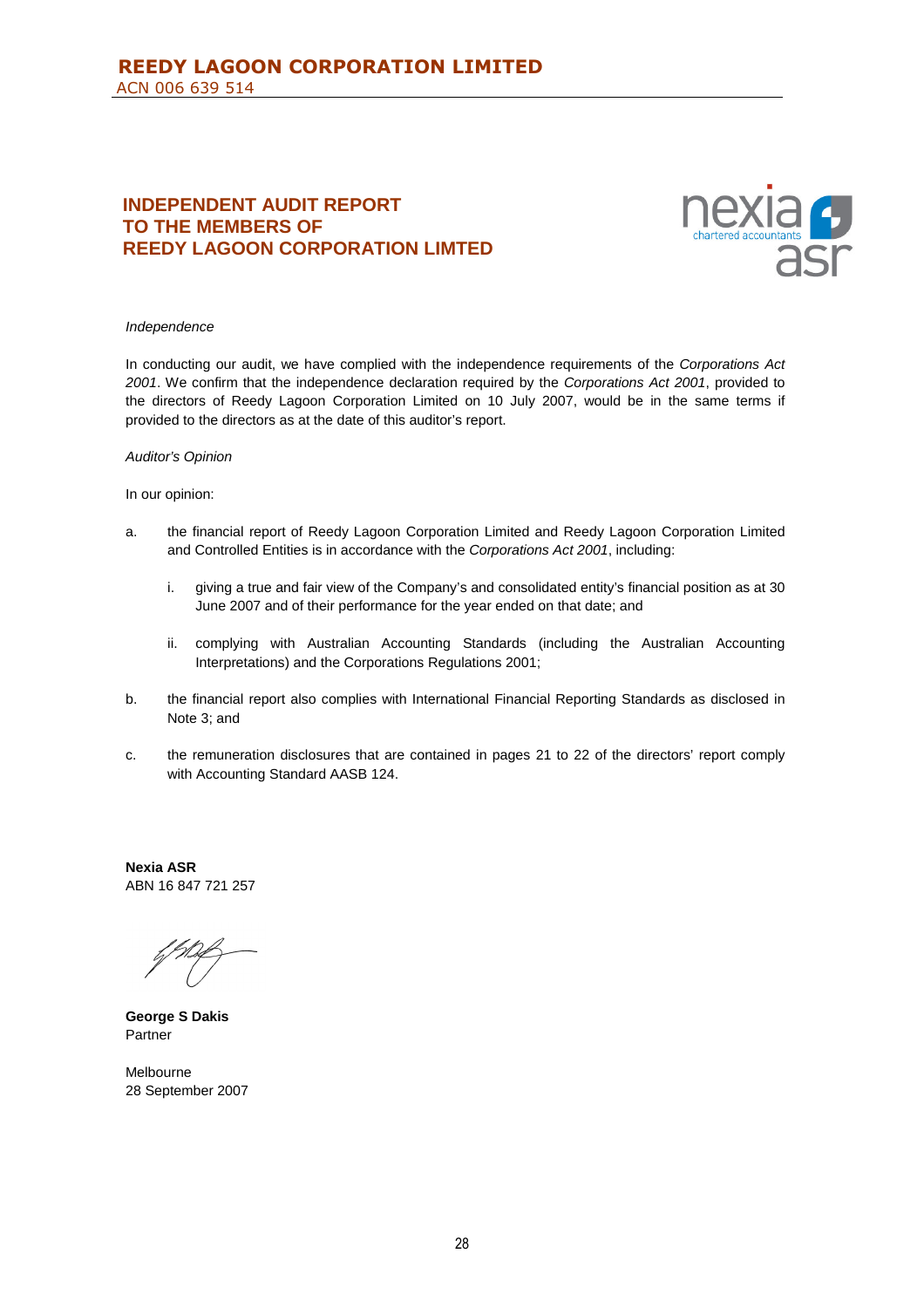# **INCOME STATEMENT FOR THE YEAR ENDED 30 JUNE 2007**

|                                                  |                | <b>Consolidated</b> |                          | Company                               |                         |  |
|--------------------------------------------------|----------------|---------------------|--------------------------|---------------------------------------|-------------------------|--|
|                                                  | <b>Note</b>    | 2007                | 2006                     | 2007                                  | 2006                    |  |
|                                                  |                | \$                  | \$                       | \$                                    | \$                      |  |
| Other revenue from ordinary activities           | $\overline{4}$ | 721,898             | 8,991                    | 537,475                               | 8,991                   |  |
| <b>Total revenue</b>                             |                | 721,898             | 8,991                    | 537,475                               | 8,991                   |  |
| <b>Expenses related to ordinary activities</b>   |                |                     |                          |                                       |                         |  |
| Administration expense                           |                | (79, 311)           | (50, 742)                | (79, 311)                             | (50, 742)               |  |
| Exploration expenditure                          |                | (201, 740)          | (92, 462)                | (201, 740)                            | (92, 462)               |  |
| Other expenses from ordinary activities          |                | (250, 030)          | (158, 222)               |                                       | $(250,030)$ $(158,222)$ |  |
| <b>Employment costs</b>                          | 8              | (134, 832)          | $\overline{\phantom{a}}$ | (134, 832)                            |                         |  |
| Prospectus costs                                 |                |                     | (28, 596)                |                                       | (28, 596)               |  |
| Exploration assets acquisition costs written off |                | (1,550,000)         | $\overline{\phantom{a}}$ | (1,550,000)                           |                         |  |
| (Loss) before income tax                         |                | (1,494,016)         |                          | $(321,031)$ $(1,678,439)$ $(321,031)$ |                         |  |
| Income tax expense                               | 9(a)           |                     |                          |                                       |                         |  |
| (Loss) for the year                              |                | (1,494,016)         | (321, 031)               | (1,678,439)                           | (321, 031)              |  |
| Earnings per share                               |                |                     |                          |                                       |                         |  |
| Basic (cents per share)                          |                | (7.04)              | (1.30)                   |                                       |                         |  |
| Diluted (cents per share)                        |                | (5.82)              | (1.15)                   |                                       |                         |  |

Notes to the financial statements are included on pages 33 to 51.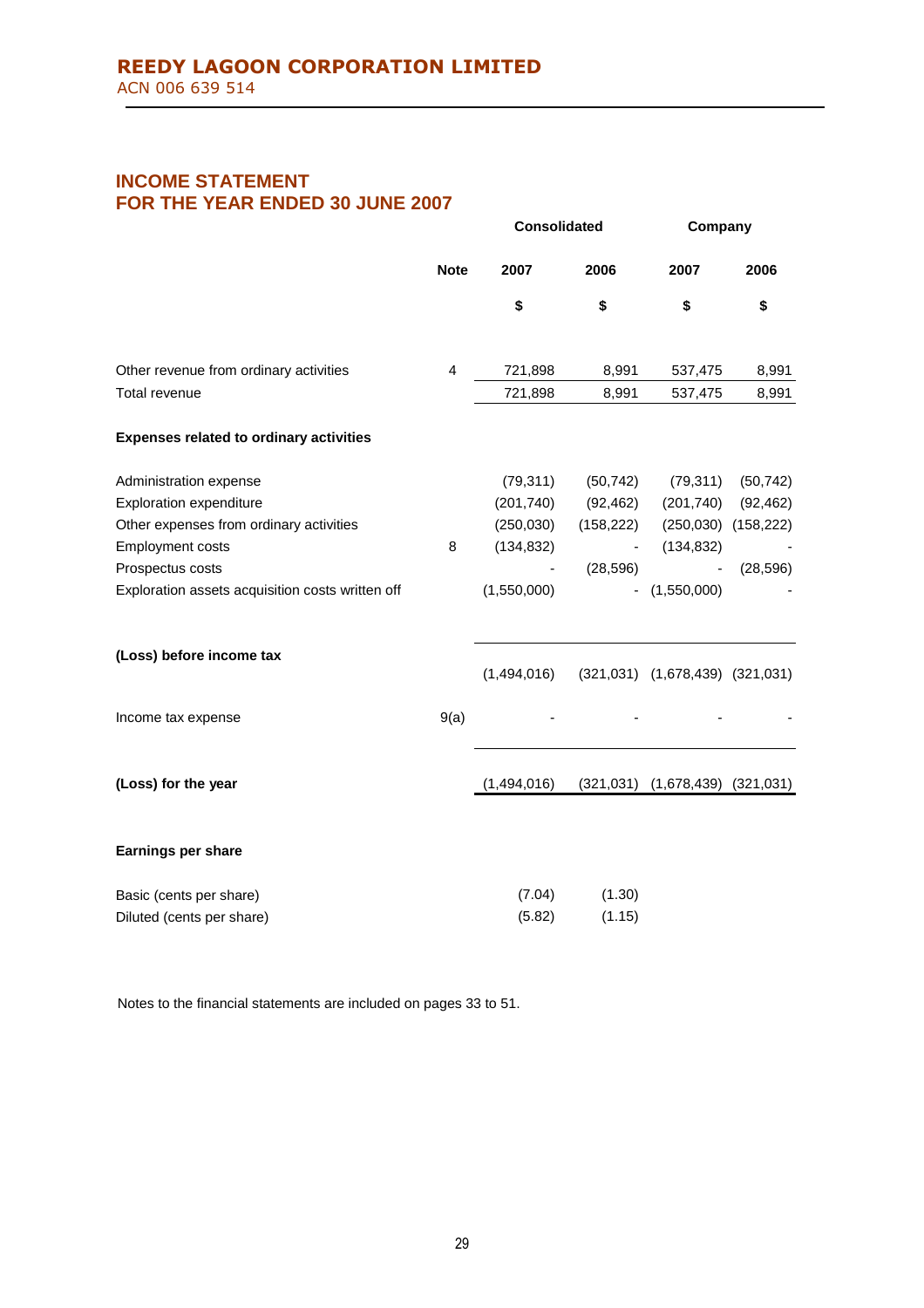# **BALANCE SHEET AS AT 30 JUNE 2007**

|                                      | <b>Consolidated</b> |             | Company     |             |
|--------------------------------------|---------------------|-------------|-------------|-------------|
| <b>Note</b>                          | 2007                | 2006        | 2007        | 2006        |
|                                      | \$                  | \$          | \$          | \$          |
| <b>ASSETS</b>                        |                     |             |             |             |
| <b>Current Assets</b>                |                     |             |             |             |
| Cash and cash equivalents<br>11      | 3,866,623           | 457,490     | 3,866,623   | 457,490     |
| Trade and other receivables<br>12    | 61,385              | 6,534       | 61,385      | 6,534       |
| 13<br>Other current assets           | 46,667              |             | 46,667      |             |
| <b>Total Current Assets</b>          | 3,974,574           | 464,024     | 3,974,574   | 464,024     |
| <b>Total Assets</b>                  | 3,974,574           | 464,024     | 3,974,574   | 464,024     |
| <b>LIABILITIES</b>                   |                     |             |             |             |
| <b>Current Liabilities</b>           |                     |             |             |             |
| 14<br>Trade and other payables       | 21,642              | 125,629     | 21,642      | 125,629     |
| <b>Total Current Liabilities</b>     | 21,642              | 125,629     | 21,642      | 125,629     |
| <b>Non Current Liabilities</b>       |                     |             |             |             |
| 15<br>Non-current borrowings         |                     | 648,418     |             | 463,995     |
| <b>Total Non Current Liabilities</b> |                     | 648,418     |             | 463,995     |
| <b>Total Liabilities</b>             | 21,642              | 774,047     | 21,642      | 589,624     |
| <b>Net Asset (Deficiency)</b>        | 3,953,032           | (310, 023)  | 3,953,032   | (125, 600)  |
| <b>Equity</b>                        |                     |             |             |             |
| 16<br>Issued capital                 | 13,406,028          | 7,768,957   | 13,406,028  | 7,768,957   |
| 18<br>Reserves                       | 120,000             |             | 120,000     |             |
| Retained earnings                    | (9,572,996)         | (8,078,980) | (9,572,996) | (7,894,557) |
| <b>Total Equity/(deficiency)</b>     | 3,953,032           | (310, 023)  | 3,953,032   | (125,600)   |

Notes to the financial statements are included on pages 33 to 51.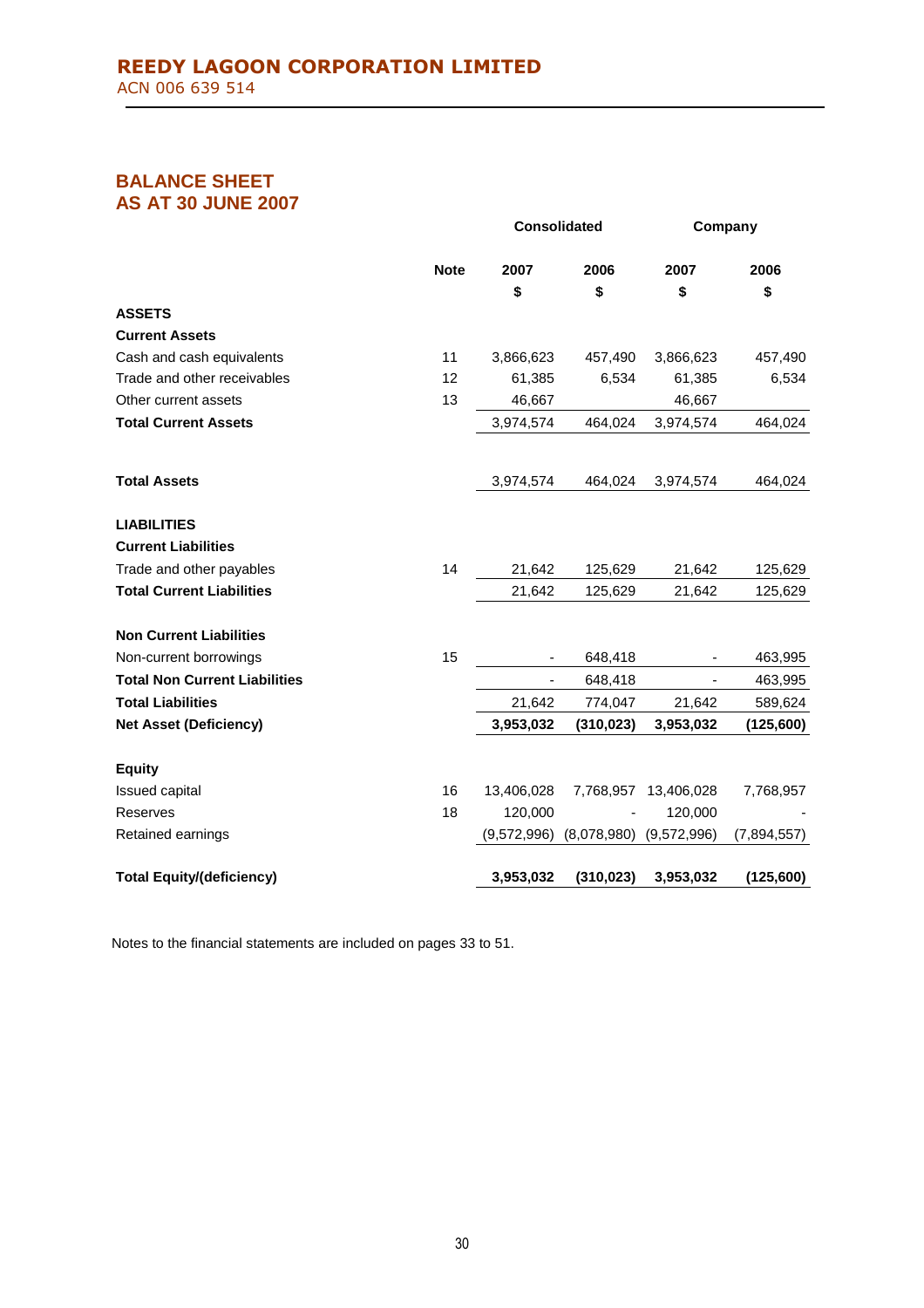# **STATEMENT OF CHANGES IN EQUITY FOR THE YEAR ENDED 30 JUNE 2007**

#### **Consolidated**

|                                          | <b>Fully paid</b><br>ordinary<br>shares<br>5  | Equity-<br>settled<br>employee<br>benefits<br>reserve<br>5  | <b>Retained</b><br>earnings<br>\$ | Total<br>\$ |
|------------------------------------------|-----------------------------------------------|-------------------------------------------------------------|-----------------------------------|-------------|
| Balance at 30 June 2005                  | 7,251,957                                     |                                                             | (7, 757, 949)                     | (505, 992)  |
| <b>Issue of shares</b>                   | 517,000                                       |                                                             |                                   | 517,000     |
| (Loss) for the period                    |                                               |                                                             | (321, 031)                        | (321, 031)  |
| Total recognised income and expense      |                                               |                                                             | (321, 031)                        | (321, 031)  |
| Balance at 30 June 2006                  | 7,768,957                                     |                                                             | (8,078,980)                       | (310, 023)  |
| Balance at 1 July 2006                   | 7,768,957                                     |                                                             | (8,078,980)                       | (310,023)   |
| (Loss) for the period                    |                                               |                                                             | (1,494,016)                       | (1,494,016) |
| Total recognised income and expense      |                                               |                                                             | (1,494,016)                       | (1,494,016) |
| Issue of options under share option plan |                                               | 120,000                                                     |                                   | 120,000     |
| Issue of shares for placement            | 500,000                                       |                                                             |                                   | 500,000     |
| Issue of shares under prospectus         | 4,000,000                                     |                                                             |                                   | 4,000,000   |
| Share Issue costs                        | (382, 929)                                    |                                                             |                                   | (382, 929)  |
| Issue of shares for acquisitions         | 1,520,000                                     |                                                             |                                   | 1,520,000   |
| Balance at 30 June 2007                  | 13,406,028                                    | 120,000                                                     | (9,572,996)                       | 3,953,032   |
| Company                                  | <b>Fully paid</b><br>ordinary<br>shares<br>\$ | Equity-<br>settled<br>employee<br>benefits<br>reserve<br>\$ | <b>Retained</b><br>earnings<br>\$ | Total<br>\$ |
| Balance at 30 June 2005                  | 7,251,957                                     |                                                             | (7,573,526)                       | (321,569)   |
| Issue of shares                          | 517,000                                       |                                                             |                                   | 517,000     |
| (Loss) for the period                    |                                               |                                                             | (321, 031)                        | (321, 031)  |
| Total recognised income and expense      |                                               |                                                             | (321,031)                         | (321, 031)  |
| Balance at 30 June 2006                  | 7,768,957                                     |                                                             | (7,894,557)                       | (125,600)   |
| Balance at 1 July 2006                   | 7,768,957                                     |                                                             | (7,894,557)                       | (125,600)   |
| (Loss) for the period                    |                                               |                                                             | (1,678,439)                       | (1,678,039) |
| Total recognised income and expense      |                                               |                                                             | (1,678,439)                       | (1,678,039) |
| Issue of options under share option plan |                                               | 120,000                                                     |                                   | 120,000     |
| Issue of shares for placement            | 500,000                                       |                                                             |                                   | 500,000     |
| Issue of shares under prospectus         | 4,000,000                                     |                                                             |                                   | 4,000,000   |
| Share Issue costs                        | (382, 929)                                    |                                                             |                                   | (382, 929)  |
| Issue of shares for acquisitions         | 1,520,000                                     |                                                             |                                   | 1,520,000   |
| Balance at 30 June 2007                  | 13,406,028                                    | 120,000                                                     | (9,572,996)                       | 3,953,032   |

Notes to the financial statements are included on pages 33 to 51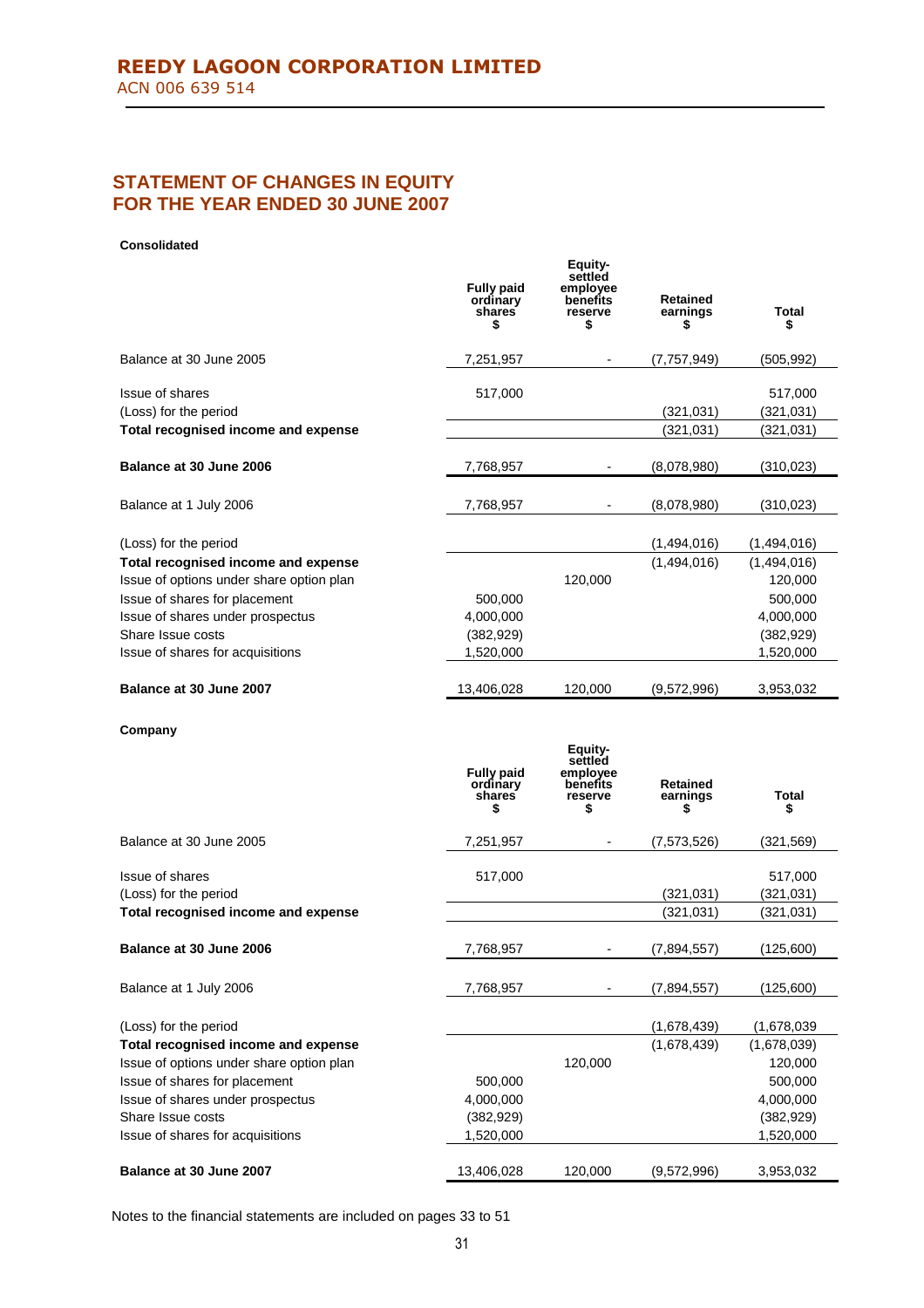# **CASH FLOW STATEMENT FOR THE YEAR ENDED 30 JUNE 2007**

|                                                  |             | <b>Consolidated</b> |            | Company    |            |  |
|--------------------------------------------------|-------------|---------------------|------------|------------|------------|--|
|                                                  | <b>Note</b> | 2007<br>\$          | 2006<br>\$ | 2007<br>\$ | 2006<br>\$ |  |
| Cash flow from operating activities              |             |                     |            |            |            |  |
| Receipts from customers                          |             | 132,000             | 66,000     | 132,000    | 66,000     |  |
| Payments to suppliers and employees              |             | (649, 230)          | (282,007)  | (649, 230) | (282,007)  |  |
| Interest received                                |             | 28,971              | 8,993      | 28,971     | 8,993      |  |
| Net cash provided by/(used in) operating         |             |                     |            |            |            |  |
| activities                                       | 19(b)       | (608, 576)          | (207, 014) | (608, 576) | (207, 014) |  |
| Cash flows from investing activities             |             |                     |            |            |            |  |
| Payments for acquisition of exploration projects |             | (30,000)            |            | (30,000)   |            |  |
| Investment in de-consolidated subsidiary         |             | (50,000)            |            | (50,000)   |            |  |
| Net cash provided by/(used in) investing         |             |                     |            |            |            |  |
| activities                                       |             | (80,000)            |            | (80,000)   |            |  |
| Cash flows from financing activities             |             |                     |            |            |            |  |
| Proceeds from share issues                       |             | 4,500,000           | 517,000    | 4,500,000  | 517,000    |  |
| Payment of Share issue costs                     |             | (374, 588)          |            | (374, 588) |            |  |
| Repayment of loans                               |             | (27, 703)           |            | (27, 703)  |            |  |
| Proceeds from loans                              |             |                     | 88,160     |            | 88,160     |  |
| Net cash provided by/(used in) financing         |             |                     |            |            |            |  |
| activities                                       |             | 4,097,709           | 605,160    | 4,097,709  | 605,160    |  |
|                                                  |             |                     |            |            |            |  |
| Net (decrease)/increase in cash held             |             | 3,409,133           | 398,146    | 3,409,133  | 398,146    |  |
| Cash at beginning of year                        |             | 457,490             | 59,344     | 457,490    | 59,344     |  |
| Cash at end of year                              | 19(a)       | 3,866,623           | 457,490    | 3,866,623  | 457,490    |  |

Notes to the financial statements are included on pages 33 to 51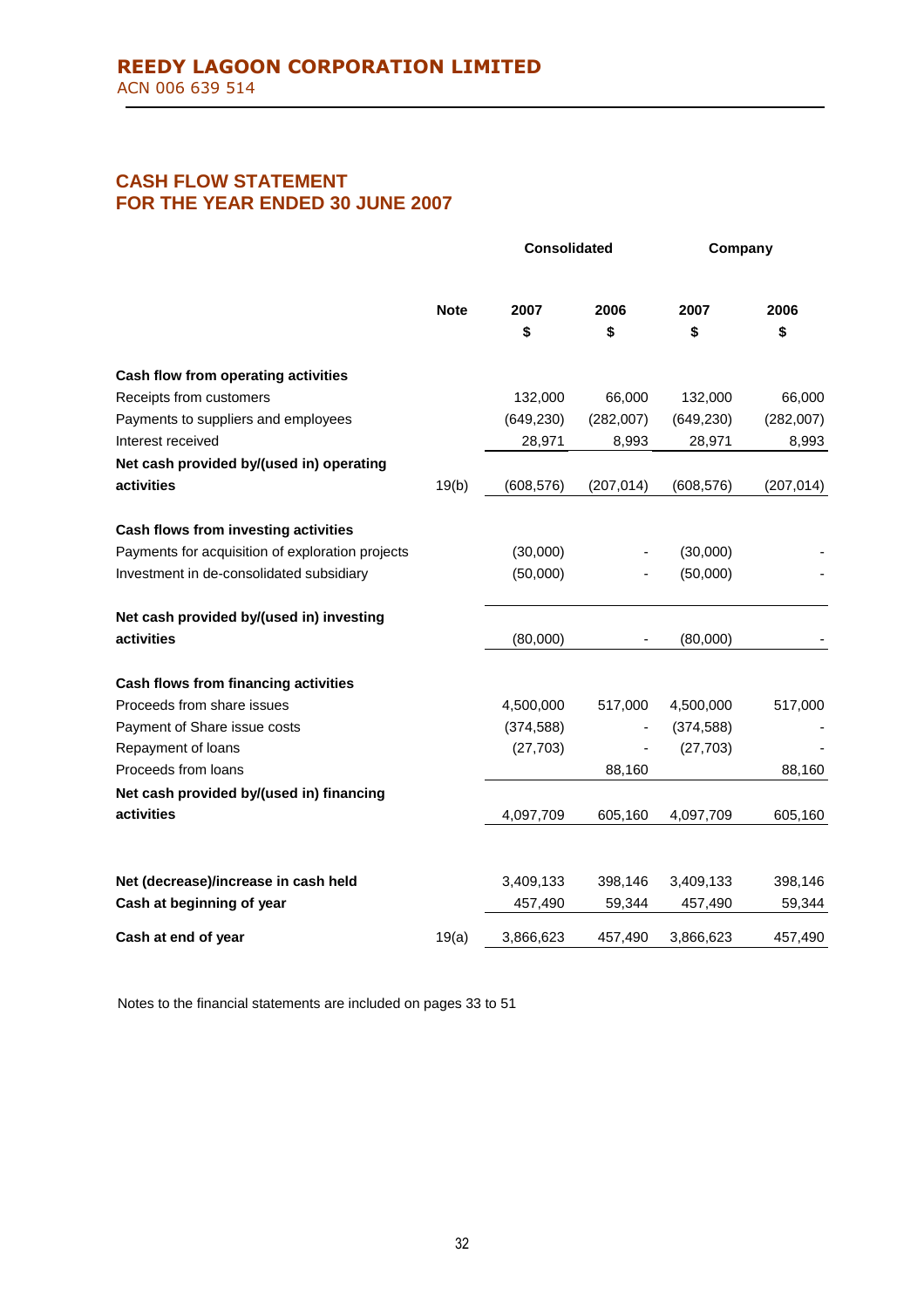# **REEDY LAGOON CORPORATION LIMITED** ACN 006 639 514

# **NOTES TO THE FINANCIAL STATEMENTS FOR THE FINANCIAL YEAR ENDED 30 JUNE 2007**

## **1. GENERAL INFORMATION**

Reedy Lagoon Corporation Limited ("the Company" or "RLC") is a listed public company, incorporated in Australia with mineral projects in Victoria, NSW, Northern Territory, Western and South Australia.

Reedy Lagoon Corporation Limited registered office and its principal place of business is at:

Suite 2, 337A Lennox Street Richmond, Vic, 3121

## **2. ADOPTION OF NEW AND REVISED ACCOUNTING STANDARDS**

In the current year, the Group has adopted all of the new and revised Standards and Interpretations issued by the Australian Accounting Standards Board (the AASB) that are relevant to its operations and effective for the current annual reporting period. These new and revised standards and interpretations have no material impact to these financial statements.

At the date of authorisation of the financial report, the following Standards and Interpretations were in issue but not yet effective:

| AASB 7 'Financial Instruments: Disclosures' and<br>consequential amendments to other accounting<br>standards resulting from its issue | Effective for annual reporting periods beginning on<br>or after 1 January 2007 |
|---------------------------------------------------------------------------------------------------------------------------------------|--------------------------------------------------------------------------------|
| AASB 101 'Presentation of Financial Statements' -                                                                                     | Effective for annual reporting periods beginning on                            |
| revised standard                                                                                                                      | or after 1 January 2007                                                        |
| Interpretation 10 'Interim Financial Reporting and                                                                                    | Effective for annual reporting periods beginning on                            |
| Impairment'                                                                                                                           | or after 1 November 2006                                                       |

The directors anticipate that the adoption of these Standards and Interpretations in future periods will have no material financial impact on the financial statements of the Company or the Group. The circumstances addressed by Interpretation 10, which prohibits the reversal of certain impairment losses, do not affect either the Company's or the Group's previously reported results and accordingly, there will be no impact to these financial statements on adoption of the Interpretation.

The application of AASB 101 (revised), AASB 7 and AASB 2005-10 will not affect any of the amounts recognised in the financial statements, but will change the disclosures presently made in relation to the Company and the Group's financial instruments and the objectives, policies and processes for managing capital.

These Standards and Interpretations will be first applied in the financial report of the Group that relates to the annual reporting period beginning after the effective date of each pronouncement, which will be the Company's annual reporting period beginning on 1 July 2007.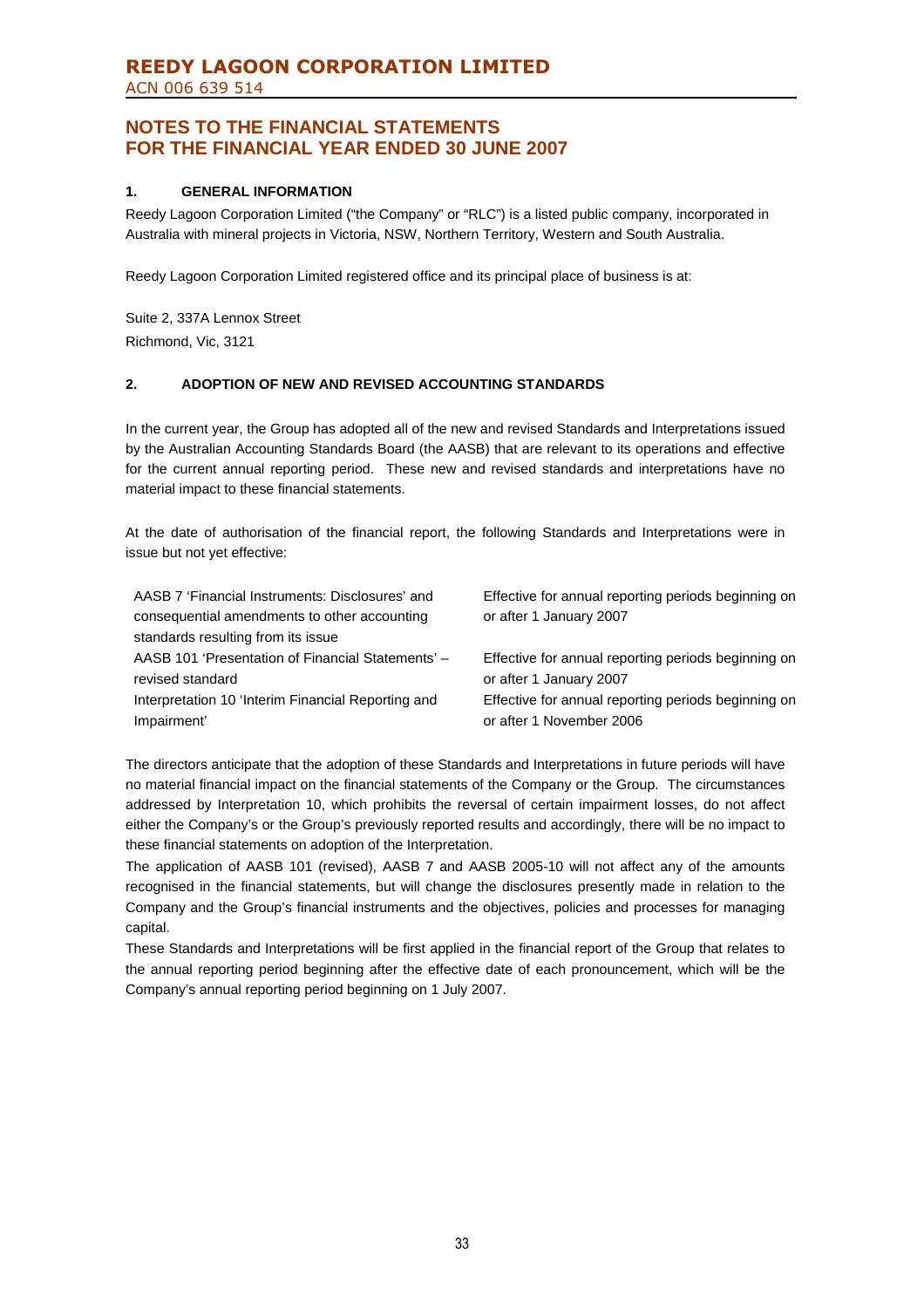### **3. STATEMENT OF SIGNIFICANT ACCOUNTING POLICIES**

The financial report is a general purpose financial report which has been prepared in accordance with Australian equivalents to International Financial Reporting Standards (AIFRS), Urgent Issues Group Consensus Views, other authoritative pronouncements of the Australian Accounting Standards Board and the Corporations Act 2001.

It has been prepared in accordance with the historical cost convention, and except where stated does not take into account changing money values or fair values of non-current assets.

These accounting policies have been consistently applied and, except where there is a change in accounting policy, are consistent with those of the previous year.

### **(a) Principles of Consolidation**

The consolidated accounts comprise the accounts of Reedy Lagoon Corporation Limited and its controlled entities. A list of controlled entities is contained in Note 25 to the financial statements. All inter-company balances and transactions between entities in the Consolidated, including any unrealised profits or losses, have been eliminated on consolidation. Where controlled entities have entered or left the Consolidated during the year, their operating results have been included from the date control was obtained or until the date control ceased. Outside interests in the equity and results of the entities that are controlled are shown as a separate item in the consolidated financial report.

#### **(b) Income tax**

The change for current income tax expenses is based on the profit for the year adjusted for the year adjusted for any non-assessable or disallowed items. It is calculated using tax rates that have been enacted or are substantively enacted by the balance sheet date.

Deferred tax is accounted for using the balance sheet liability method in respect of temporary differences arising between the tax bases of assets and liabilities and their carrying amounts in the financial statements. No deferred income tax will be recognised from the initial recognition of an asset or liability, excluding a business combination, where there is no effect on accounting or taxable profit or loss.

Deferred tax is calculated at the tax rates that are expected to apply to the period when the asset is realised or liability is settled. Deferred tax is credited in the income statement except where it relates to items that may be credited directly to equity, in which case the deferred tax is adjusted directly against equity.

Deferred income tax assets are recognised to the extent that it is probable that future tax profits will be available against which deductible temporary differences can be utilised.

The amount of benefits brought to account or which may be realised in the future is based on the assumption that no adverse change will occur in income taxation legislation and the anticipation that the Consolidated will derive sufficient future assessable income to enable the benefit to be realised and comply with the conditions of deductibility imposed by the law.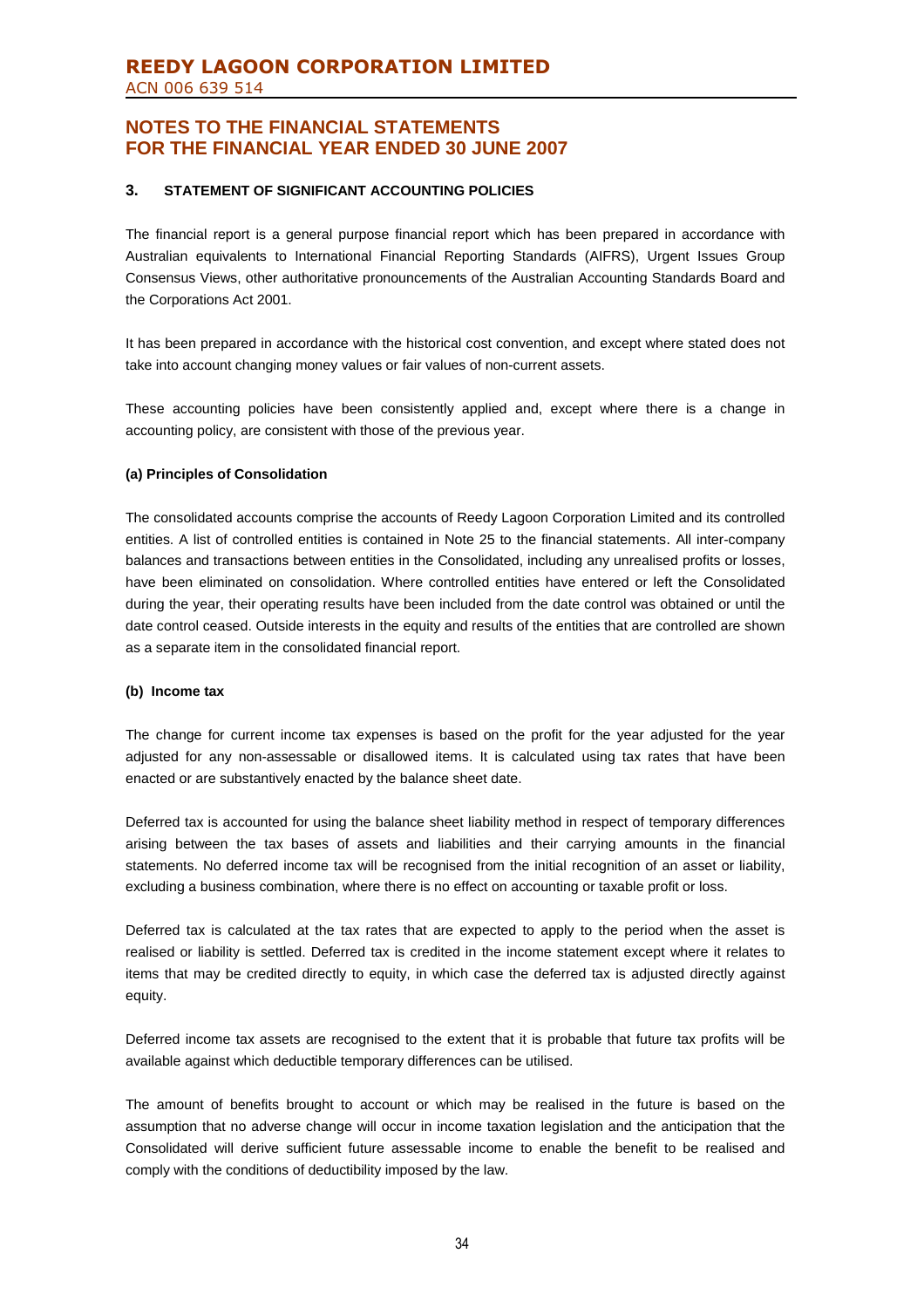### **(c) Goods and Services Tax**

Revenues, expenses and assets are recognised net of the amount of goods and services tax (GST), except where the amount of GST incurred is not recoverable from the Australian Tax Office (ATO). In these circumstances the GST is recognised as part of the cost of acquisition of the asset or as part of an item of the expense. Receivables and payables are stated with the amount of GST included. The net amount of GST recoverable from, or payable to, the ATO is included as a current asset or liability in the statement of financial position.

Cash flows are included in the statement of cash flows on a gross basis. The GST components of cash flows arising from investing and financing activities, which are recoverable from, or payable to the ATO, are classified as operating cash flows.

### **(d) Exploration, Evaluation and Development Expenditure**

Expenditure incurred on the acquisition of exploration properties and exploration, evaluation and development costs are written off as incurred where the activities in the areas of interest have not yet reached a stage that permits reasonable assessment of the existence of economically recoverable reserves. Once it is determined that the costs can be recouped through sale or successful development and exploitation of the area of interest then the on-going costs are accumulated and carried forward for each area of interest.

Amortisation is not charged on costs carried forward in respect of areas of interest in the development phase until production commences. When production commences, carried forward exploration, evaluation and development costs are amortised over the life of the area according to the rate of depletion of the economically recoverable reserves.

Accumulated costs in relation to an abandoned area are written off in full against profit in the year in which the decision to abandon the area is made. Each area of interest is also reviewed annually and accumulated costs written off to the extent that they will not be recoverable in the future.

Restoration costs are provided for at the time of the activities that give rise to the need for restoration. If this occurs prior to commencement of production, the costs are included in deferred exploration and development expenditure. If it occurs after commencement of production, restoration costs are provided for and charged to the statement of financial performance as an expense.

#### **(e) Cash assets**

Cash assets are carried at face value of the amounts deposited. The carrying value of cash assets approximates net fair value.

#### **(f) Other receivables**

Other receivables are stated at cost less allowance for doubtful receivables.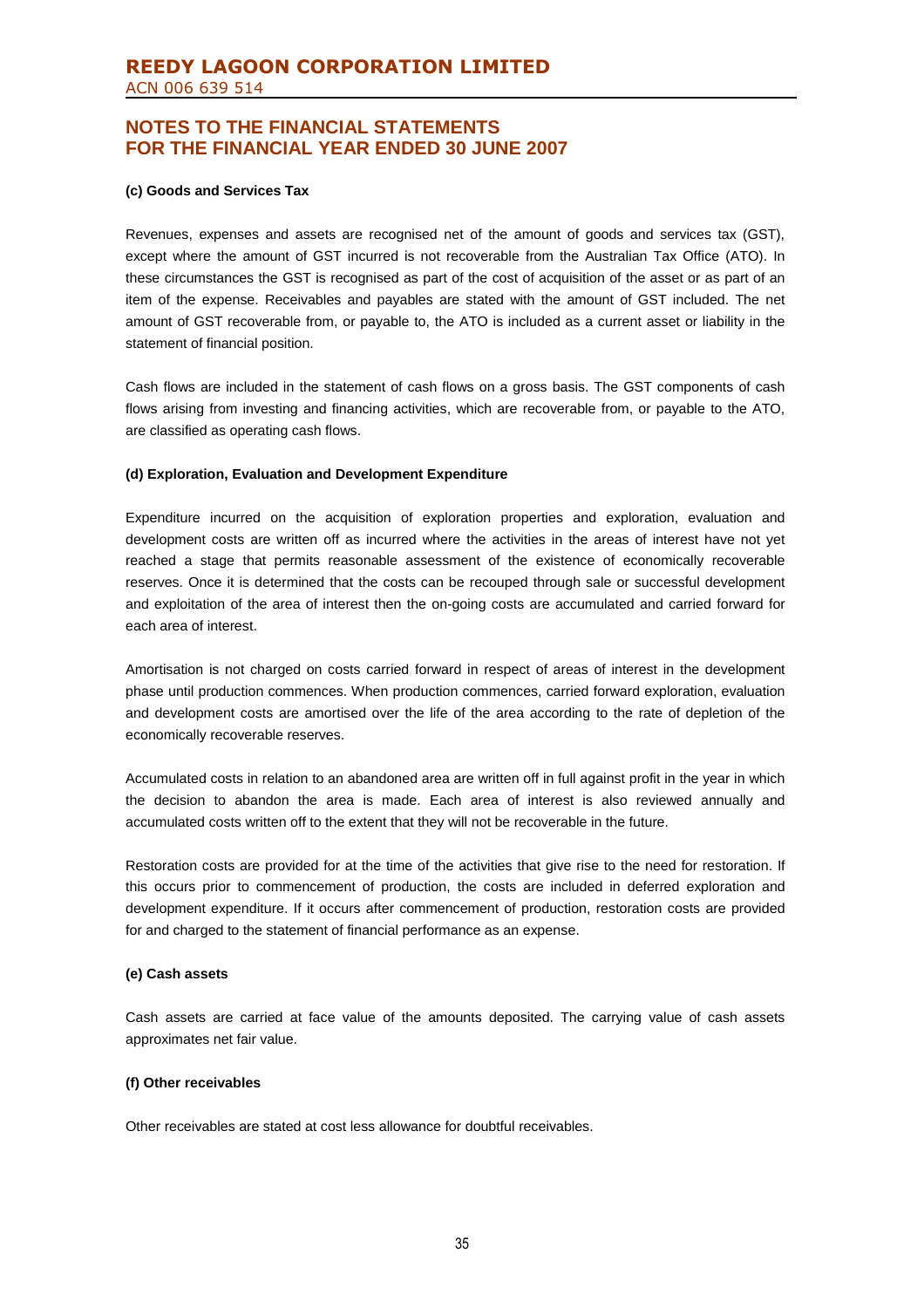### **(g) Revenue Recognition**

#### *Rendering of services*

Revenue from the rendering of a service is recognised upon the delivery of the service to the customers or in accordance with contractual rights.

#### *Interest revenue*

Interest revenue is accrued on a time basis, by reference to the principal outstanding and at the effective interest rate applicable, which is the rate that exactly discounts estimated future cash receipts through the expected life of the financial asset to that asset's net carrying amount.

### **(h) Payables**

Liabilities are recognised for amounts to be paid in the future for goods or services received. Trade accounts payable are settled as cash flows allow.

### **(i) Investments Controlled Entities**

Investments in controlled entities are carried in the Company's financial statements at the lower of cost and recoverable amount.

### **(j) Comparative figures**

When required by Accounting Standards, comparative figures have been adjusted to conform to changes in presentation for the current financial year.

### **4. ACCOUNTING JUDGEMENTS**

In the application of the Group's accounting policies, which are described in note 3, management is required to make judgments, estimates and assumptions about carrying values of assets and liabilities that are not readily apparent from other sources. The estimates and associated assumptions are based on historical experience and various other factors that are believed to be reasonable under the circumstance, the results of which form the basis of making the judgments. Actual results may differ from these estimates.

The estimates and underlying assumptions are reviewed on an ongoing basis. Revisions to accounting estimates are recognised in the period in which the estimate is revised if the revision affects only that period, or in the period of the revision and future periods if the revision affects both current and future periods.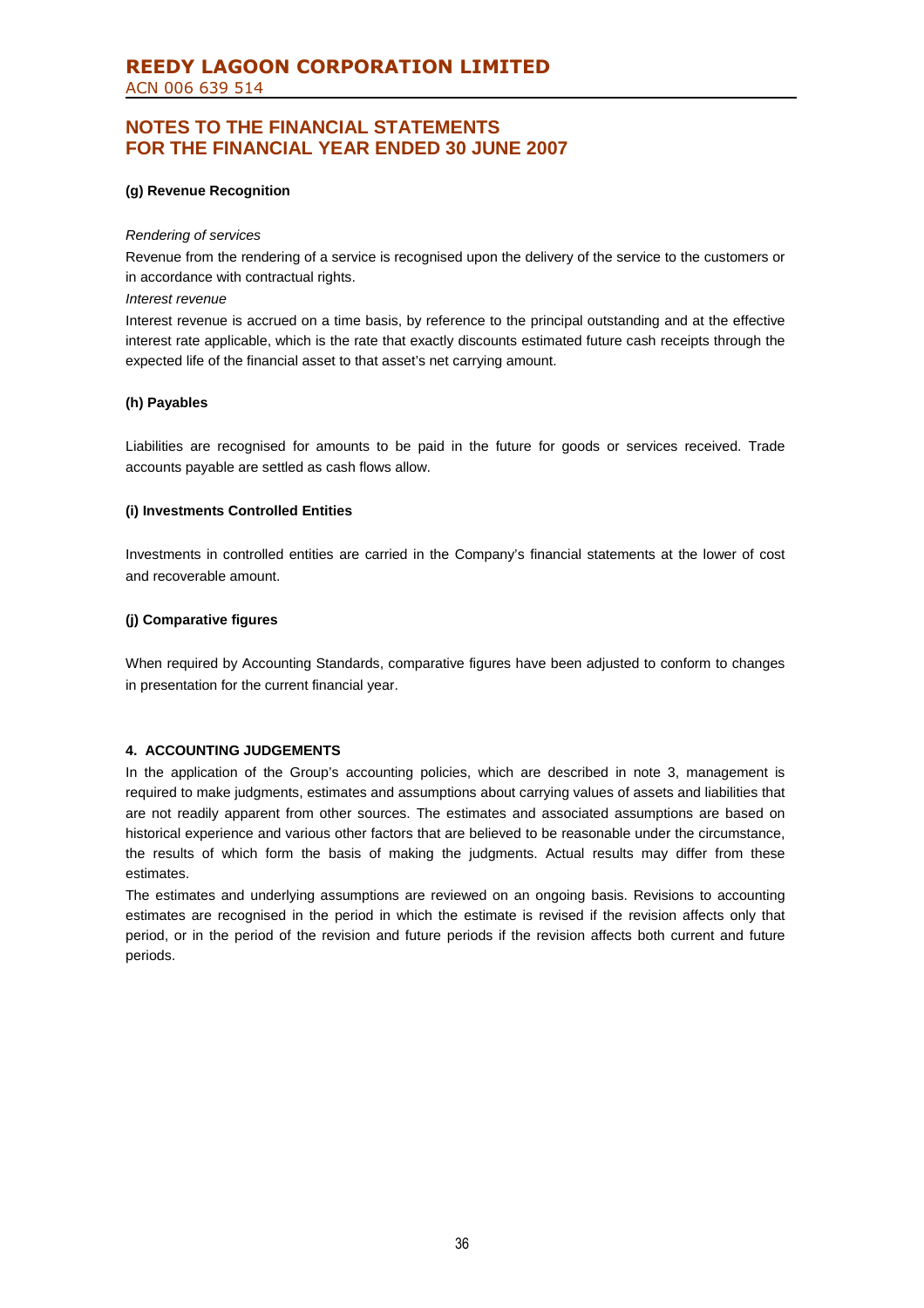|    |                                                 |             | <b>Consolidated</b> |        | Company   |        |
|----|-------------------------------------------------|-------------|---------------------|--------|-----------|--------|
|    |                                                 | <b>Note</b> | 2007                | 2006   | 2007      | 2006   |
|    |                                                 |             | \$                  | \$     | \$        | \$     |
|    | 5. / REVENUE                                    |             |                     |        |           |        |
|    | Operating income:                               |             |                     |        |           |        |
|    | - Interest - other parties                      |             | 28,971              | 2,378  | 28,971    | 2,378  |
|    | - Joint Venture management fees                 |             | 120,000             | 60,000 | 120,000   | 60,000 |
|    |                                                 |             | 148,971             | 62,378 | 148,971   | 62,378 |
|    | Other Income and Gains                          |             |                     |        |           |        |
|    | Gain of debt forgiveness                        |             | 388,504             |        | 388,504   |        |
|    | Gain on deconsolidation of subsidiary           | 25(b)       | 184,423             |        |           |        |
|    |                                                 |             | 572,927             | -      | 388,504   |        |
|    | Total revenue                                   |             | 721,898             | 62,378 | 537,475   | 62,378 |
|    |                                                 |             |                     |        |           |        |
| 6. | PROFIT/(LOSS) BEFORE INCOME TAX                 |             |                     |        |           |        |
|    | <b>EXPENSE</b>                                  |             |                     |        |           |        |
|    | Loss from ordinary activities before income tax |             |                     |        |           |        |
|    | expense has been arrived at after charging the  |             |                     |        |           |        |
|    | following items:                                |             |                     |        |           |        |
| a. | <b>Expenses</b>                                 |             |                     |        |           |        |
|    | Finance costs:                                  |             |                     |        |           |        |
|    | - external                                      |             |                     |        |           |        |
|    | - related entities                              |             |                     |        |           |        |
|    | Total finance costs                             |             |                     |        |           |        |
| b. | Significant expenses                            |             |                     |        |           |        |
|    | The following significant revenue and           |             |                     |        |           |        |
|    | expense items are relevant in explaining        |             |                     |        |           |        |
|    | the statement of financial performance          |             |                     |        |           |        |
|    | - Fund raising costs                            |             |                     | 28,546 |           | 28,546 |
|    | - Equity-settled share-based payments           |             | 120,000             |        | 120,000   |        |
|    | - Write off of acquisition costs of             |             |                     |        |           |        |
|    | exploration assets                              |             | 1,550,000           |        | 1,550,000 |        |
|    | -Exploration expenditure                        |             | 201,340             | 92,462 | 201,340   | 92,462 |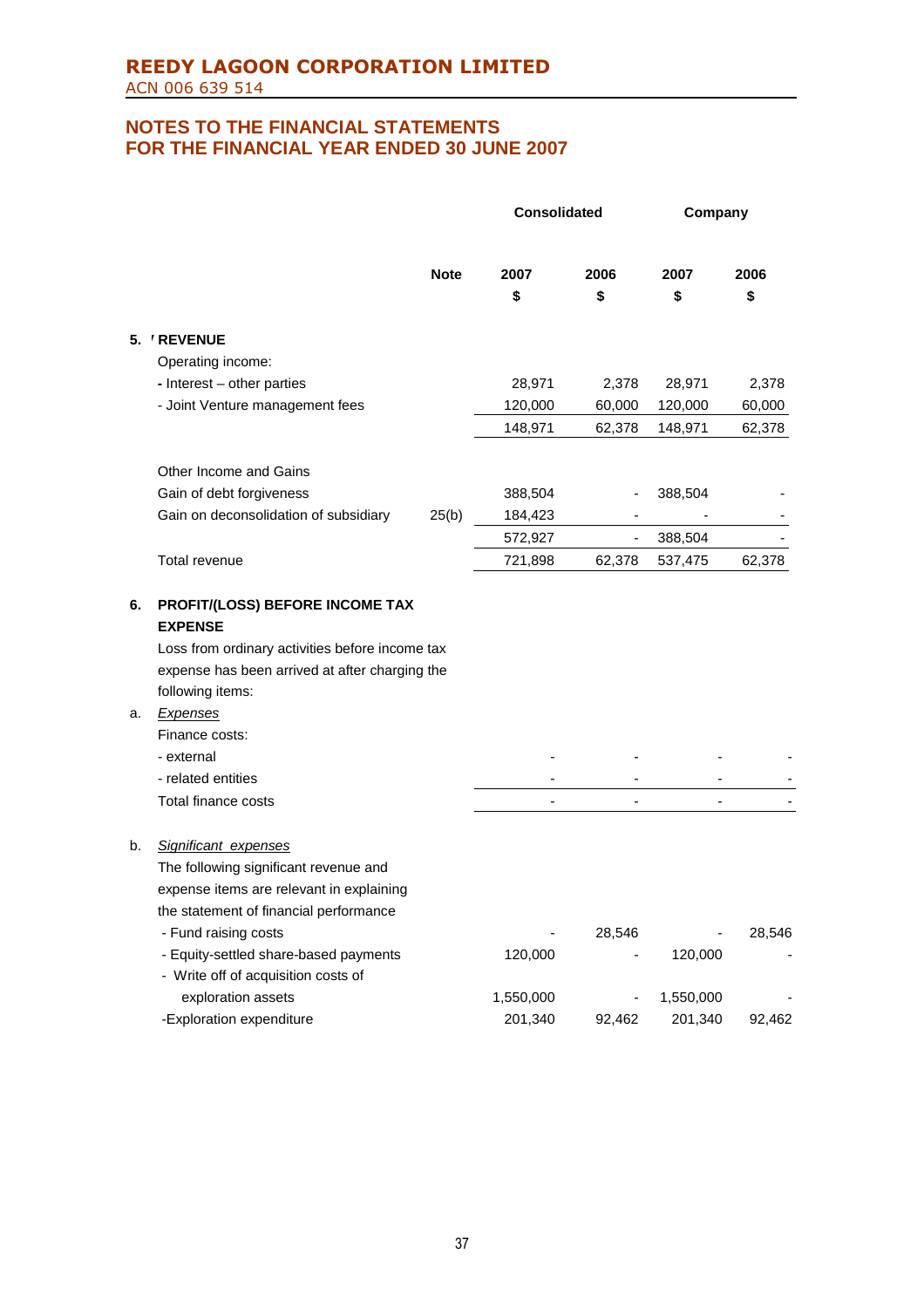## **7. AUDITORS' REMUNERATION**

| Remuneration for the auditor of the          |        |        |        |        |
|----------------------------------------------|--------|--------|--------|--------|
| Company for:                                 |        |        |        |        |
| - auditing or reviewing the financial report | 5.500  | 3.500  | 5.500  | 3,500  |
| - taxation and compliance services           | 3.500  | 5.000  | 3.500  | 5,000  |
| - other services                             | 8.000  | 7.980  | 8.000  | 7,980  |
|                                              | 17.000 | 16.480 | 17.000 | 16.480 |

## **8. KEY MANAGEMENT PERSONNEL COMPENSATION**

The directors and the five <sup>(1)</sup> identified key management executives received the following amounts as compensation for their services as directors and executives of the Company during the year:

|                            |                          |                              |       | Post-     |             |              |         |          |
|----------------------------|--------------------------|------------------------------|-------|-----------|-------------|--------------|---------|----------|
|                            |                          |                              |       | employ-   |             | Share-       |         |          |
|                            |                          |                              |       | ment      | Other long- | based        |         | $\%$     |
|                            |                          | Short-term employee benefits |       | benefits  | term        | payment      |         | consist- |
|                            | Salary                   | Non-                         |       | Super-    | employee    | Options      |         | ing of   |
|                            | & fees                   | monetary                     | Other | annuation | benefits    | & rights (2) | Total   | options  |
| 2007                       | \$                       | $\,$                         | \$    | \$        | \$          | \$           | \$      | \$       |
| Non-executive              |                          |                              |       |           |             |              |         |          |
| directors                  |                          |                              |       |           |             |              |         |          |
| J M Hamer                  | 6,116                    |                              |       | 550       |             | 60,000       | 66,666  | 100%     |
| P Lewis                    | 3,058                    |                              |       | 275       |             | 60,000       | 63,333  | 100%     |
| A Griffin                  | 3,333                    |                              |       |           |             |              | 3,333   |          |
| A Wischer                  | $\overline{\phantom{0}}$ |                              |       |           |             | (3)          |         |          |
| A Watson                   |                          |                              |       |           |             | (3)          |         |          |
|                            |                          |                              |       |           |             |              |         |          |
| <b>Executive Directors</b> |                          |                              |       |           |             |              |         |          |
| <b>G</b> Fethers           |                          |                              |       |           |             | (3)          |         |          |
| H Rutter                   |                          |                              |       |           |             | (3)          |         |          |
|                            |                          |                              |       |           |             |              |         |          |
| <b>Secretary</b>           |                          |                              |       |           |             |              |         |          |
| D Coleman                  | 1,376                    |                              |       | 124       |             | (3)          | 1,500   |          |
|                            |                          |                              |       |           |             |              | 134,832 |          |

- (1) the Group did not employ any executives during the financial year. The Executive Directors and their associated entities undertook all executive responsibilities for the Group. Details of services agreements with director related service entities are set out in Note 22.
- (2) details of the valuation of share based payments are set out in Note 17. All options fully vested on grant date.
- (3) the options were deemed to have no value at the date of grant.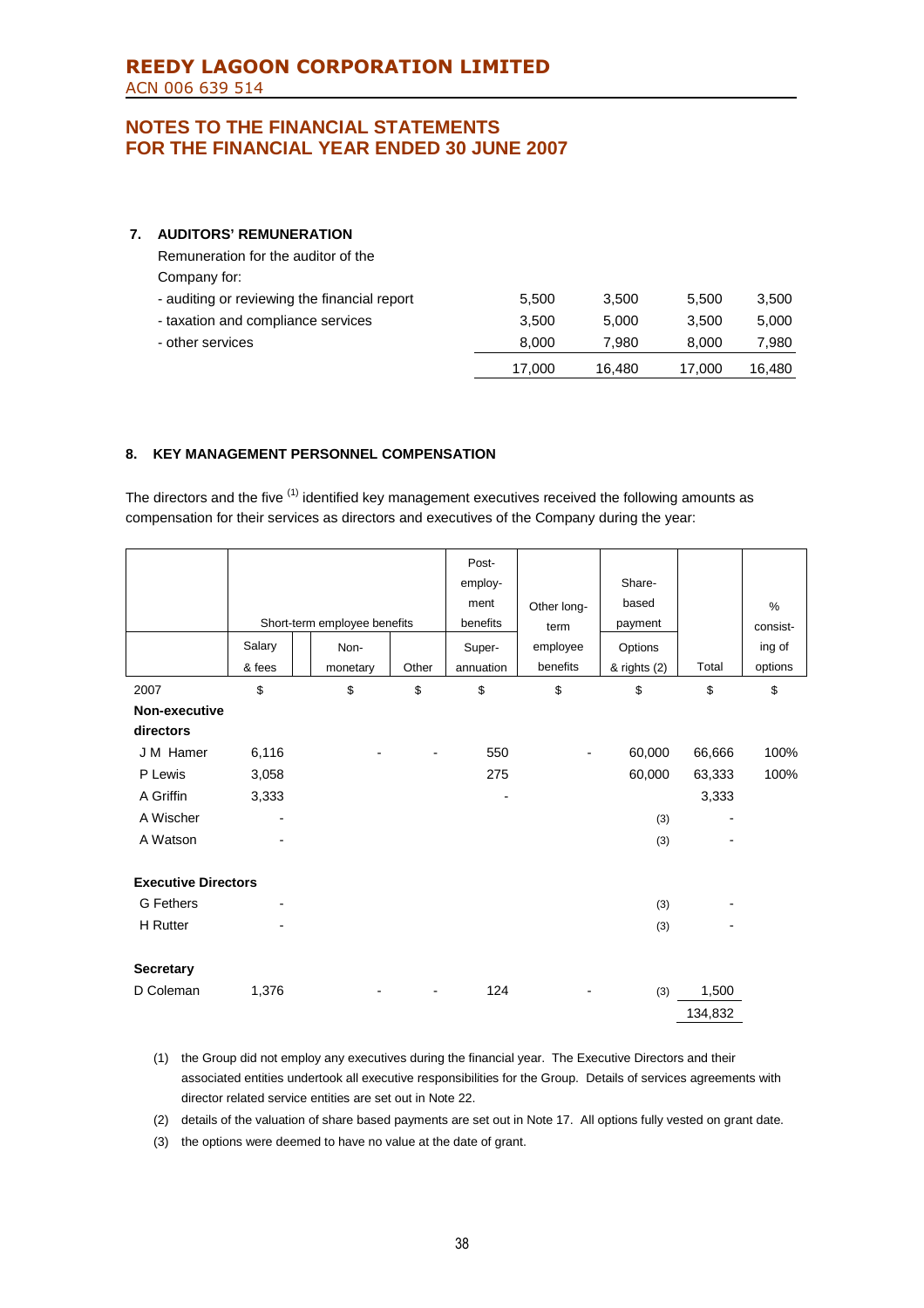# **REEDY LAGOON CORPORATION LIMITED** ACN 006 639 514

# **NOTES TO THE FINANCIAL STATEMENTS FOR THE FINANCIAL YEAR ENDED 30 JUNE 2007**

### **9. BUSINESS AND GEOGRAPHICAL SEGMENTS**

### **(a) Information on business segments**

### (i) *Activities within each business segment*

For management purposes, the Group is organised into one major operating division – minerals exploration. This is the basis on which the Group reports its primary segment information. The principal projects in which the Group has an interest in are described in the Annual Review in pages 3 to 9 of this Annual Report

| (ii)                  | <b>Segment revenues</b> |        |        |               |        |              |             |              |
|-----------------------|-------------------------|--------|--------|---------------|--------|--------------|-------------|--------------|
|                       | <b>External sales</b>   |        |        | Inter-segment |        | <b>Other</b> |             | <b>Total</b> |
|                       |                         |        |        | (i)           |        |              |             |              |
|                       | 2007                    | 2006   | 2007   | 2006          | 2007   | 2006         | 2007        | 2006         |
|                       | \$'000                  | \$'000 | \$'000 | \$'000        | \$'000 | \$'000       | \$'000      | \$'000       |
| Mineral               |                         |        |        |               |        |              |             |              |
| exploration           | 120,000                 | 60,000 |        |               |        |              | 120,000     | 60,000       |
| Total of all segments |                         |        |        |               |        |              | 120,000     | 60,000       |
| Eliminations          |                         |        |        |               |        |              |             |              |
| Unallocated           |                         |        |        |               |        |              | 28,471      | 2,378        |
| Consolidated revenue  |                         |        |        |               |        |              | 148,471     | 62,378       |
| (iii)                 | Segment result          |        |        |               |        |              |             |              |
|                       |                         |        |        |               |        |              | 2007        | 2006         |
|                       |                         |        |        |               |        |              | \$'000      | \$'000       |
|                       |                         |        |        |               |        |              |             |              |
| Minerals exploration  |                         |        |        |               |        |              | (1,960,682) | (294, 813)   |
|                       |                         |        |        |               |        |              |             |              |
| Unallocated           |                         |        |        |               |        |              | 466,166     | (28, 596)    |
| Loss before tax       |                         |        |        |               |        |              | (1,494,016) | (321, 031)   |
| Income tax benefit    |                         |        |        |               |        |              |             |              |
| Loss for the year     |                         |        |        |               |        |              | (1,494,016) | (321, 031)   |

### iv. *Segment assets and liabilities*

|                          | <b>Assets</b>            |                          | <b>Liabilities</b>       |                          |  |
|--------------------------|--------------------------|--------------------------|--------------------------|--------------------------|--|
|                          | 2006<br>2007             |                          | 2007                     | 2006                     |  |
|                          | \$'000                   | \$'000                   | \$'000                   | \$'000                   |  |
|                          |                          |                          |                          |                          |  |
| Minerals exploration (1) | $\overline{\phantom{0}}$ | $\overline{\phantom{0}}$ | $\overline{\phantom{0}}$ | $\overline{\phantom{0}}$ |  |
| Total segments           |                          |                          |                          |                          |  |
| <b>Eliminations</b>      | -                        | $\overline{\phantom{0}}$ |                          | $\overline{\phantom{0}}$ |  |
| Unallocated              | 3,974,574                | 464,024                  | 21,642                   | 774,047                  |  |
| Consolidated             | 3,974,574                | 464,024                  | 21,642                   | 774,047                  |  |
|                          |                          |                          |                          |                          |  |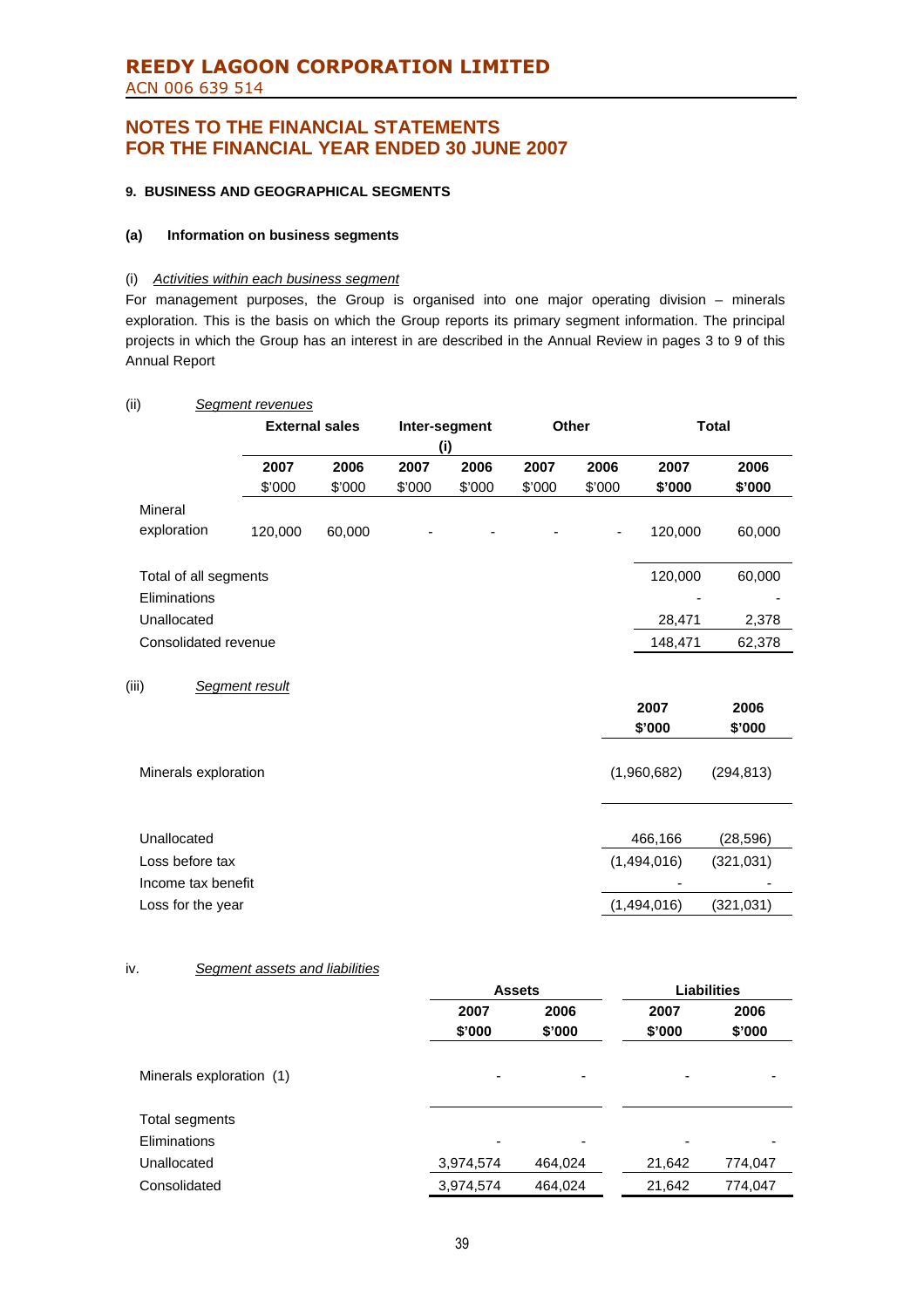- (1) the Group's accounting policy is to charge to the result for the period all expenditure incurred on mineral exploration activities, including costs associated with the acquisition of interests in exploration rights and projects.
- v. Other segment information

|                               | <b>Minerals exploration</b> |        |
|-------------------------------|-----------------------------|--------|
|                               | 2007                        | 2006   |
|                               | \$'000                      | \$'000 |
| Acquisition of segment assets | 1.550.000                   |        |
| Write-off or Amortisation     |                             |        |
| of segment assets             | (1,550,000)                 |        |

### **(b) Information on geographical segments**

The Group's one division operates in one principal area – Australia.

|     |                                                                     | <b>Consolidated</b> |           | Company    |           |
|-----|---------------------------------------------------------------------|---------------------|-----------|------------|-----------|
|     |                                                                     | 2007                | 2006      | 2007       | 2006      |
|     |                                                                     | \$                  | \$        | \$         | \$        |
|     | <b>10. TAXATION</b>                                                 |                     |           |            |           |
| (a) | Income tax expense                                                  |                     |           |            |           |
|     | Prima facie income tax benefit calculated at 30% on the             |                     |           |            |           |
|     | (loss) before tax                                                   | (448, 205)          | (96, 309) | (503, 412) | (96, 309) |
|     | Increase/decrease in income tax expense                             |                     |           |            |           |
|     | Tax effect of:                                                      |                     |           |            |           |
|     | Exploration expenditure and acquisition costs not                   | 468,000             | 9,000     | 468,000    | 9,000     |
|     | deductible for tax purposes                                         |                     |           |            |           |
|     | Share based payments                                                | 36,000              |           | 36,000     |           |
|     | Fund raising costs                                                  |                     | 44,048    |            | 44,048    |
|     | Non-Assessable gain on deconsolidation                              | (55, 207)           |           |            |           |
|     | Capital allowances - share issue costs                              | (31, 785)           | (14, 253) | (31,785)   | (14, 253) |
|     | Deferred tax expense/(income) relating to the origination           |                     |           |            |           |
|     | and reversal of temporary differences                               | 600                 | (300)     | 600        | (300)     |
|     | Prima-facie income tax benefit                                      | (30, 597)           | (57, 814) | (30, 597)  | (57, 814) |
|     | Deferred tax asset (on account of losses) not brought to<br>account | 30,597              | 57,814    | 30,597     | 57,814    |
|     | Income tax expense (benefit)                                        |                     |           |            |           |
|     |                                                                     |                     |           |            |           |

### **(b) Deferred Tax Assets not taken to account**

The potential future income tax benefit arising from tax losses and timing differences has not been recognised as an asset because recovery of tax losses is not probable:

| Tax losses carried forward                | 857.097 | 845.707 | 590.587 | 579.197 |
|-------------------------------------------|---------|---------|---------|---------|
| Unamortised balance of capital allowances | 118.332 | 35.238  | 118.332 | 35.238  |
| Temporary differences                     | 1.650   | 1.050   | 1.650   | 1,050   |
|                                           | 977.079 | 881.995 | 710.569 | 615.485 |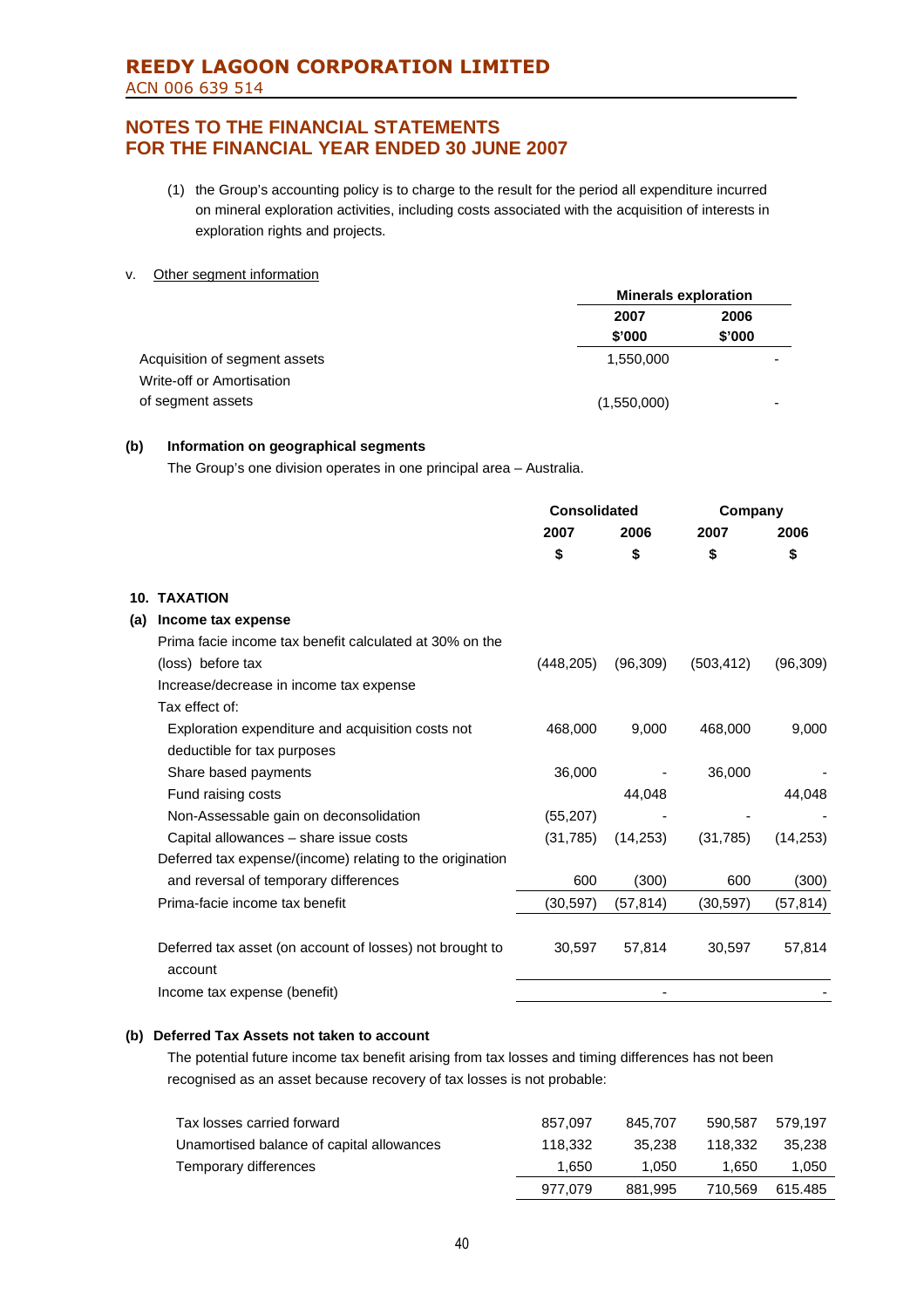# **REEDY LAGOON CORPORATION LIMITED** ACN 006 639 514

# **NOTES TO THE FINANCIAL STATEMENTS FOR THE FINANCIAL YEAR ENDED 30 JUNE 2007**

The potential future income tax benefit will only be obtained if:

- a) The Company and the subsidiary derives future assessable income of a nature and amount sufficient to enable the benefit to be realised;
- b) The Company and the subsidiary continues to comply with the conditions for deductibility imposed by the law; and
- c) No changes in tax legislation adversely affect the Company or the subsidiary in realising the benefit.

|                                              |             | <b>Consolidated</b> |         | Company   |         |
|----------------------------------------------|-------------|---------------------|---------|-----------|---------|
|                                              | <b>Note</b> | 2007                | 2006    | 2007      | 2006    |
|                                              |             | \$                  | \$      | \$        | \$      |
| <b>11. CASH AND CASH EQUIVALENTS IN HAND</b> |             |                     |         |           |         |
| Cash at bank                                 |             | 106,794             | 13.635  | 106.794   | 13,635  |
| Cash management account                      |             | 3,689,829           | 373.855 | 3,689,829 | 373,855 |
| Term deposits                                |             | 70,000              | 70,000  | 70.000    | 70,000  |
|                                              |             | 3,866,623           | 457,490 | 3,866,623 | 457,490 |

The bank short term deposits mature within 60 days and pay interest at a weighted average interest rate of 5.0% at 30 June 2007. These deposits are held by the bank as a guarantee to Ministry of Energy and Resources.

Reconciliation of cash Cash at the end of the financial year as shown in the cash flow statement is reconciled to items in the balance sheet as follows:

| Cash and cash equivalents              | 3,866,623 | 457,490 | 3,866,623 | 457,490 |
|----------------------------------------|-----------|---------|-----------|---------|
|                                        |           |         |           |         |
| <b>12. TRADE AND OTHER RECEIVABLES</b> |           |         |           |         |
| <b>GST</b> receivable                  | 61,385    | 6,534   | 61,385    | 6,534   |
|                                        |           |         |           |         |
| <b>13. OTHER CURRENT ASSETS</b>        |           |         |           |         |
| Prepayments                            | 46,667    | ۰       | 46,667    |         |
|                                        |           |         |           |         |
| 14. TRADE AND OTHER PAYABLES           |           |         |           |         |
| <b>Current</b>                         |           |         |           |         |
| Trade creditors and accruals           | 21,642    | 125,629 | 21,642    | 125,629 |
|                                        |           |         |           |         |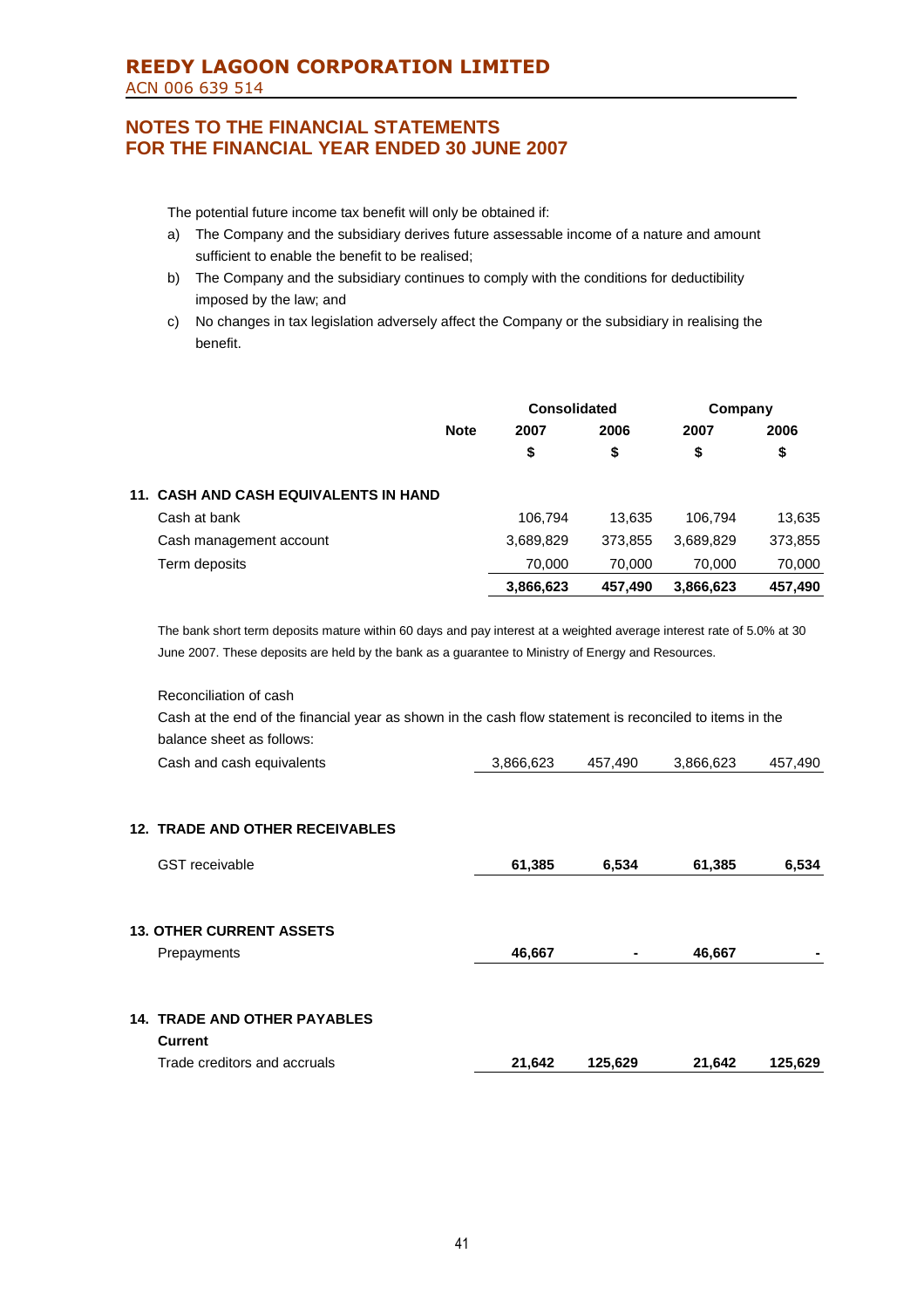|                                            | Consolidated |         | Company                  |         |
|--------------------------------------------|--------------|---------|--------------------------|---------|
|                                            | 2007         | 2006    | 2007                     | 2006    |
|                                            | \$           | \$      | \$                       | \$      |
| <b>15. NON-CURRENT BORROWINGS</b>          |              |         |                          |         |
| Loan - Chromite Pty Ltd                    | ٠            | 491,621 | $\overline{\phantom{a}}$ | 376,122 |
| Loan - Cropten Pty Ltd                     | ۰            | 115,497 | ٠                        | 46,273  |
| $Loan - G Fethers$                         | ٠            | 24,300  | ٠                        | 24,300  |
| Loan - Geophysical Exploration Consultants |              |         |                          |         |
| Pty Ltd                                    | ٠            | 17,000  | ٠                        | 17,000  |
|                                            | ۰            | 648,418 | ۰                        | 463.995 |

Each of the above entities is a director related entity of RLC. As a result of the reconstruction of RLC and the issue of 2,500,000 options to G Fethers and H Rutter in March 2007 \$388,504 of the loans then outstanding were forgiven. Furthermore \$234,423 of liabilities were assumed by DiamondCo Limited, which was subsequently deconsolidated from the RLC Group.

## **16. ISSUED CAPITAL**

have a par value.

**a.** Issued and paid up share capital of 47,600,000 ( 2006: 27,959,833) ordinary shares fully paid comprising: **13,406,028 7,768,957 13,406,028 7,768,957**

Changes to the then Corporations Law abolished the authorised capital and par value concept in relation to share capital from 1 July 1998. Therefore, the Company does not have a limited amount of authorised capital and issued shares do not

### b. *Movement in Share Capital* Number

| Balance 1 July 2005                    | 23,823,833   |            | 7,251,957 |            | 7,251,957 |
|----------------------------------------|--------------|------------|-----------|------------|-----------|
| Issues – pre reconstruction            |              |            |           |            |           |
| (2006: Placement at 12.5 cents)        | 4,136,000    |            | 517,000   |            | 517,000   |
| Balance - 30 June 2006                 | 27,959,833   | 7,768,957  |           | 7,768,957  |           |
| Reconstruction of shares – March       |              |            |           |            |           |
| $2007 -$ on 0.6259 for 1 basis         | (10,459,833) |            |           |            |           |
| Total post re-construction             | 17,500,000   |            |           |            |           |
| Issues during the year – post          |              |            |           |            |           |
| reconstruction (at 20 cents per share) |              |            |           |            |           |
| Placement - April 2007                 | 2,500,000    | 500,000    |           | 500,000    |           |
| Pursuant to Prospectus - June 2007     | 20,000,000   | 4,000,000  |           | 4,000,000  |           |
| Acquisitions of mining projects        |              |            |           |            |           |
| Bulla JV                               | 4,000,000    | 800,000    |           | 800,000    |           |
| Uranium JV                             | 1,000,000    | 200,000    |           | 200,000    |           |
| Edwards Creek Base Metals JV           | 2,600,000    | 520,000    |           | 520,000    |           |
|                                        | 47,600,000   | 13,788,957 |           | 13,788,957 |           |
| Share Issue costs                      |              | (382,929)  |           | (382, 929) |           |
|                                        |              | 13,406,028 | 7,768,957 | 13,406,028 | 7,768,957 |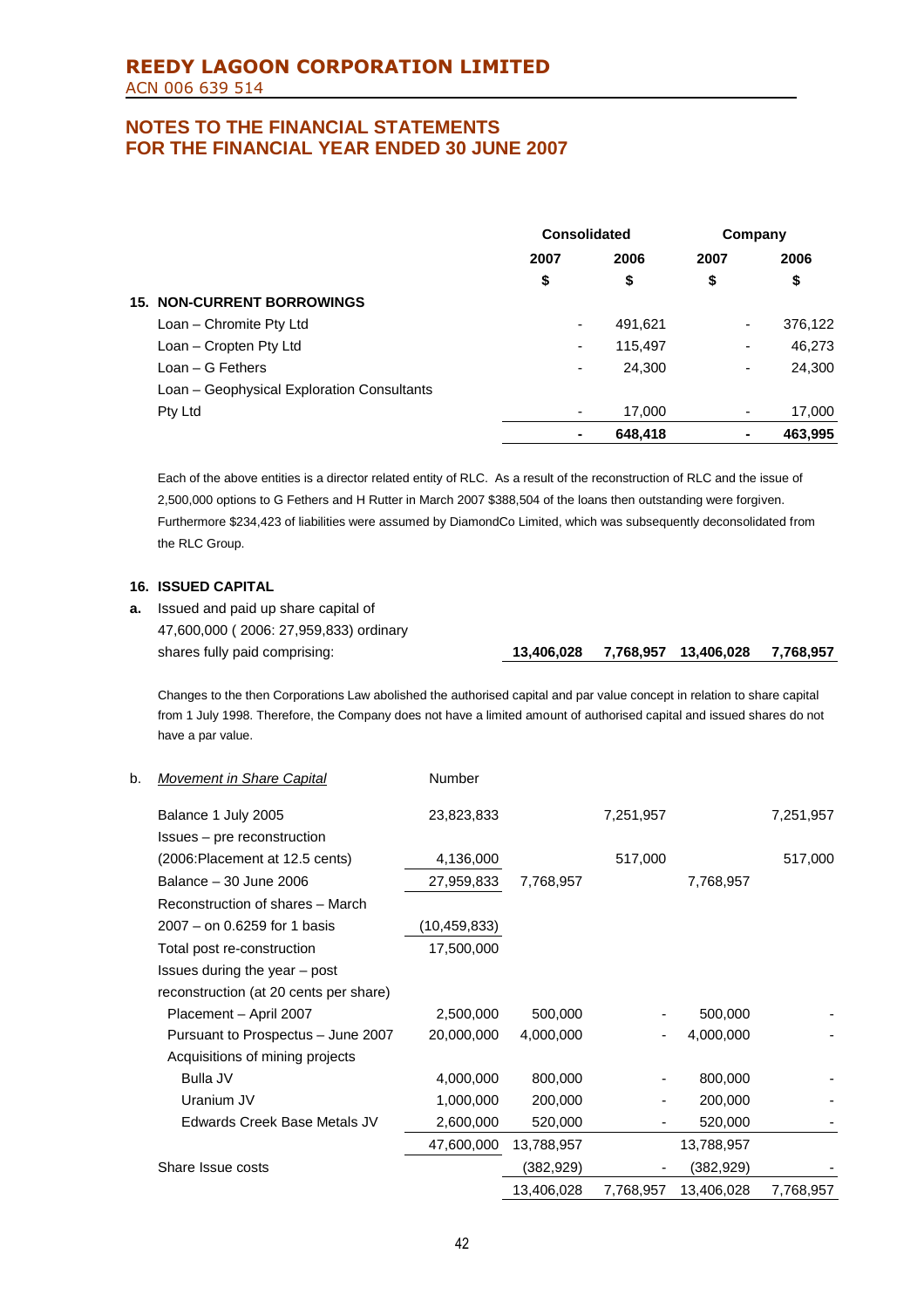## **REEDY LAGOON CORPORATION LIMITED** ACN 006 639 514

# **NOTES TO THE FINANCIAL STATEMENTS FOR THE FINANCIAL YEAR ENDED 30 JUNE 2007**

Holders of ordinary shares are entitled to receive dividends as declared from time to time and are entitled to one vote per share at shareholders' meetings.

In the event of winding up of the Company ordinary shareholders rank after all other shareholders and creditors and are fully entitled to any proceeds of liquidation

## **17. OPTIONS OVER UNISSUED SHARES**

#### a. *Options Issued*

Since the end of the previous financial year, the Company granted options over unissued ordinary shares to the following:

| <b>Issued to</b>                                  | <b>Exercise</b> | <b>Number of Options</b> | <b>Expiry Date</b> |
|---------------------------------------------------|-----------------|--------------------------|--------------------|
|                                                   | <b>Price</b>    | <b>Granted</b>           |                    |
| Current Directors <sup>(1)</sup>                  | \$0.50          | 1,000,000                | 31 December 2009   |
| Former Directors <sup>(2)</sup>                   | \$0.50          | 200,000                  | 31 December 2009   |
| <b>Other Employees and Consultants</b>            | \$0.50          | 200,000                  | 31 December 2009   |
| Cropten Pty Itd & Chromite Pty Ltd <sup>(3)</sup> | \$0.50          | 2,500,000                | 31 March 2012      |
| Sked Pty Ltd & Jagen Pty Ltd (4)                  | \$0.30          | 2,600,000                | 30 November 2009   |
| Current Directors <sup>(5)</sup>                  | \$0.30          | 6,000,000                | 30 April 2012      |

(1) Issued 500,000 each to G Fethers and H Rutter – pursuant to the Director's Option Scheme replacing options expiring during the year;

 $(2)$  Issued 100,000 each to A Wischer (resigned 14 July 2006) and A Watson (resigned 9 May 2007);

- $^{(3)}$  Issued 2,175,000 to G Fethers and 325,000 to H Rutter in consideration for extinguishment of \$388,504 debt owed to them and their related companies (refer note 15 );
- <sup>(4)</sup> Issued 1,300,000 to each of Sked & Jagen in part consideration for transfer of interests in Edwards Creek Base Metals joint Venture
- <sup>(5)</sup> Issued 3 million each to J Hamer and P Lewis, incoming directors appointed 9 May 2007.

### b. *Options Expired*

During or since the end of the financial year, the following options over unissued ordinary shares expired unexercised:

| <b>Expiry Date</b> | <b>Exercise Price</b> | Number of Options (i) |
|--------------------|-----------------------|-----------------------|
| 30 November 2006   | \$0.50                | 333.333               |
| 31 December 2006   | \$0.50                | 1.200.000             |

(i) each option converts to one ordinary share on exercise

## c. *Options Reconstructed*

During or since the end of the financial year, the following options over unissued ordinary shares have been consolidated:

| <b>Expiry Date</b> | <b>Exercise Price</b> | <b>Original Number of</b> | <b>Post Consolidation</b>    |
|--------------------|-----------------------|---------------------------|------------------------------|
|                    |                       | <b>Shares</b>             | <b>Number of Options (i)</b> |
| 31 December 2007   | \$0.50                | 1,300,000                 | 813.670                      |
| 31 December 2008   | \$0.50                | 1.400.000                 | 876.260                      |
| 31 December 2009   | \$0.50                | 1.400.000                 | 876.620                      |

(i) each option converts to one ordinary share on exercise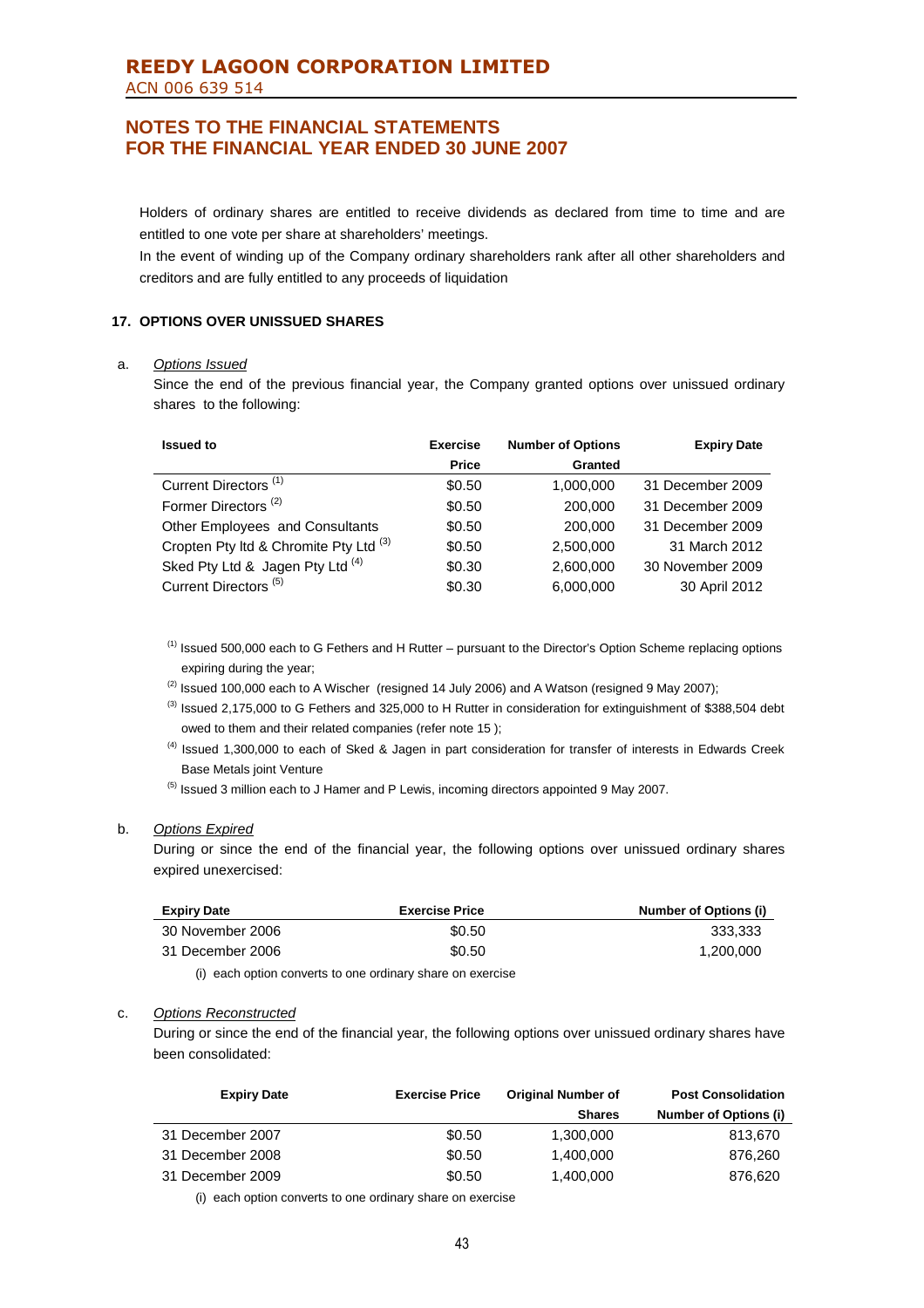### e. *Options exercised*

No options over unissued ordinary shares were exercised during or since the end of the financial year.

## d. *Options on Issue at balance date*

At the date of this report, unissued ordinary shares of the Company under option are:

| <b>Expiry Date</b> | <b>Exercise Price</b> | <b>Number of Options (i)</b> |
|--------------------|-----------------------|------------------------------|
| 31 December 2007   | \$0.50                | 813,670                      |
| 31 December 2008   | \$0.50                | 876,260                      |
| 30 November 2009   | \$0.30                | 2,600,000                    |
| 31 December 2009   | \$0.50                | 876.620                      |
| 31 March 2012      | \$0.50                | 2,500,000                    |
| 30 April 2012      | \$0.30                | 6,000,000                    |

(i) each option converts to one ordinary share on exercise

### f. *Fair Value of Share Based Payments*

The following options were issued to officers of the Company during the year in respect of services provided and employment agreements.

| <b>Expiry Date</b> | <b>Exercise</b><br>Price | <b>Expiry Date</b> | <b>Number of</b><br><b>Options granted</b><br>(i) | Number of<br><b>Options Vested</b><br>during the year | <b>Fair Value of</b><br><b>Options</b><br>granted and<br>vested |
|--------------------|--------------------------|--------------------|---------------------------------------------------|-------------------------------------------------------|-----------------------------------------------------------------|
| <b>Directors</b>   |                          |                    |                                                   |                                                       |                                                                 |
| <b>G</b> Fethers   | \$0.50                   | 31-Dec-09          | 312,950                                           | 312,590                                               | 0                                                               |
| <b>H</b> Rutter    | \$0.50                   | 31-Dec-09          | 312,950                                           | 312,590                                               | 0                                                               |
| A Wischer          | \$0.50                   | 31-Dec-09          | 62,590                                            | 62,590                                                | 0                                                               |
| A Watson           | \$0.50                   | 31-Dec-09          | 62,590                                            | 62,590                                                | 0                                                               |
| J Hamer            | \$0.30                   | 30-Apr-12          | 3,000,000                                         | 3,000,000                                             | 60,000                                                          |
| P Lewis            | \$0.30                   | 30-Apr-12          | 3,000,000                                         | 3,000,000                                             | 60,000                                                          |
| D Coleman (Sec)    | \$0.50                   | 31-Dec-09          | 62,590                                            | 62,590                                                | 0                                                               |

(i) each option converts to one ordinary share on exercise

The valuation of the options granted and vested during the year employed a Cox Ross Rubenstein and also a Black Scholes options pricing model using the following key data inputs, in addition to the exercise price and term to expiry noted above.

| Series                        | 50 cents: 31-Dec-09 | 30 cents: 30-Apr-12  |
|-------------------------------|---------------------|----------------------|
| Deemed date of grant          | 31 December 2006    | 27 March 2007        |
| <b>Underlying Share Price</b> | 12.5 cents          | 20.0 cents           |
| Volatility                    | Range - 20% to 30%  | Range $-20\%$ to 30% |
| <b>Risk Free Rate</b>         | 5.6%                | 5.6%                 |
| Dividend Rate                 | Nil                 | Nil                  |
| Employee exit rate            | 0                   | 0                    |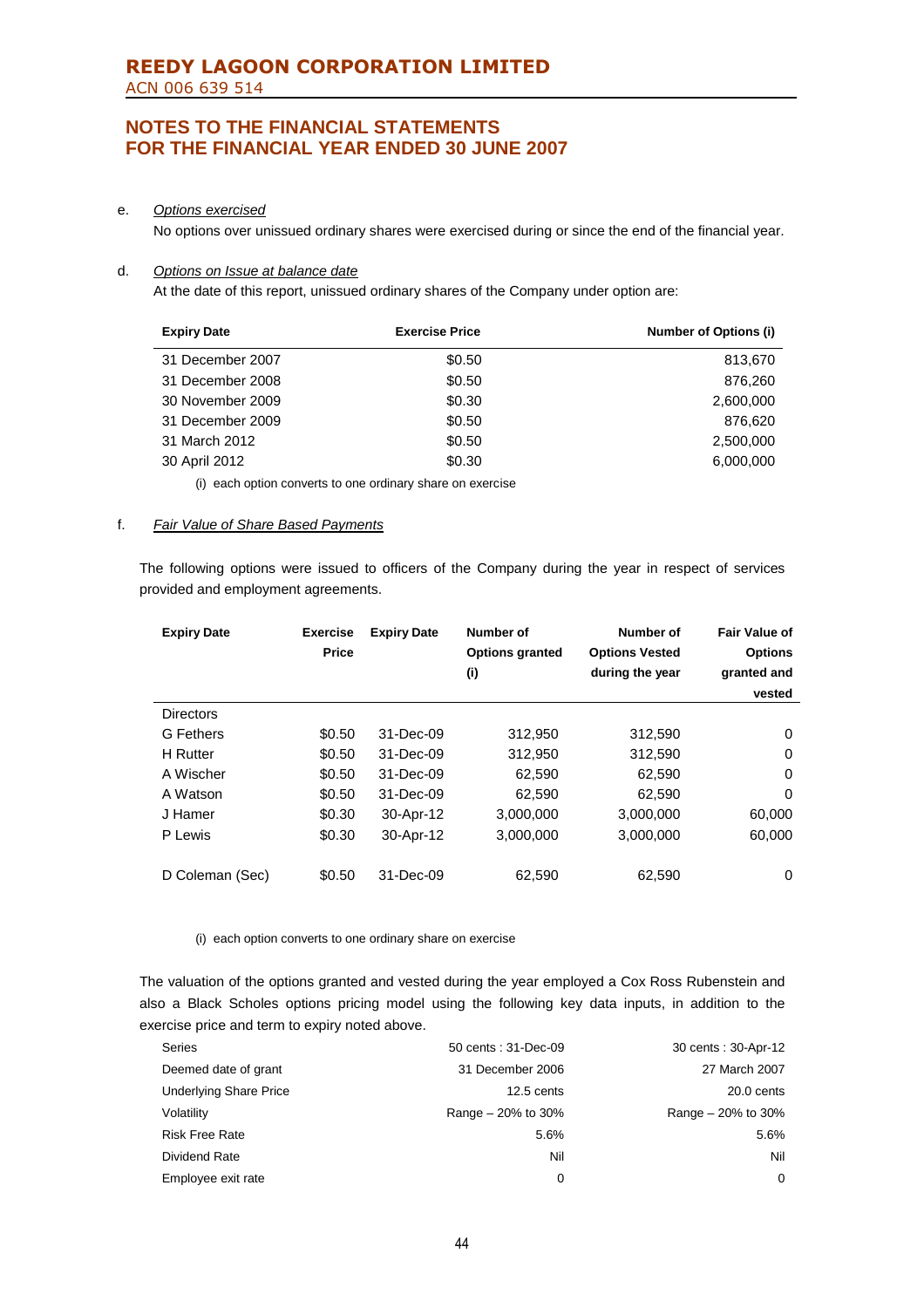|                                          | Consolidated |      | Company |      |
|------------------------------------------|--------------|------|---------|------|
|                                          | 2007         | 2006 | 2007    | 2006 |
|                                          | \$           | \$   | \$      | \$   |
| <b>RESERVES</b><br>18.                   |              |      |         |      |
| <b>Equity settled employee benefits</b>  | 120,000      | ٠    | 120,000 |      |
| Equity-settled employee benefits reserve |              |      |         |      |
| Balance at beginning of financial year   | -            |      |         |      |
| Share-based payment expensed             | 120,000      | ٠    | 120,000 |      |
| Balance at end of financial year         | 120.000      |      | 120.000 |      |

The Equity-settled employee benefits reserve records items recognised as expenses on valuation of employee share ns granted and vested.

## **19. CASH FLOW INFORMATION**

| a. | Reconciliation of cash flow from operation<br>with profit after tax. |    |             |                          |             |            |
|----|----------------------------------------------------------------------|----|-------------|--------------------------|-------------|------------|
|    | Cash assets                                                          | 11 | 3,866,623   | 457,490                  | 3,866,623   | 457,490    |
|    |                                                                      |    |             |                          |             |            |
| b. | Reconciliation of (Loss) for the year to net                         |    |             |                          |             |            |
|    | cash (used in) operating activities                                  |    |             |                          |             |            |
|    | Profit/(Loss) from ordinary activities after Income                  |    |             |                          |             |            |
|    | Tax                                                                  |    | (1,494,016) | (321, 031)               | (1,678,039) | (321, 031) |
|    | Non Cash Credits / Charges                                           |    |             |                          |             |            |
|    | Gain on Debt forgiveness                                             |    | 388,504     |                          | 388,504     |            |
|    | Gain on deconsolidation of subsidiary                                |    | 184,023     |                          |             |            |
|    | Write-off or exploration project acquisition costs                   |    | 1,550,000   | -                        | 1,550,000   |            |
|    | Share based payments expense                                         |    | 120,000     |                          | 120,000     |            |
|    | Movement in other assets/liabilities                                 |    |             |                          |             |            |
|    | Decrease (Increase) in receivables                                   |    | (63, 192)   | (6, 112)                 | (63, 192)   | (6, 112)   |
|    | Decrease (Increase) in prepayments                                   |    | (46, 667)   | $\overline{\phantom{a}}$ | (46, 667)   |            |
|    | Increase/(decrease) in accounts payable                              |    | (103,586)   | 120,129                  | (103, 586)  | 120,129    |
|    | Net Cash (used in) operating activities                              |    | (608,576)   | (207, 014)               | (608, 576)  | (207,014)  |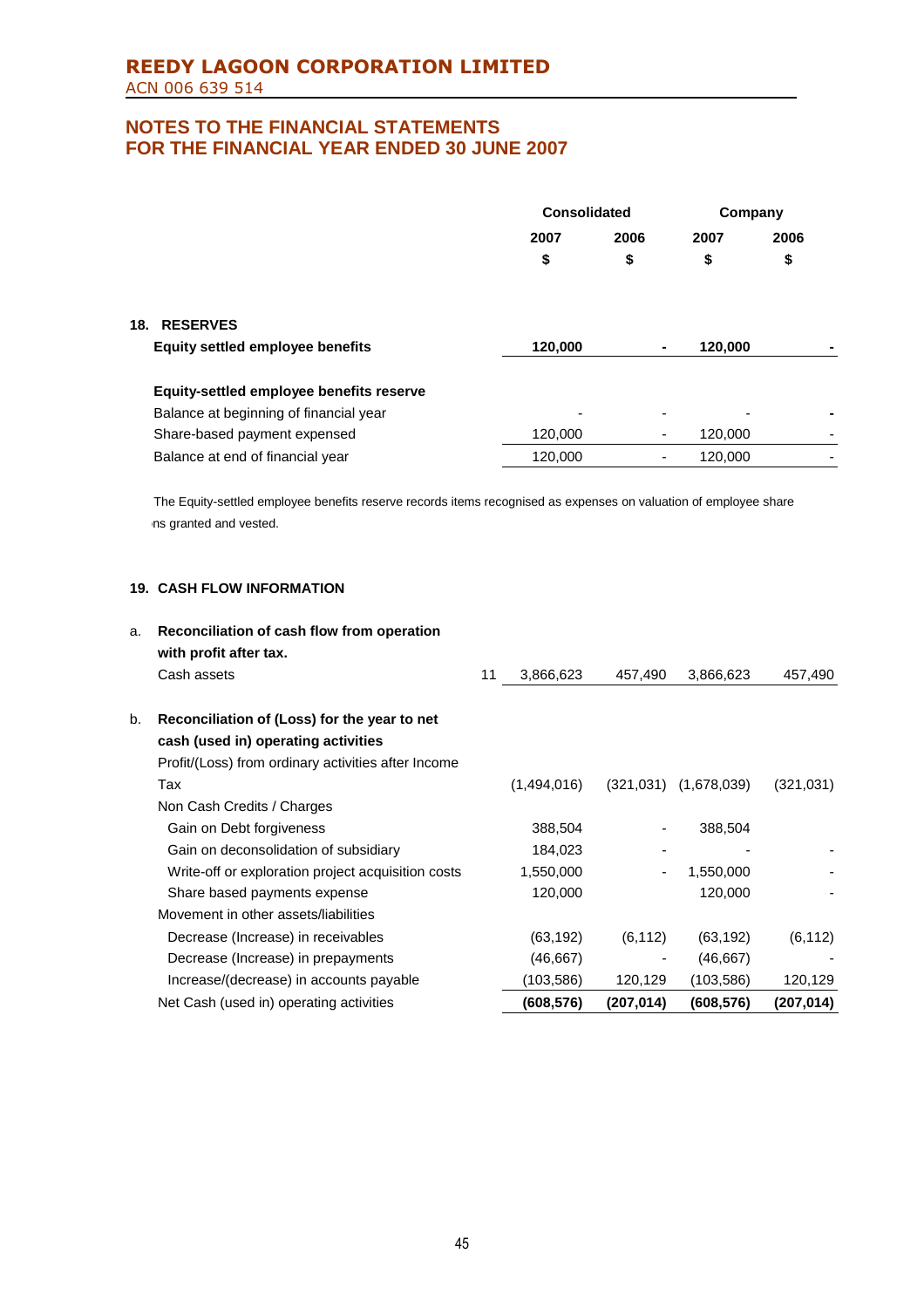# **REEDY LAGOON CORPORATION LIMITED** ACN 006 639 514

# **NOTES TO THE FINANCIAL STATEMENTS FOR THE FINANCIAL YEAR ENDED 30 JUNE 2007**

## **20. INTEREST IN JOINT VENTURE OPERATIONS**

On 30 June 2003 an agreement was executed with Redport Limited, Axburgh Investments Pty Ltd, Jagen Pty Ltd and Sked Pty Ltd ("the joint venture partners") in respect of base metal and gold interests in EL s 3250, 3790 and 3886 (Edward Creek Base Metals Joint Venture). RLC is the manager but the joint venture partners may elect to replace RLC at any time. During the year RLC acquired Jagen Pty Ltd's and Sked Pty Ltd's interest in the ECBMJV, increasing RLC's interest in the ECBMJV to 62%. RLC's interest in the ECMBJV includes 20%, which is free carried to completion of a bankable feasibility study. RLC must contribute 52.5% of ECBMJV exploration expenditure to maintain the 42% interest that it acquired from Jagen Pty Ltd and Sked Pty Ltd. Whilst Redport and Axburgh partners elect to continue in the joint venture they fund 47.5% of exploration expenditure and will be obliged to pay RLC \$14,250 each quarter until the commencement of commercial production.

On 10 January 2005 the Diptank Joint Venture ("Diptank JV") Agreement commenced. The Diptank JV is in respect of all mineral interests in EL 6202 located in NSW. Under the terms of the agreement RLC is entitled to an 85% participating interest in the Diptank JV. Whilst RLC elects to continue in the venture it will sole fund exploration expenditure and be obliged to pay \$10,000 to the joint venture partner each quarter until the commencement of commercial production. RLC may withdraw from the joint venture at any time without penalty or obligation for further payments.

On 7 February 2007 the Company entered into an agreement to purchase a 90% interest the  $U_3O_8$  Joint Venture. The U<sub>3</sub>O<sub>8</sub>Joint Venture provides RLC a 90% interest in tenement applications: 80/3706, 3707, 3708 & 3939. The terms of the agreement include provisions for RLC to issue 1,000,000 RLC shares at the time RLC listed on ASX and 1,000,000 RLC shares on the date tenements are granted. RLC is required to sole fund exploration expenditure in order to maintain its equity in the joint venture. On 22 June the Company issued 1,000,000 RLC shares to Elsinore Pty Ltd under the terms of the agreement. At the date of this report the tenement grants had yet to be issued.

## **21. EVENTS AFTER BALANCE SHEET DATE**

There have been no events after balance sheet date which would have a material effect on the financial statements.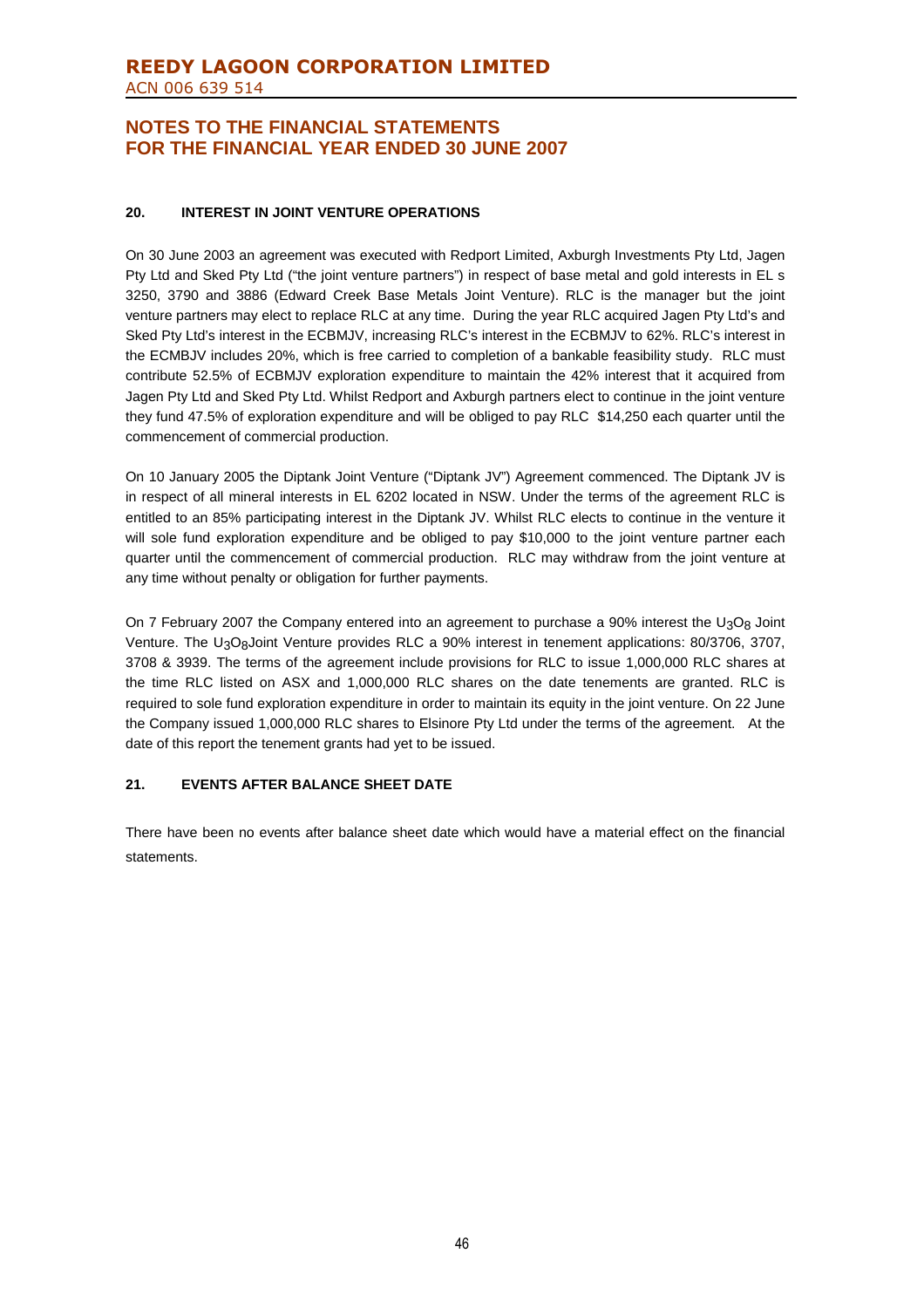# **REEDY LAGOON CORPORATION LIMITED** ACN 006 639 514

# **NOTES TO THE FINANCIAL STATEMENTS FOR THE FINANCIAL YEAR ENDED 30 JUNE 2007**

## 22. RELATED PARTY TRANSACTIONS

a. The names of each person holding the position of Director of Reedy Lagoon Corporation Limited during the financial year were:

| G.H. Fethers | (appointed 24 September 1986)                                   |
|--------------|-----------------------------------------------------------------|
| H. Rutter    | (appointed 24 August 2000)                                      |
|              | A.C.D. Watson (appointed 22 November 2000, resigned 9 May 2007) |
| A.D. Wischer | (appointed 24 September 1986, resigned 14 July 2006)            |
| J M Hamer    | (appointed 9 May 2007)                                          |
| P Lewis      | (appointed 9 May 2007)                                          |
| A Griffin    | (appointed 9 May 2007)                                          |

Directors' transactions in shares and share options are detailed in the directors' report.

- b. Other transactions with the consolidated entity:
- (i) G.H. Fethers is a director and shareholder of Chromite Pty Ltd, which provided the services of geologists, including Mr. Fethers, to the Group. The services were provided on an 'as required' basis at normal commercial rates following an agreement to defer commencement of the management contract between the Company and Chromite approved on 22 November 2000. During previous financial years Chromite, being a director related entity of RLC has advanced funds and deferred repayment of fees charged. Total fees invoiced by Chromite during the June 2007 financial year to the Company, and the Consolidated group, amounting to \$81,004 were paid (2006: \$59,471)
- (ii) Mr. Fethers and Mr. Rutter are directors and shareholders of Cropten Pty Ltd, which provides office space and equipment, together with services including secretarial to the consolidated entity at normal commercial rates. During previous financial years Cropten, being a director related entity of RLC, has deferred repayment of fees charged.

Total fees invoiced by Chromite during the June 2007 financial year to the Company, and the Consolidated group, amounting to \$19,640 were paid (2006: \$18,399)

- (iii) Geophysical Exploration Consultants (GEC) Pty Ltd is a company associated with Mr. Rutter. GEC provides exploration services to the consolidated entity on an 'as required' basis at normal commercial rates following GEC's agreement to defer commencement of the management contract between the Company and GEC approved on 22 November 2000. During previous financial years GEC, being a director related entity of RLC, agreed deferred repayment of fees charged. Total fees invoiced by GEC during the June 2007 financial year to the Company, and the Consolidated group, amounting to \$18,450 were paid (2006: \$2,350)
- (iv) Lewcorp Pty Ltd ("**Lewcorp**"), a company of which Mr P Lewis is a director and shareholder, provides corporate advisory and other services to RLC as required pursuant to a Consultancy Agreement operative from 1 July 2006. Lewcorp is entitled to a fixed annual payment of \$40,000 pursuant to the agreement, which is now renewable annually.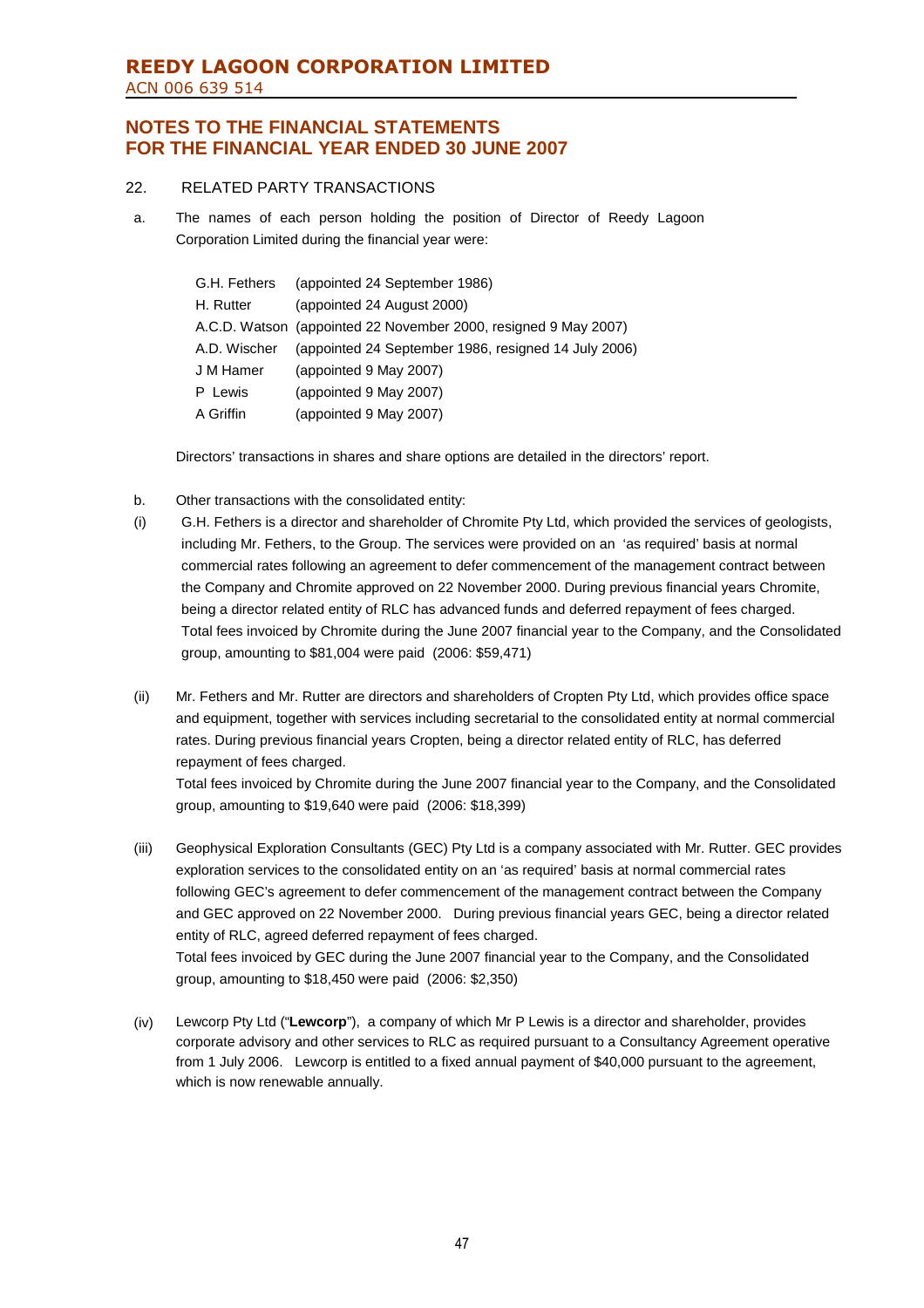- b. Other transactions with the consolidated entity (cont'd):
- (v) All amounts remaining due to Chromite, Cropten and GEC in respect of advances and deferred payments for services rendered to March 2007 were forgiven as part of the restructure. Chromite, Cropten and GEC assigned the benefit of entitlements for 2,500,000 options over ordinary shares, exercisable at 50 cents per share by 31 March 2012 as part exchange for the debt forgiveness and cancellation of all other contractual rights.

The options were granted, pursuant to the assignment by Chromite, Cropten and GEC to Mr G Fethers (2,175,000) and Mr H Rutter (375,000). These options are including in the directors interest noted in the Director's Report on page 23.

Deferred fees and advances made by directors and director related entities and forgiven during the year and assumed by DiamondCo were:

|                                             | Consolidated |            |
|---------------------------------------------|--------------|------------|
|                                             | Amounts      | Amounts    |
|                                             | forgiven     | assumed by |
|                                             |              | DiamondCo  |
|                                             | \$           | \$         |
| Chromite Pty Ltd                            | 291,148      | 176,232    |
| Cropten Pty Ltd                             | 72,289       | 43,208     |
| Geophysical Exploration Consultants Pty Ltd | 14,427       | 8,623      |
| <b>G</b> Fethers                            | 10,640       | 6,360      |
|                                             | 388,504      | 234,423    |

#### **23. FINANCIAL INSTRUMENTS**

#### a. **Financial Risk Management**

The group's financial instruments consist of deposits with banks, accounts receivable and borrowings from director related entities.

The main purpose of non-derivative financial instruments is to raise finance for group operations.

The group does not have any derivative instruments at 30 June 2006.

i. *Financial Risks*

The main risks the group is exposed to through its financial instruments are interest rate risk, liquidity risk and credit risk.

#### *Interest rate risk*

The are no financial liabilities wherein the Group is exposed to interest rate risk. Financial assets interest rate risk is managed by investing only in short-term AAA rated bank securities.

#### *Liquidity risk*

The group manages liquidity risk by monitoring forecast cash flows and ensuring that adequate funds are maintained.

#### *Credit risk*

The maximum exposure to credit risk, excluding the value of any collateral or other security, at balance date to recognised financial assets, is the carrying amount, net of any provisions for impairment of those assets, as disclosed in the balance sheet and notes to the financial statements.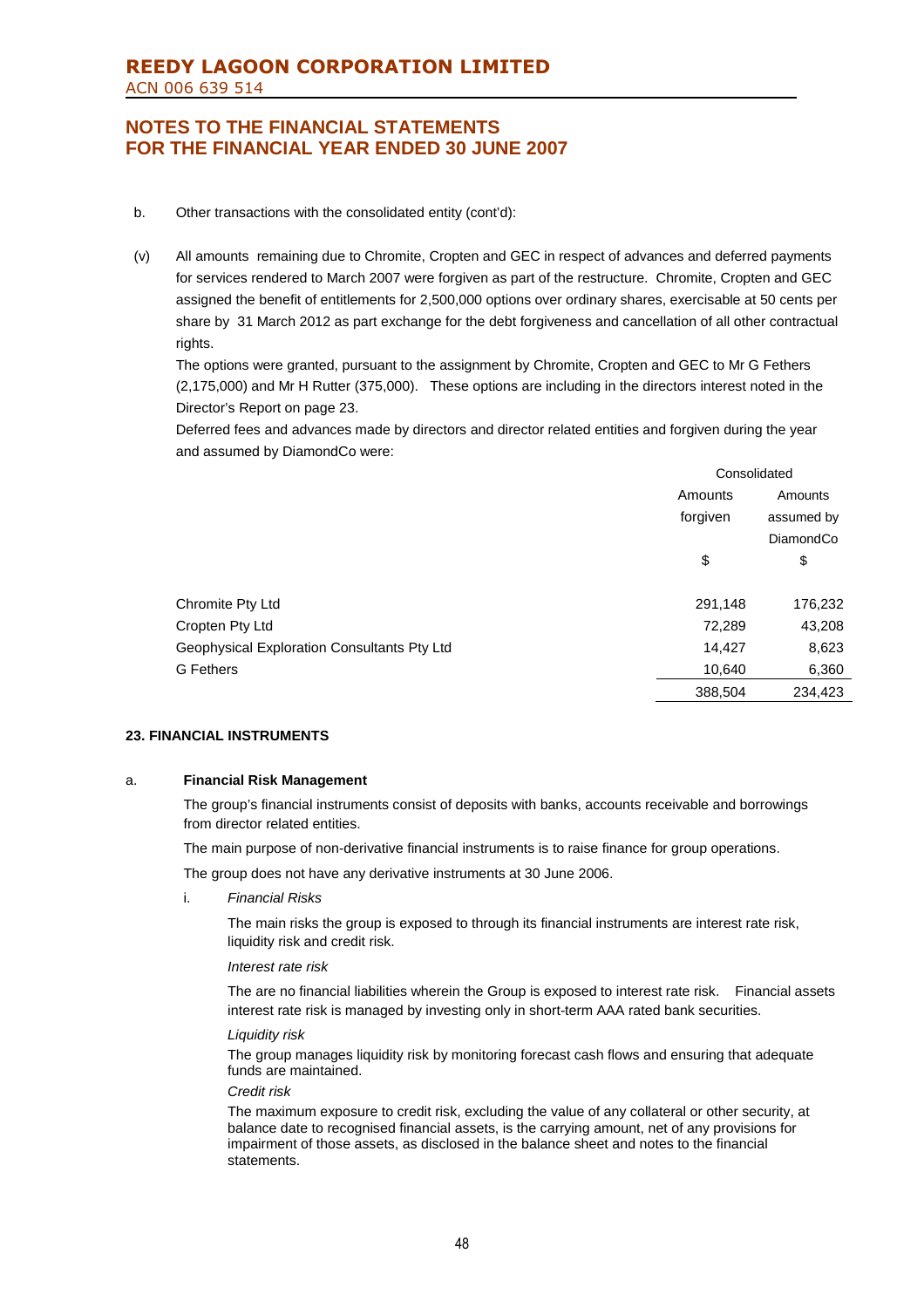### **223. FINANCIAL INSTRUMENTS (cont'd)**

#### **b. Interest Rate Risk**

The Group's and the Company's exposure to interest rate risk, which is the risk that a financial instrument's value will fluctuate as a result of changes in market interest rates and the effective weighted average interest rates on those financial assets and financial liabilities, is as follows:

The following table details the Group's exposure to interest rate risk as at 30 June 2007:

|                                        | Weighted                                                  |                                    | <b>Fixed maturity dates</b>         |                        |                          |                        |                          |                     |                                  |             |
|----------------------------------------|-----------------------------------------------------------|------------------------------------|-------------------------------------|------------------------|--------------------------|------------------------|--------------------------|---------------------|----------------------------------|-------------|
| 2007                                   | average<br>effective<br>interest<br>rate<br>$\frac{9}{6}$ | Variable<br>interest<br>rate<br>\$ | <b>Less</b><br>than 1<br>year<br>\$ | $1 - 2$<br>years<br>\$ | $2 - 3$<br>years<br>\$   | $3 - 4$<br>years<br>\$ | $4 - 5$<br>years<br>\$   | $5+$<br>years<br>\$ | Non<br>interest<br>bearing<br>\$ | Total<br>\$ |
| <b>Financial</b><br>assets             |                                                           |                                    |                                     |                        |                          |                        |                          |                     |                                  |             |
| Cash and<br>cash                       |                                                           |                                    |                                     |                        |                          |                        |                          |                     |                                  |             |
| equivalents<br>Other                   | 5.0                                                       | 3,796,833                          | 70,000                              |                        |                          |                        |                          |                     |                                  | 3,866,623   |
| receivables<br>Other                   | $\overline{a}$                                            |                                    |                                     |                        |                          |                        |                          |                     | 61,385                           | 61,385      |
| Current<br>assets                      | ۰                                                         |                                    |                                     |                        |                          |                        |                          |                     | 46,667                           | 46,667      |
|                                        |                                                           | 3,796,833                          | 70,000                              |                        | $\blacksquare$           | ٠                      |                          | -                   | 108,052                          | 3,974,574   |
| <b>Financial</b><br><b>liabilities</b> |                                                           |                                    |                                     |                        |                          |                        |                          |                     |                                  |             |
| Trade<br>payables                      |                                                           | -                                  | $\overline{\phantom{a}}$            |                        | $\overline{\phantom{a}}$ |                        |                          | ٠                   | 21,642                           | 21,642      |
|                                        |                                                           |                                    |                                     | Ξ.                     | Ξ.                       | ۰                      | $\overline{\phantom{0}}$ | ٠                   | 21,642                           | 21,642      |

The following table details the Group's exposure to interest rate risk as at 30 June 2006:

|                                 | Weighted                                      |                                    |                                     |                        |                        | <b>Fixed maturity dates</b> |                      |                     |                                         |                    |
|---------------------------------|-----------------------------------------------|------------------------------------|-------------------------------------|------------------------|------------------------|-----------------------------|----------------------|---------------------|-----------------------------------------|--------------------|
| 2006                            | average<br>effective<br>interest<br>rate<br>% | Variable<br>interest<br>rate<br>\$ | <b>Less</b><br>than 1<br>year<br>\$ | $1 - 2$<br>years<br>\$ | $2 - 3$<br>years<br>\$ | $3 - 4$<br>years<br>S       | $4-5$<br>years<br>\$ | $5+$<br>years<br>\$ | <b>Non</b><br>interest<br>bearing<br>\$ | <b>Total</b><br>\$ |
| <b>Financial</b><br>assets      |                                               |                                    |                                     |                        |                        |                             |                      |                     |                                         |                    |
| Cash and<br>cash                |                                               |                                    |                                     |                        |                        |                             |                      |                     |                                         |                    |
| equivalents<br>Other            | 4.50                                          | 387,920                            | 70,000                              |                        |                        |                             |                      |                     |                                         | 457,490            |
| receivables                     | $\overline{\phantom{a}}$                      |                                    | ۰                                   |                        | -                      |                             |                      |                     | 6,534                                   | 6,534              |
|                                 |                                               | 5                                  | $\blacksquare$                      |                        | ٠                      |                             |                      | $\overline{a}$      | 6,534                                   | 464,024            |
| <b>Financial</b><br>liabilities |                                               |                                    |                                     |                        |                        |                             |                      |                     |                                         |                    |
| Trade<br>payables               |                                               |                                    |                                     |                        | ۰                      |                             |                      | -                   | 125,629                                 | 125,629            |
|                                 |                                               | $\blacksquare$                     | -                                   |                        | ٠                      |                             |                      | -                   | 125,629                                 | 125,629            |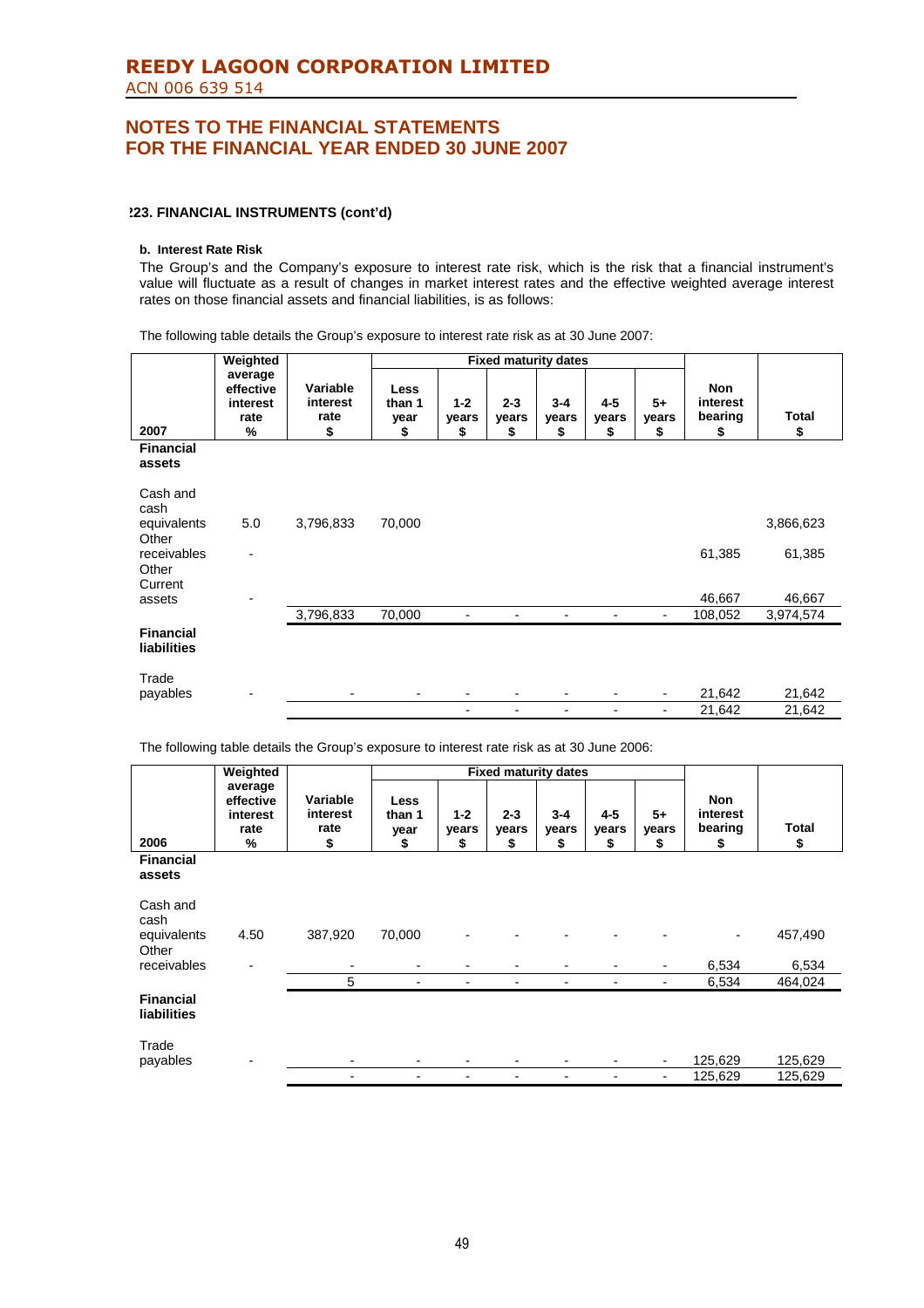## **24. EXPLORATION EXPENDITURE COMMITMENTS**

Ongoing annual exploration expenditure is required to maintain title to the Company's mineral exploration tenements. No provision has been made in the accounts for these amounts as the amounts are expected to be fulfilled in the normal course of the operations of the Company.

Tenement expenditure is dependent upon exploration results and available cash resources. Expenditure commitments are also impacted upon and may be reduced where access to areas has been restricted by the existence of Native Title claims. At the date of this report claims for Native Title in respect of areas of all RLC's granted tenements except EL's 3032, 3281 and 3376 have been made under the Native Title Act.

The Statutory minimum expenditure requirement for the current twelve month tenures in relation to each of the tenements, including applications, listed in the Tenement Schedule on page 10 of the Annual report is \$990,650 (2006: \$304,000). Of this amount, \$513,300 relates to granted tenements.

Exploration Licence 3505 includes land that is within the Woomera Prohibited Area. All exploration and mining activities within the Woomera Prohibited Area are subject to agreements with the Commonwealth of Australia. A Deed of Access between the Company and the Commonwealth was signed by RLC on 14 August 2007.

Exploration Licence 3208 incorporates land that is Reserved Forest set aside under Section 50 of the Forest Act 1958 as part of the Thomson River Forest Reserve (Gaz 1984 P235). The Licence area is within the Thomson Catchment and is subject to a Land Use Determination pursuant to section 23 of the Soil Conservation and Land Utilization Act 1958.

The objective of the Land Use Determination is to provide management guidelines to maintain acceptable quality, quantity and perenniality of water harvested from the catchment.

To protect the integrity of the water supply within the Thomson storage, earthworks are required to be kept to a minimum and any effluent and waste disposal will be in accordance with guidelines approved by the Department of Natural Resources and Environment in consultation with Melbourne Water.

Exploration Licences 3032, 3281 and 3376 cover or include areas which comprise part of the Chiltern – Mt Pilot National Park. Exploration and mining activities within this Park may only continue with the consent of the Minister for Sustainability and Environment under Section 40 of the National Parks Act, 1975. Where the gaining of such consents prevents or postpones exploration the expenditure requirements may be reduced.

The Statutory expenditure requirement is subject to negotiation with the relevant state department, and expenditure commitments may be varied between tenements, or reduced subject to reduction of exploration area and/or relinquishment of non-prospective tenements.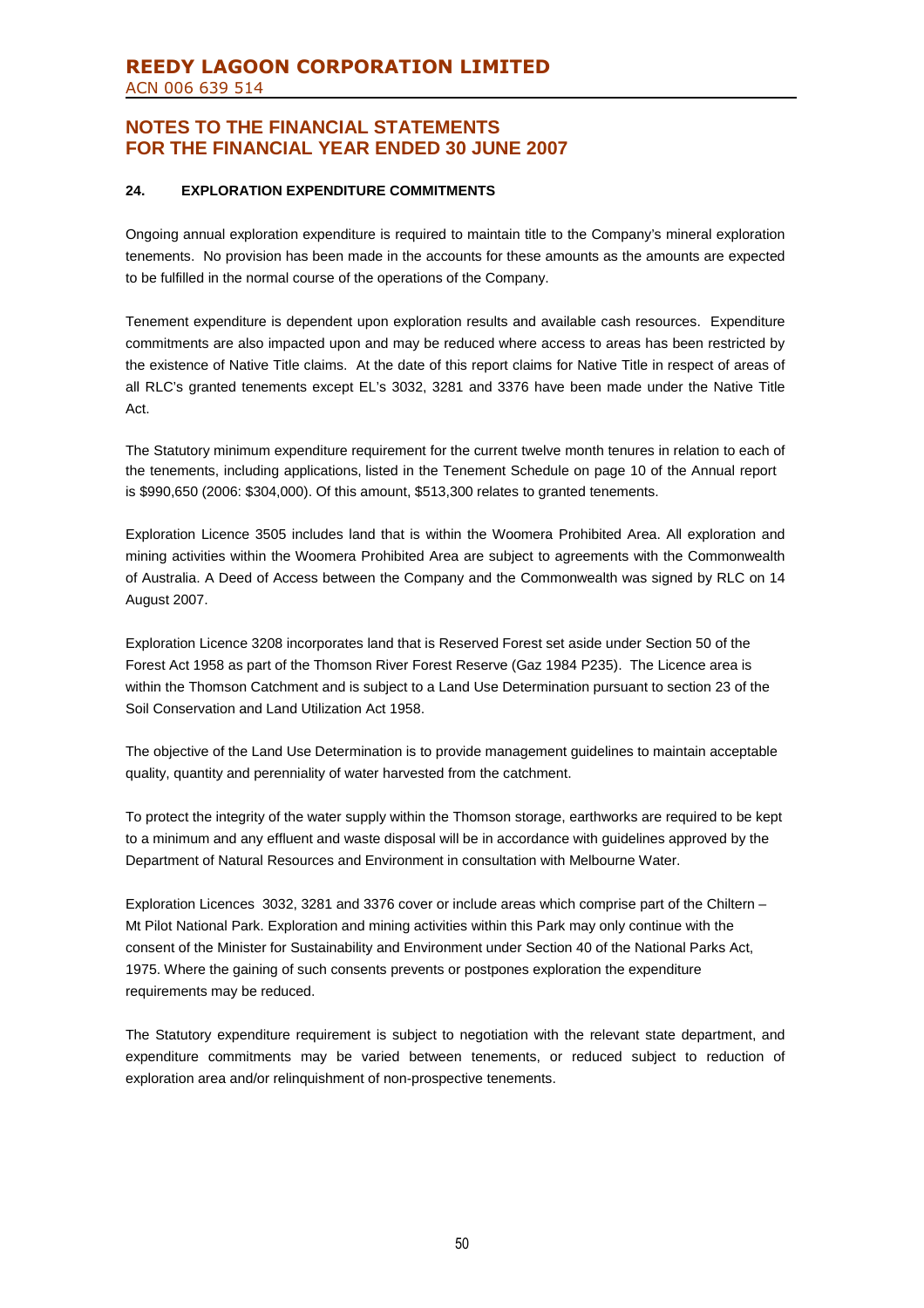# **REEDY LAGOON CORPORATION LIMITED** ACN 006 639 514

# **NOTES TO THE FINANCIAL STATEMENTS FOR THE FINANCIAL YEAR ENDED 30 JUNE 2007**

## **25. CONTROLLED ENTITIES**

a. Interest in controlled entities:

| <b>Name</b>              | <b>Country of</b> | <b>Ordinary share</b>        |      |  |  |
|--------------------------|-------------------|------------------------------|------|--|--|
|                          | incorporation     | consolidated entity interest |      |  |  |
|                          |                   | 2007                         | 2006 |  |  |
|                          |                   | %                            | %    |  |  |
| Osprey Gold Pty Ltd. (1) | Australia         | 100                          | 100  |  |  |

(1) Osprey Gold is dormant and acts solely as the registered proprietor of exploration licences covering the Chiltern gold project

## b. Disposal of controlled entity

During the financial period RLC established DiamondCo Limited and assigned certain assets and liabilities to this entity. With effect 26 March 2007 DiamonondCo was de-merged from RLC and all shares held by RLC were ere distributed in-specie pro-rata to RLC shareholders on record at that date.

As a result of the de-merger the Group recorded a gain on deconsolidation of Diamond Co. The gain is reconciled as follows:

| Liabilities of the Group assumed by DiamondCo | 234.423  |
|-----------------------------------------------|----------|
| Loans/Investment by the group to DiamondCo    | (50,000) |
| Net Gain                                      | 184.423  |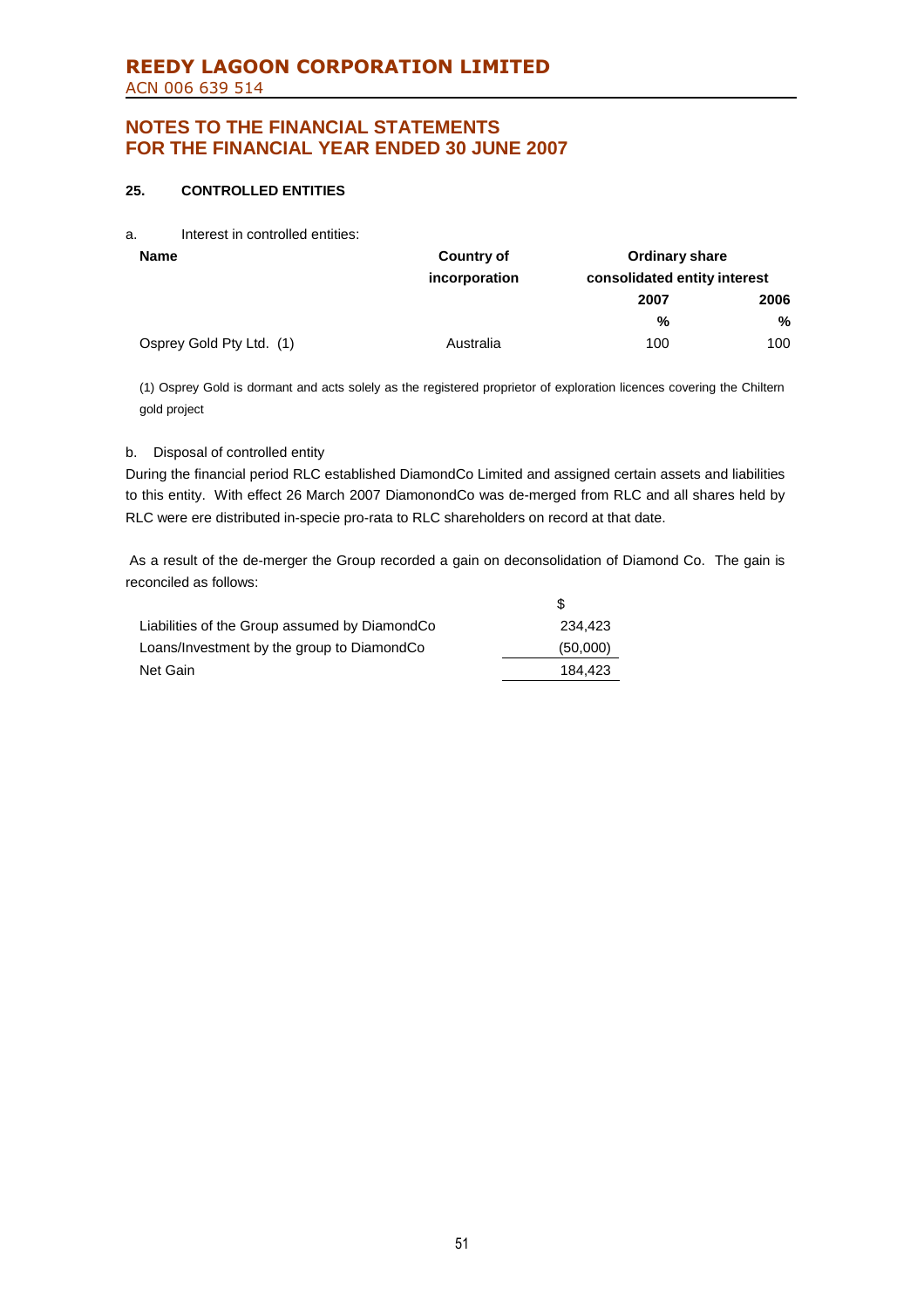# **REEDY LAGOON CORPORATION LIMITED** ACN 006 639 514

## **SHAREHOLDER INFORMATION (AS AT 31 AUGUST 2007)**

## **Number of holders of equity securities**

Ordinary share capital

47,600,000 fully paid ordinary shares are held by 668 individual shareholders. All issued ordinary shares carry one vote per share and carry the rights to dividends.

### Substantial shareholders

| <b>Substantial Shareholders</b> | Number of<br><b>Fully Paid</b><br>Ordinary<br><b>Shares</b> | % of total<br>on issue |
|---------------------------------|-------------------------------------------------------------|------------------------|
| Pyrope Holdings Pty Ltd         | 6,326,510                                                   | 13.39                  |
| Sked Pty Ltd                    | 4,250,000                                                   | 8.93                   |
| Washington Resources Limited    | 4,000,000                                                   | 8.40                   |
|                                 | 14,756,510                                                  | 30.72                  |

|                   | Twenty largest holders of issued ordinary shares                                                     |            |       |
|-------------------|------------------------------------------------------------------------------------------------------|------------|-------|
|                   |                                                                                                      |            |       |
| $\mathbf{1}$      | Pyrope Holdings Pty Ltd                                                                              | 6,039,850  | 12.69 |
| $\overline{2}$    | Washington Resources Limited                                                                         | 4,000,000  | 8.40  |
| 3                 | Sked Pty Ltd                                                                                         | 3,250,000  | 6.83  |
| 4                 | <b>ANZ Nominees Limited</b>                                                                          | 2,311,700  | 4.86  |
| 5                 | Australian Amalgamated Holdings Pty Ltd                                                              | 1,965,320  | 4.13  |
| 6                 | Invia Custodian Pty Limited                                                                          | 1,500,000  | 3.15  |
| $\overline{7}$    | Jagen Pty Ltd                                                                                        | 1,300,000  | 2.73  |
| 8                 | <b>Elsinore Nominees Pty Ltd</b>                                                                     | 1,000,000  | 2.10  |
| 9                 | Sked Pty Ltd <super a="" c="" fund=""></super>                                                       | 1,000,000  | 2.10  |
| 10                | <b>Philip Harold Lewis</b>                                                                           | 813,670    | 1.71  |
| 11                | Janavid Pty Ltd                                                                                      | 625,900    | 1.31  |
| $12 \overline{ }$ | Cassa Trading Pty Ltd                                                                                | 600,000    | 1.26  |
| 13                | DBR Corporation Pty Ltd                                                                              | 500,000    | 1.05  |
| 14                | <b>Richall Pty Ltd</b>                                                                               | 500,000    | 1.05  |
| 15                | <b>Clinical Cell Culture Limited</b>                                                                 | 488,200    | 1.03  |
| 16                | Pelican Point Superannuation Fund                                                                    | 479,860    | 1.01  |
| 17                | Wayne Daryl King                                                                                     | 325,000    | 0.68  |
| 18                | Seymour Group Pty Ltd                                                                                | 300,000    | 0.63  |
| 19                | Adrian David Wischer & Felicity Ann Louise<br>Wischer <wischer a="" c="" fund="" super=""></wischer> | 300,000    | 0.63  |
| 20                | Pyrope Holdings Pty Ltd <the chromite="" staff<br="">Superannuation Fund&gt;</the>                   | 281,650    | 0.59  |
|                   | Total for top 20:                                                                                    | 27,581,150 | 57.94 |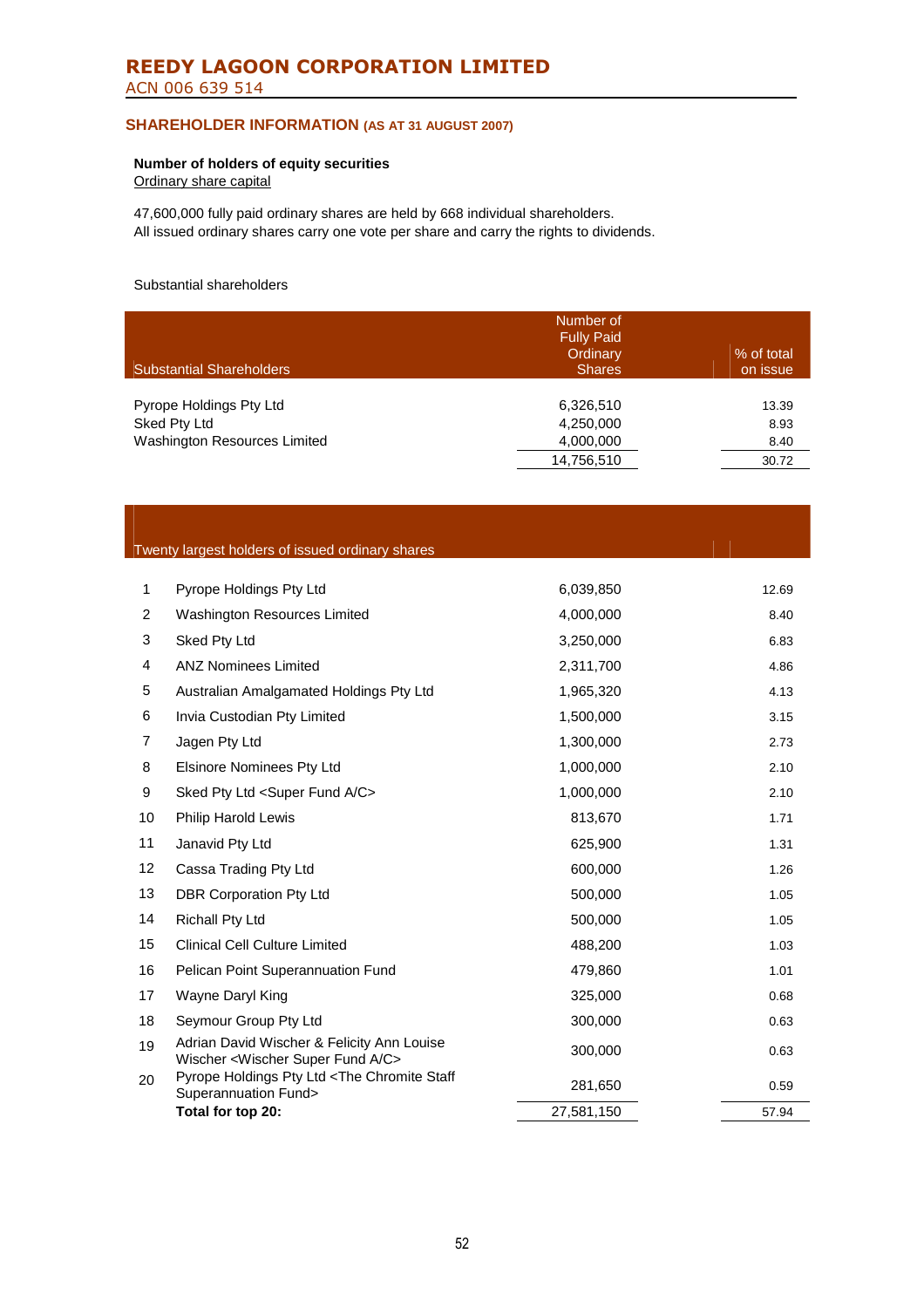## **ASX ADDITIONAL INFORMATION**

Additional information required by the Australian Stock Exchange Limited and not shown elsewhere in this report is as follows. The information is current as at 31 August 2007.

### **Distribution of holders of equity securities**

|                    | No. of              |        |               |        |
|--------------------|---------------------|--------|---------------|--------|
|                    | <b>shareholders</b> | $\%$   | No. of shares | %      |
| $1 - 1.000$        | 6                   | 0.89   | 1.570         | 0.01   |
| $1,001 - 5,000$    | 36                  | 5.39   | 123.914       | 0.26   |
| $5,001 - 10,000$   | 133                 | 19.91  | 1.256.295     | 2.64   |
| $10,001 - 100,000$ | 439                 | 65.72  | 12,882,635    | 27.06  |
| 100,001 and over   | 54                  | 8.09   | 33,335,586    | 70.03  |
|                    | 668                 | 100.00 | 47.600.000    | 100.00 |

There were 27 shareholders who held less than a marketable parcel of shares. At the date of this report those 27 shareholders collectively held 59,070 shares. A less than marketable parcel of shares at the date of the report is a holding of less than 3,572 shares.

### **Restricted Securities**

Shareholders associated with the directors and associates at the time of admission to the Company's shares on the official list of the ASX entered into transfer restriction agreements (escrow agreements). The terms of the agreements are summarised as follows:

|                                      | Total No. of<br><b>Shares</b><br>subject to<br><b>Escrow</b> | Last<br><b>Restriction</b><br>Date |
|--------------------------------------|--------------------------------------------------------------|------------------------------------|
| Substantial Shareholders             |                                                              |                                    |
| Pyrope Holdings Pty Ltd              | 6,138,270                                                    | 22-June-09                         |
| <b>Washington Resources Limited</b>  | 4,000,000                                                    | 22-June-08                         |
| Sked Pty Ltd                         | 1,300,000                                                    | 22-June-08                         |
| Other Shareholders (11 in number)    | 4,956,400                                                    | 22-June-08                         |
|                                      | 16,394,670                                                   |                                    |
| <b>Total Number of Issued Shares</b> | 47,600,000                                                   |                                    |
| Total Number of Shares quoted on ASX | 31,205,330                                                   | 65.58%                             |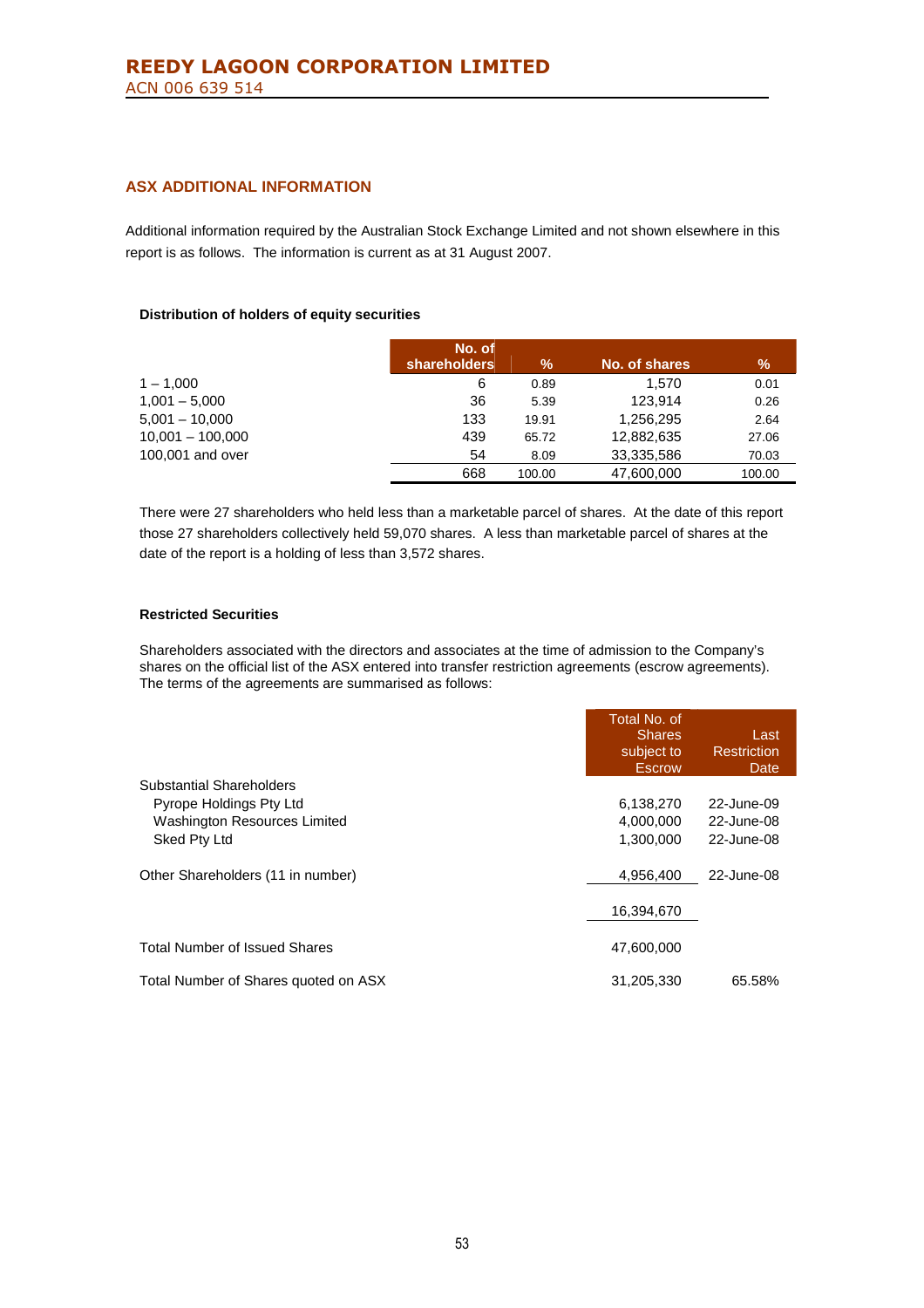# **ASX ADDITIONAL INFORMATION**

|    | Twenty largest shareholders (quoted securities only)<br><b>Quoted ordinary Shares</b>                       |               |                      |
|----|-------------------------------------------------------------------------------------------------------------|---------------|----------------------|
|    |                                                                                                             | No. of Shares | % of total<br>quoted |
| 1  | ANZ Nominees Limited <cash a="" c="" income=""></cash>                                                      | 2,311,700     | 7.41                 |
| 2  | Sked Pty Ltd                                                                                                | 1,950,000     | 6.25                 |
| 3  | Invia Custodian Pty Limited <black a="" c=""></black>                                                       | 1,500,000     | 4.81                 |
| 4  | Sked Pty Ltd <super a="" c="" fund=""></super>                                                              | 1,000,000     | 3.20                 |
| 5  | <b>Philip Harold Lewis</b>                                                                                  | 812,500       | 2.60                 |
| 6  | Cassa Trading Pty Ltd <the a="" c="" cassa="" trading=""></the>                                             | 600,000       | 1.92                 |
| 7  | <b>DBR Corporation Pty Ltd</b>                                                                              | 500,000       | 1.60                 |
| 8  | <b>Richall Pty Ltd</b>                                                                                      | 500,000       | 1.60                 |
| 9  | <b>Clinical Cell Cuture Limited</b>                                                                         | 488,200       | 1.56                 |
| 10 | Pelican Point Superannuation Fund                                                                           | 479,860       | 1.54                 |
| 11 | Mr Wayne Daryl King + Mr Craig Allan King                                                                   | 325,000       | 1.04                 |
| 12 | Seymour Group Pty Ltd                                                                                       | 300,000       | 0.96                 |
| 13 | Mr Adrian David Wischer + Mrs Felicity Ann Louise Wischer<br><wischer a="" c="" fund="" super=""></wischer> | 300,000       | 0.96                 |
| 14 | Allorn Pty Ltd <allorn a="" c="" family="" trust=""></allorn>                                               | 275,000       | 0.88                 |
| 15 | Lambo Investments Pty Ltd <the a="" c="" family="" lambert="" trust=""></the>                               | 275,000       | 0.88                 |
| 16 | Pyrope Holdings Pty Ltd                                                                                     | 262,500       | 0.84                 |
| 17 | Derida Pty Ltd                                                                                              | 250,000       | 0.80                 |
| 18 | Generation Holdings Pty Limited                                                                             | 250,000       | 0.80                 |
| 19 | Mr Christopher Mark Shadi + Mr Nicholas Robert Shadi <avenir<br>Partnership Account&gt;</avenir<br>         | 250,000       | 0.80                 |
| 20 | Sked Pty Ltd                                                                                                | 250,000       | 0.80                 |
|    | Total top 20 (quoted securities):                                                                           | 12,879,760    | 41.25                |
|    | Total Other Investors (quoted securities)                                                                   | 18,331,570    | 58.75                |
|    | <b>TOTAL (quoted securities):</b>                                                                           | 31,205,330    | 100.00               |